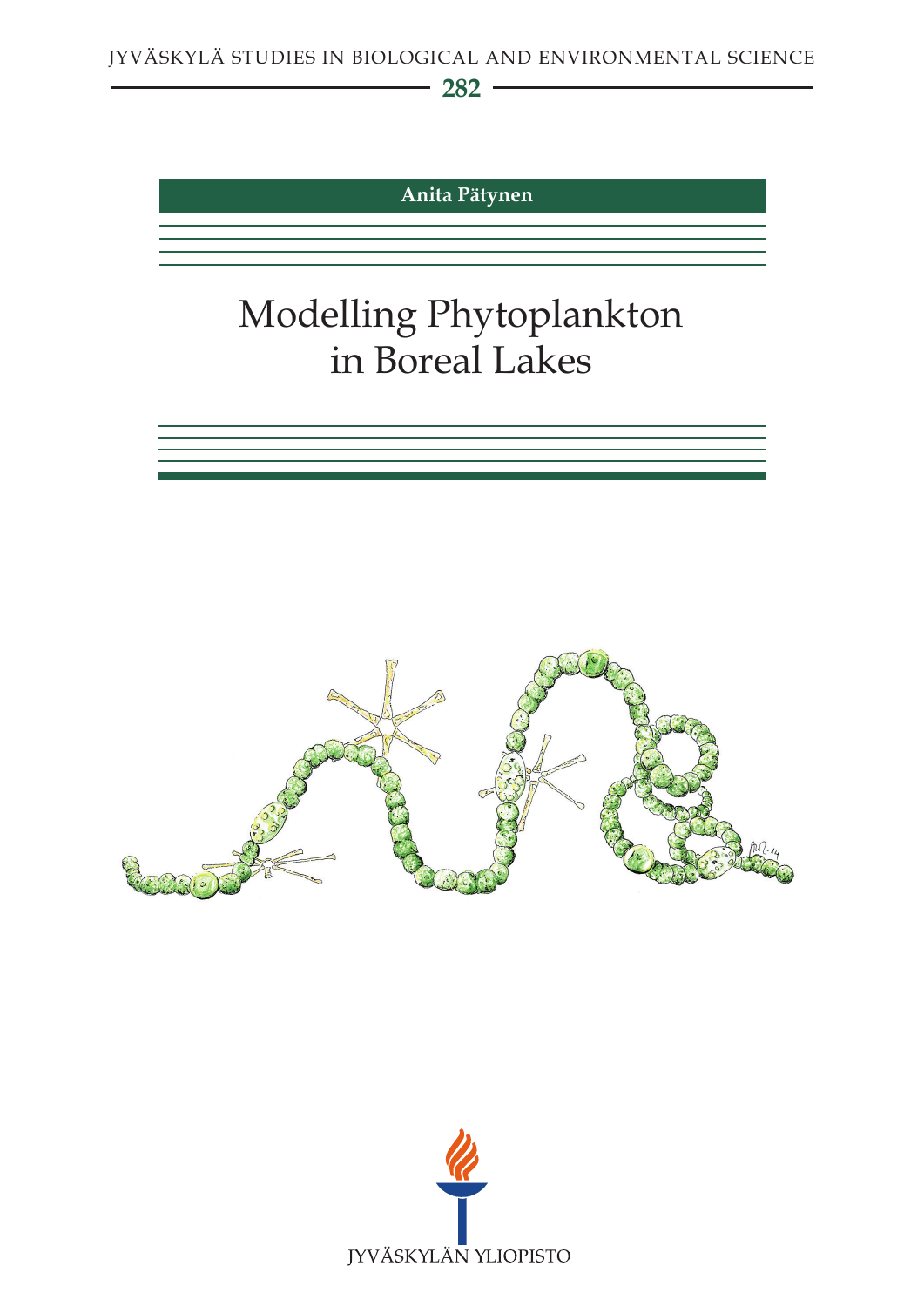JYVÄSKYLÄ STUDIES IN BIOLOGICAL AND ENVIRONMENTAL SCIENCE 282

# Anita Pätynen

# Modelling Phytoplankton in Boreal Lakes

Esitetään Jyväskylän yliopiston matemaattis-luonnontieteellisen tiedekunnan suostumuksella julkisesti tarkastettavaksi yliopiston Ambiotica-rakennuksen salissa YAA303, kesäkuun 6. päivänä 2014 kello 12.

> Academic dissertation to be publicly discussed, by permission of the Faculty of Mathematics and Science of the University of Jyväskylä, in building Ambiotica, hall YAA303 on June 6, 2014 at 12 o'clock noon.



JYVÄSKYLÄ 2014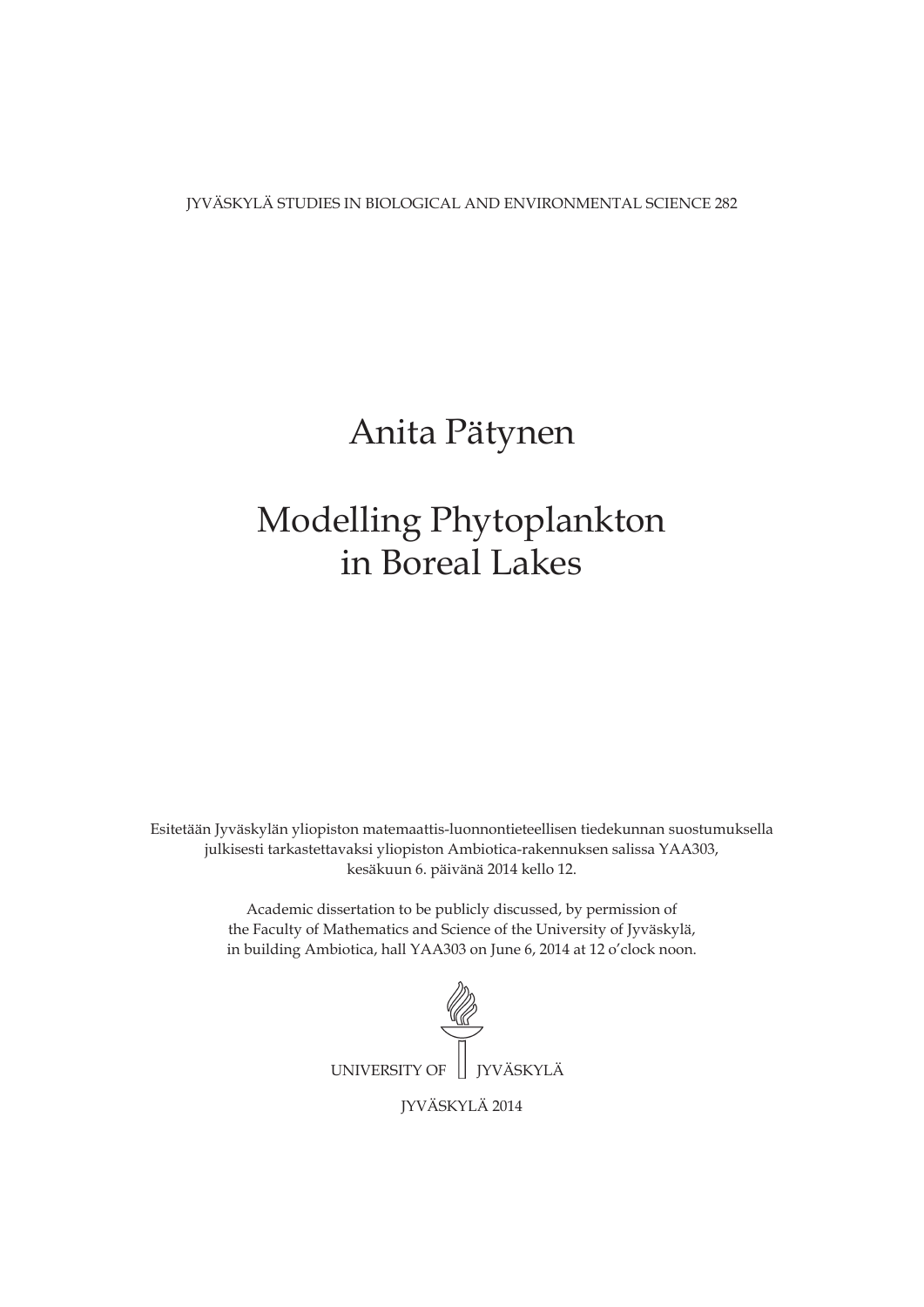Modelling Phytoplankton in Boreal Lakes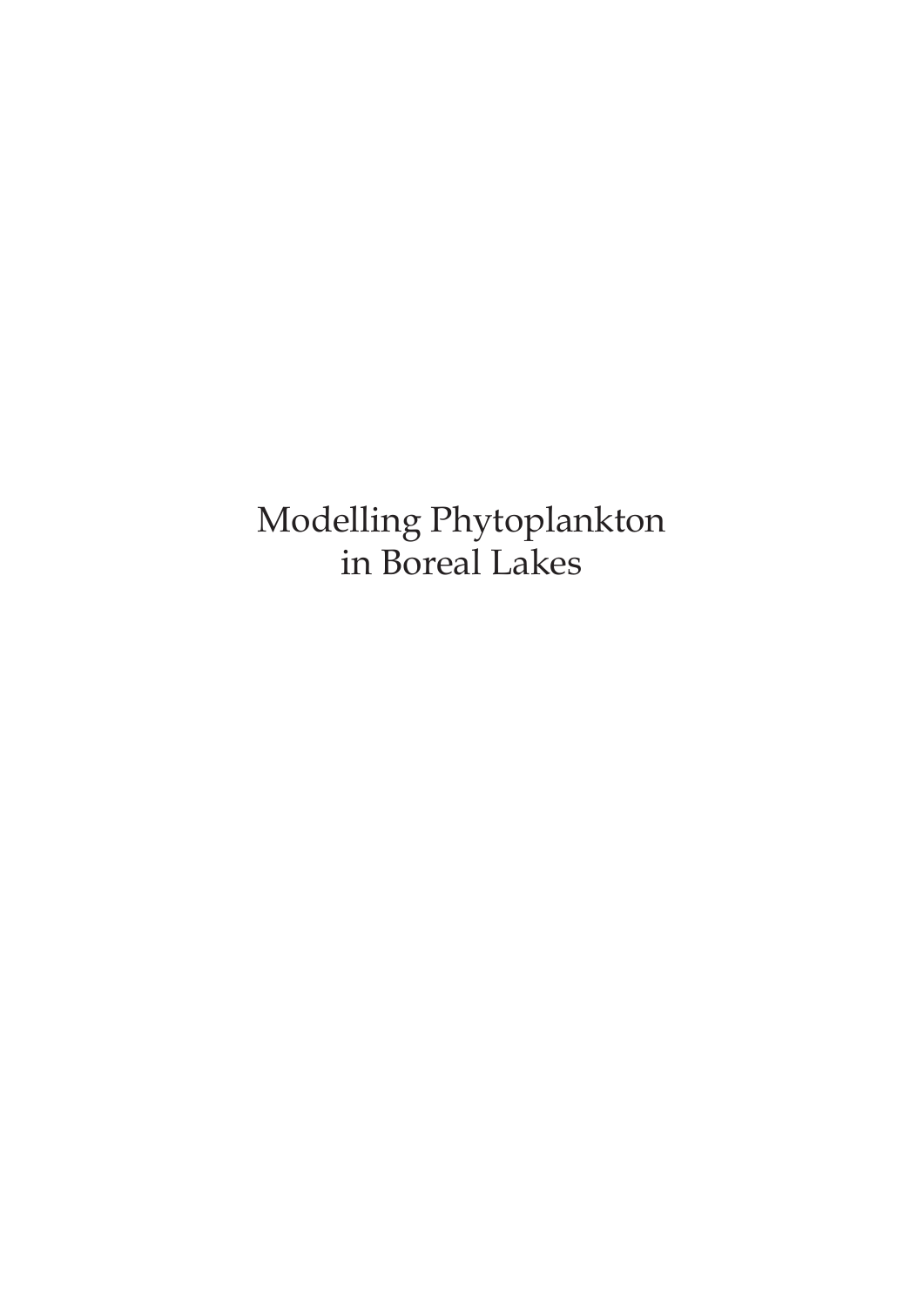JYVÄSKYLÄ STUDIES IN BIOLOGICAL AND ENVIRONMENTAL SCIENCE 282

# Anita Pätynen

# Modelling Phytoplankton in Boreal Lakes

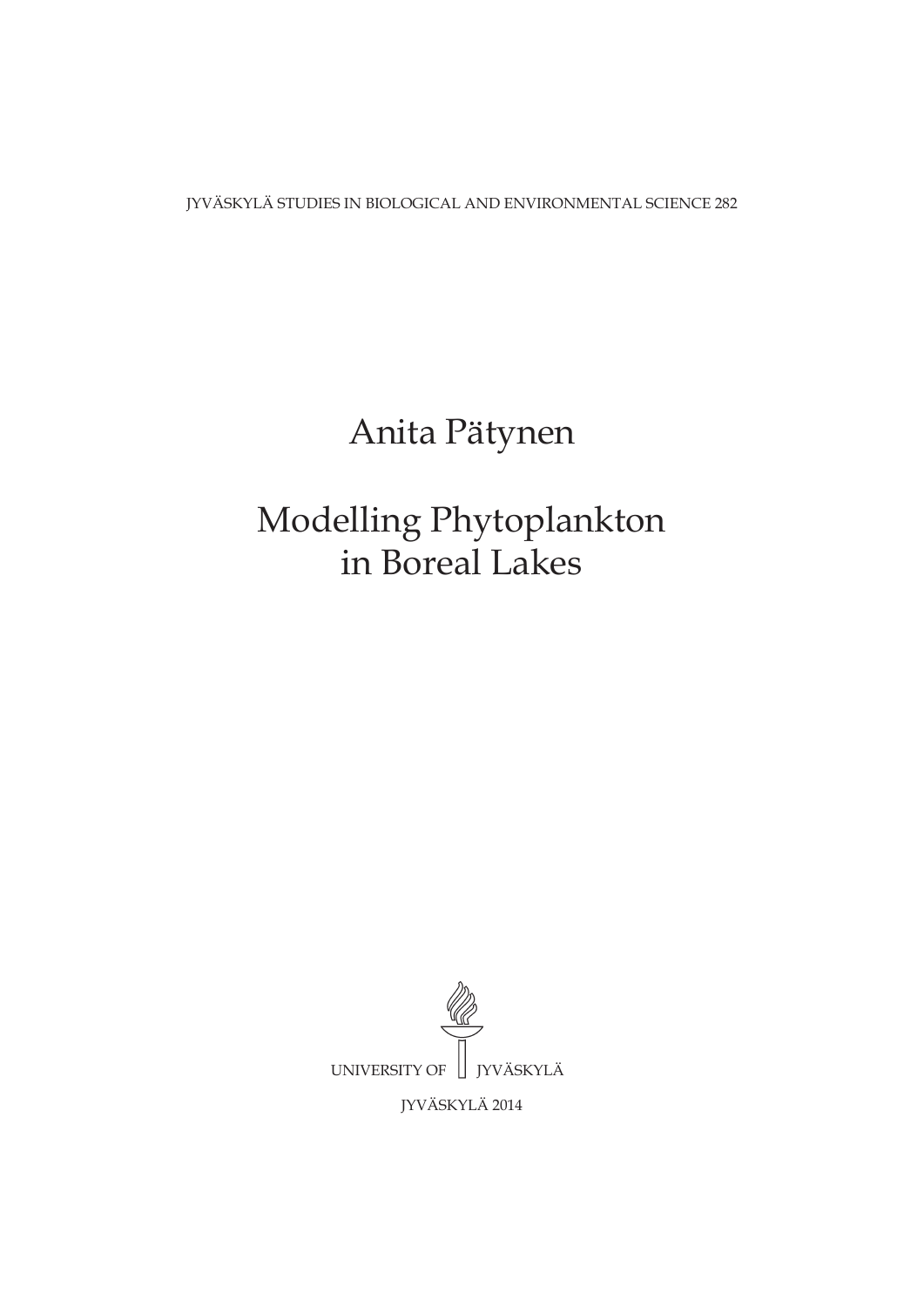Editors Timo Marjomäki Department of Biological and Environmental Science, University of Jyväskylä Pekka Olsbo, Ville Korkiakangas Publishing Unit, University Library of Jyväskylä

Jyväskylä Studies in Biological and Environmental Science Editorial Board

Jari Haimi, Anssi Lensu, Timo Marjomäki, Varpu Marjomäki Department of Biological and Environmental Science, University of Jyväskylä

Cover picture by Anita Pätynen.

URN:ISBN:978-951-39-5701-8 ISBN 978-951-39-5701-8 (PDF)

ISBN 978-951-39-5700-1 (nid.) ISSN 1456-9701

Copyright © 2014, by University of Jyväskylä

Jyväskylä University Printing House, Jyväskylä 2014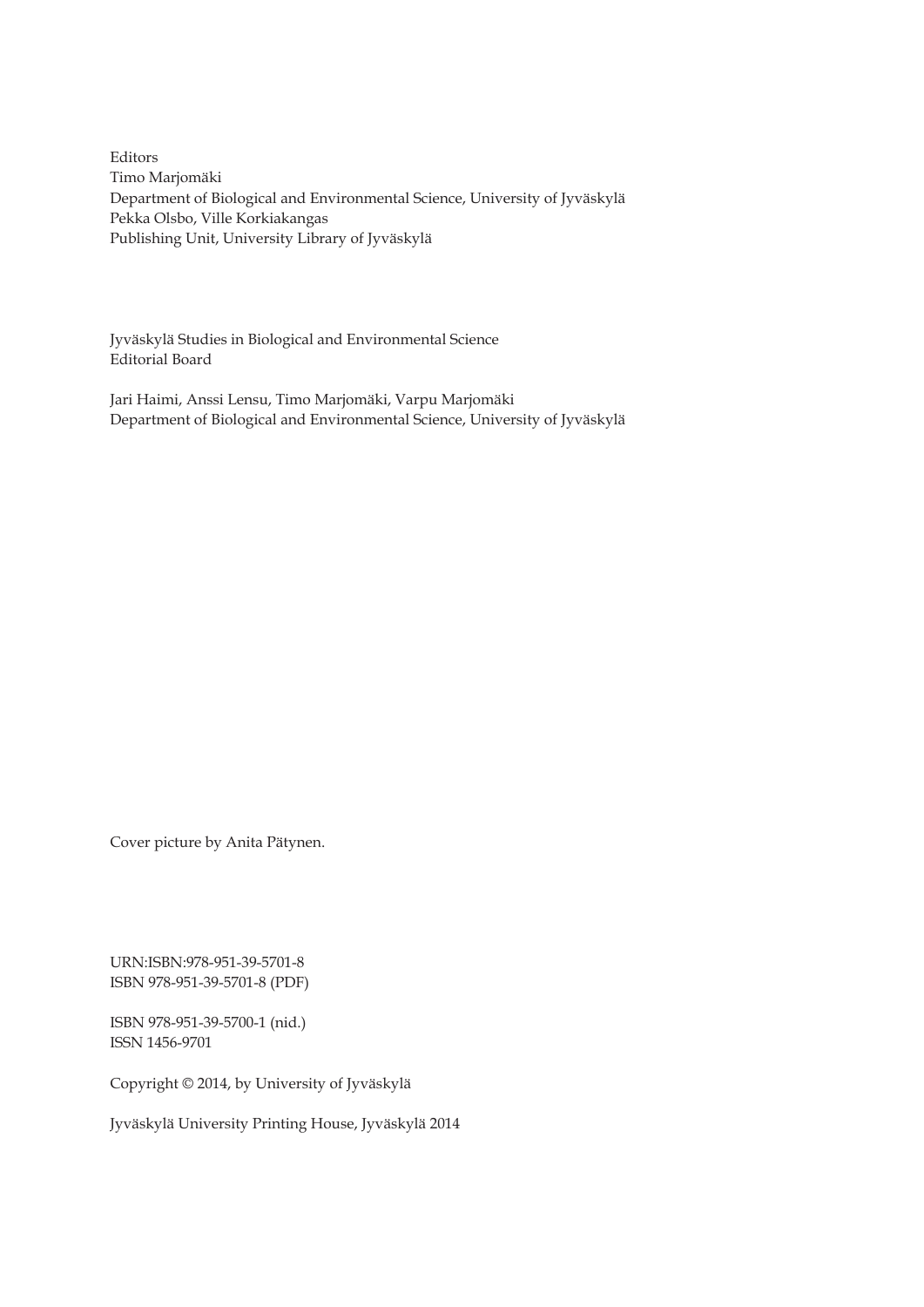## **ABSTRACT**

Pätynen, Anita Modelling phytoplankton in boreal lakes Jyväskylä: University of Jyväskylä, 2014, 46 p. (Jyväskylä Studies in Biological and Environmental Science ISSN 1456-9701; 282) ISBN 978-951-39-5700-1 (nid.) ISBN 978-951-39-5701-8 (PDF) Yhteenveto: Mallien hyödyntäminen boreaalisten järvien kasviplanktonin runsauteen ja kasviplanktonyhteisön dynamiikkaan vaikuttavien tekijöiden tarkastelussa Diss.

Three different approaches to modelling phytoplankton production and dynamics in Finnish lakes were evaluated. The first was deterministic model, PROTECH, which simulated the growth of 8 different phytoplankton species at a daily time step in a large, shallow lake. The model was used to estimate how higher temperatures might promote the growth of cyanobacteria and alter the phytoplankton dynamics in the lake. Insufficient data introduced uncertainty to the model outputs, but could not be quantitatively estimated. The lack of routines in the model for special features of boreal lakes was also limiting. These issues are restricting for the use of such complex models. Meanwhile lake management needs modelling techniques that can be applied with the often restricted data. For this, two statistical methods, structural equation modelling (SEM) and linear mixed effects (hierarchical) modelling (LMM) were examined, and their potential advantages and earlier applications were reviewed. In the second modelling study SEM was tested with data from a small humic lake. SEM proved to be effective for examining causal relationships between phytoplankton and some basic variables: nutrients, grazing, temperature and water colour. Yet more detailed study questions were restricted by the available data. The inclusion of Bayesian analysis improved the model and allowed examination of the underlying uncertainties. Bayesian analysis was also applied in the third modelling study with LMM. With the hierarchical approach the monitoring data from over 2000 Finnish lakes was more efficiently utilised to estimate the effect of total phosphorus and total nitrogen on chlorophyll *a* concentrations in a single lake. The hierarchical chlorophyll *a* model was used as a basis for a simple model tool developed to support the lake management. Explanatory modelling studies, more frequent data and data analysis are needed to enhance the understanding of phytoplankton development in boreal lakes and for further model development. The purpose of modelling determines the desirable approach, thus different methods need to be critically evaluated.

Keywords: Boreal lakes; ecological modelling; phytoplankton; predictions; uncertainty; water quality.

*Anita Pätynen, University of Jyväskylä, Department of Biological and Environmental Science, P.O. Box 35, FI-40014 University of Jyväskylä, Finland*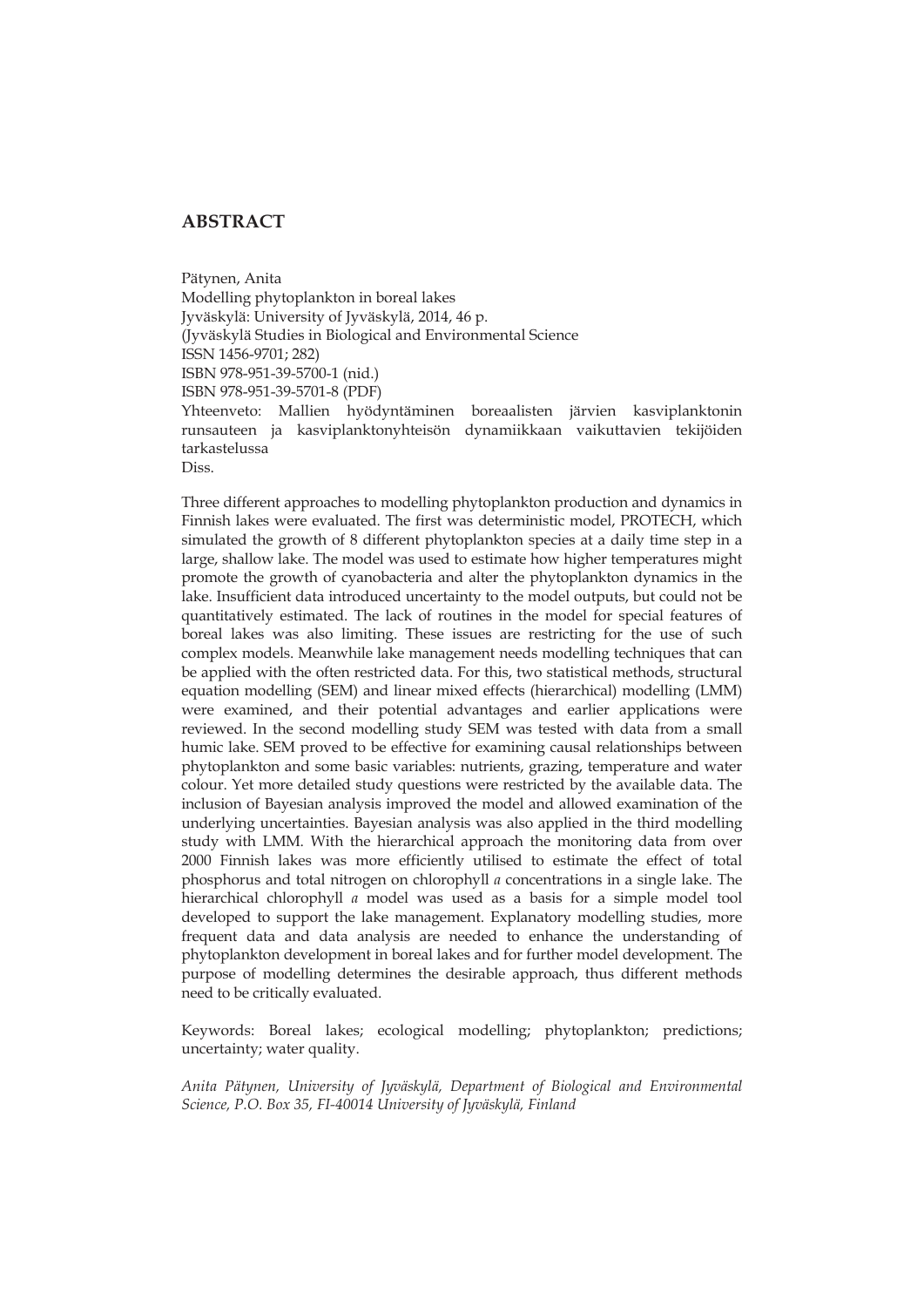| Author's address   | Anita Pätynen<br>Department of Biological and Environmental Science<br>P.O. Box 35<br>40014 University of Jyväskylä<br>Finland<br>anita.i.patynen@jyu.fi     |  |
|--------------------|--------------------------------------------------------------------------------------------------------------------------------------------------------------|--|
| <b>Supervisors</b> | Prof. Roger I. Jones<br>Department of Biological and Environmental Science<br>P.O. Box 35<br>40014 University of Jyväskylä<br>Finland                        |  |
|                    | Research Manager, Adjunct Prof. Timo Huttula<br>Finnish Environment Institute<br>Survontie 9A<br>40500 Jyväskylä<br>Finland                                  |  |
|                    | Dr Olli Malve<br>Finnish Environment Institute<br>$P.O$ Box 140<br>00251 Helsinki<br>Finland                                                                 |  |
| <b>Reviewers</b>   | Research Prof., PhD Tom Frisk<br>Centre for Economic Development, Transport<br>and the Environment for Pirkanmaa<br>P.O. Box 297<br>33101 Tampere<br>Finland |  |
|                    | Prof. Frank Peeters<br>University of Konstanz, Limnological Institute<br>78464 Konstanz<br>Germany                                                           |  |
| Opponent           | Prof. Wolf Mooij<br>Netherlands Institute of Ecology<br>P.O. Box 50<br>6700 AB Wageningen<br>The Netherlands                                                 |  |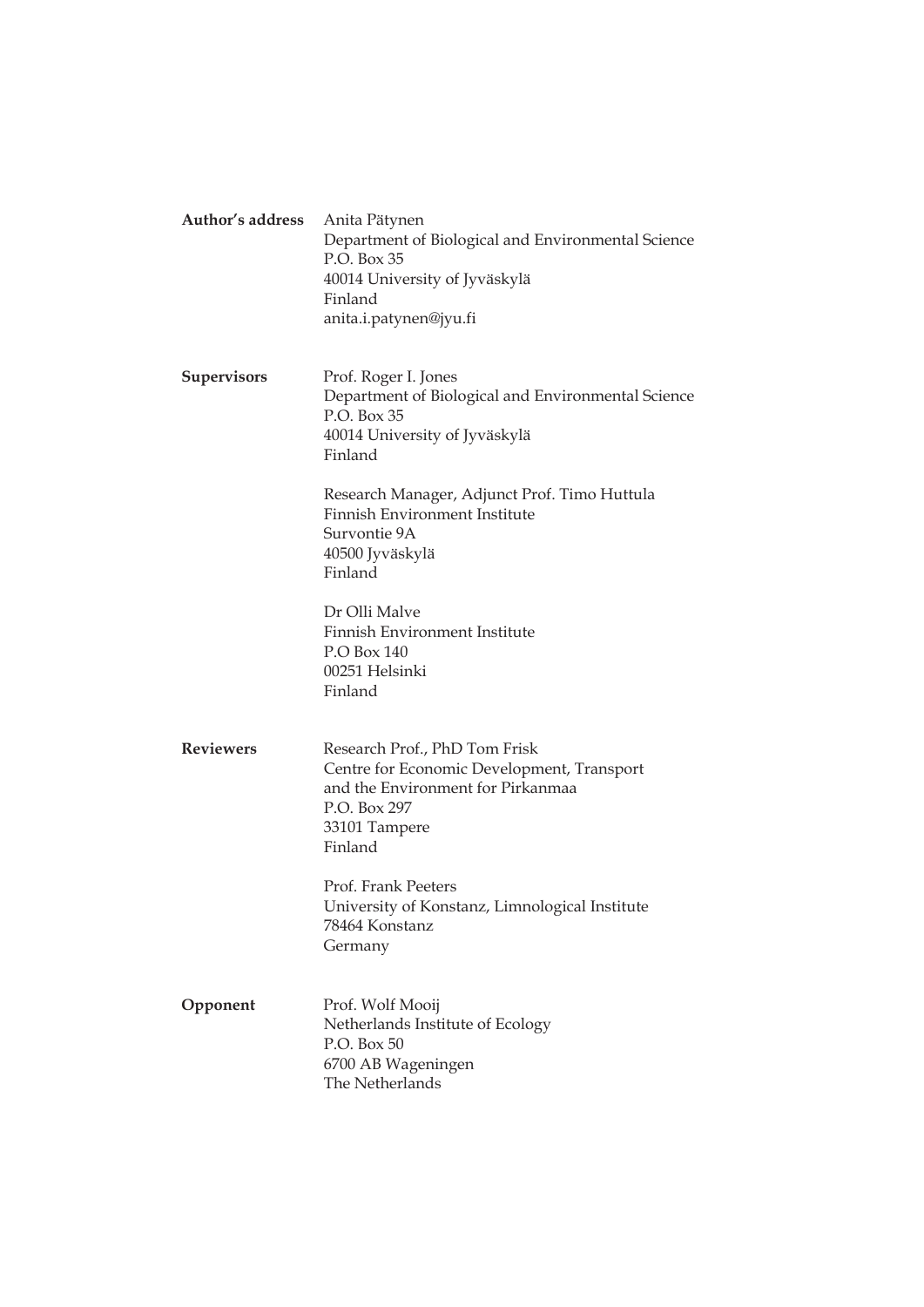# **CONTENTS**

#### ABSTRACT

## LIST OF ORIGINAL PUBLICATIONS

| 1              |               |                                                                 |     |  |
|----------------|---------------|-----------------------------------------------------------------|-----|--|
|                | 1.1           | Different approaches to modelling phytoplankton10               |     |  |
|                | 1.2           |                                                                 |     |  |
|                | 1.3           | Models in public policy making and lake management14            |     |  |
|                | 1.4           |                                                                 |     |  |
| 2              |               |                                                                 |     |  |
|                | 2.1           |                                                                 |     |  |
|                |               |                                                                 |     |  |
|                |               |                                                                 |     |  |
|                |               |                                                                 |     |  |
|                | $2.2^{\circ}$ |                                                                 |     |  |
|                |               |                                                                 |     |  |
|                |               |                                                                 |     |  |
|                |               |                                                                 |     |  |
| 3              |               |                                                                 |     |  |
|                | 3.1           | Effect of higher temperature on the phytoplankton community     |     |  |
|                |               |                                                                 |     |  |
|                |               | 3.2 Factors affecting the development of phytoplankton in Lake  |     |  |
|                |               |                                                                 | .29 |  |
|                | 3.3           | Estimates of target nutrient loading for Lake Kuortaneenjärvi30 |     |  |
| $\overline{4}$ |               |                                                                 |     |  |
|                |               |                                                                 |     |  |
|                |               |                                                                 |     |  |
|                |               |                                                                 |     |  |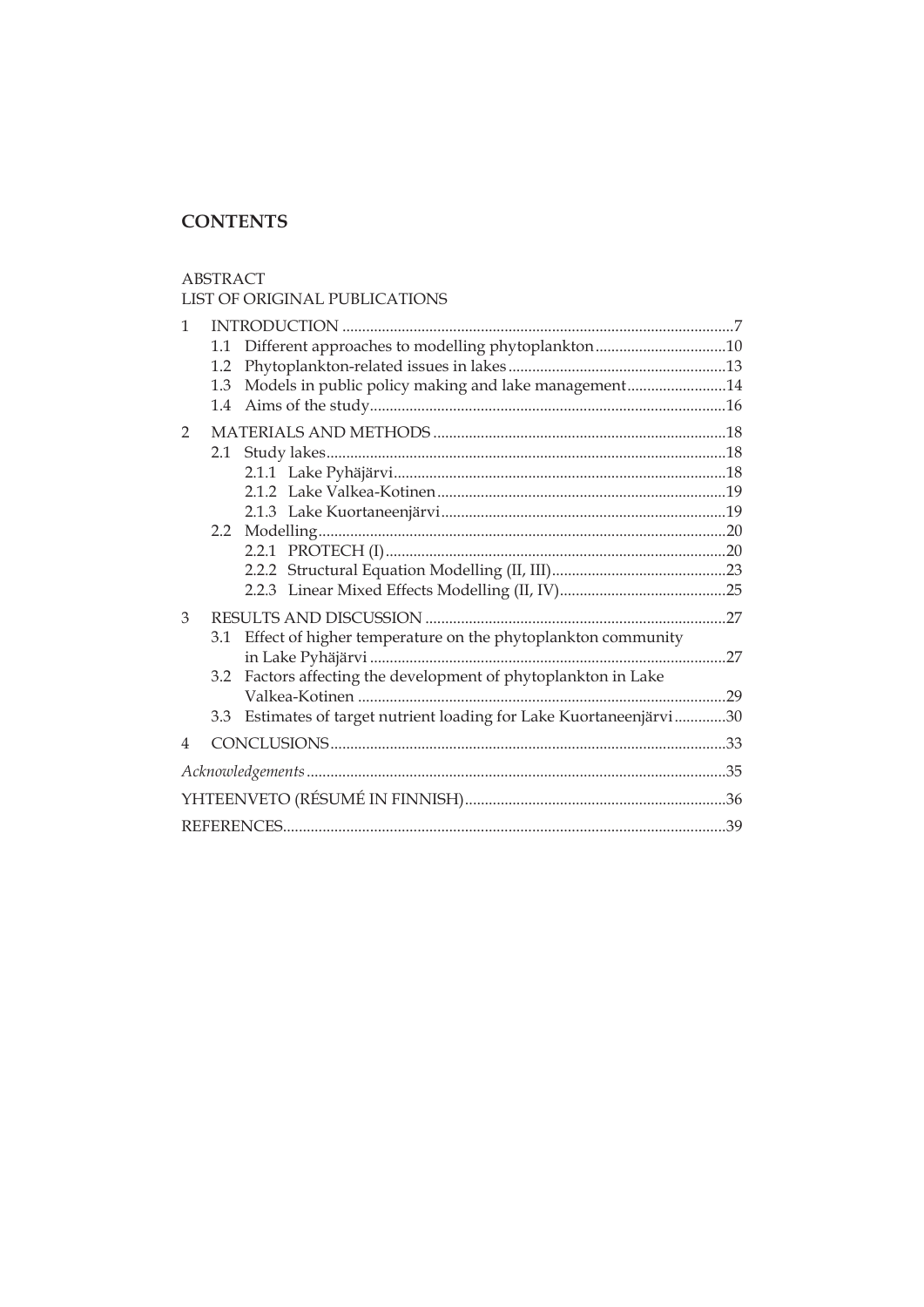### **LIST OF ORIGINAL PUBLICATIONS**

The thesis is based on the following original articles, which will be referred to in the text by their Roman numerals I-IV.

I compiled and prepared the data for modelling in I and III and also performed the literature search and review in II. Anne-Mari Ventelä (I) and Tiina Tulonen (II) represented the institutions responsible for the actual sampling of the data. Alex Elliott was responsible for setting up the PROTECH model (I) and for introducing me to the application, after which I continued with the application. Petri Kiuru was responsible for the MyLake simulations and their documentation (I). I did most of the modelling in III, with statistical and methodological support from Niina Kotamäki. Ms Kotamäki and Olli Malve also checked the accuracy of statistical aspects in II. In IV, I examined the ecological aspects of the modelling, interpreted the outputs and helped in the development of the model tool. Niina Kotamäki and Olli Malve were responsible for the modelling *per se*. I was responsible for the first draft for I–III and in collaboration with Niina Kotamäki for IV. Especially Alex Elliott, Jouko Sarvala, Roger Jones, Lauri Arvola, Niina Kotamäki and Olli Malve made significant contributions as co-authors in planning and improving the articles they were involved in.

- I Pätynen A., Elliott J.A., Kiuru P., Sarvala J., Ventelä A.-M. & Jones R.I. 2014. Modelling the impact of higher temperature on the phytoplankton of a boreal lake. *Boreal Environment Research* 19: 66–78.
- II Pätynen A. Kotamäki N. & Malve O. 2013. Alternative approaches to modelling lake ecosystems. *Freshwater Reviews* 6: 63–74.
- III Pätynen A., Kotamäki N., Arvola L., Tulonen T. & Malve O. 2014. Causal analysis of phytoplankton development in a small humic lake using structural equation modelling. Submitted manuscript.
- IV Kotamäki N., Pätynen A., Taskinen A., Huttula T. & Malve O. 2014. Enhancing lake management with model based estimates of target nutrient load reduction. Manuscript.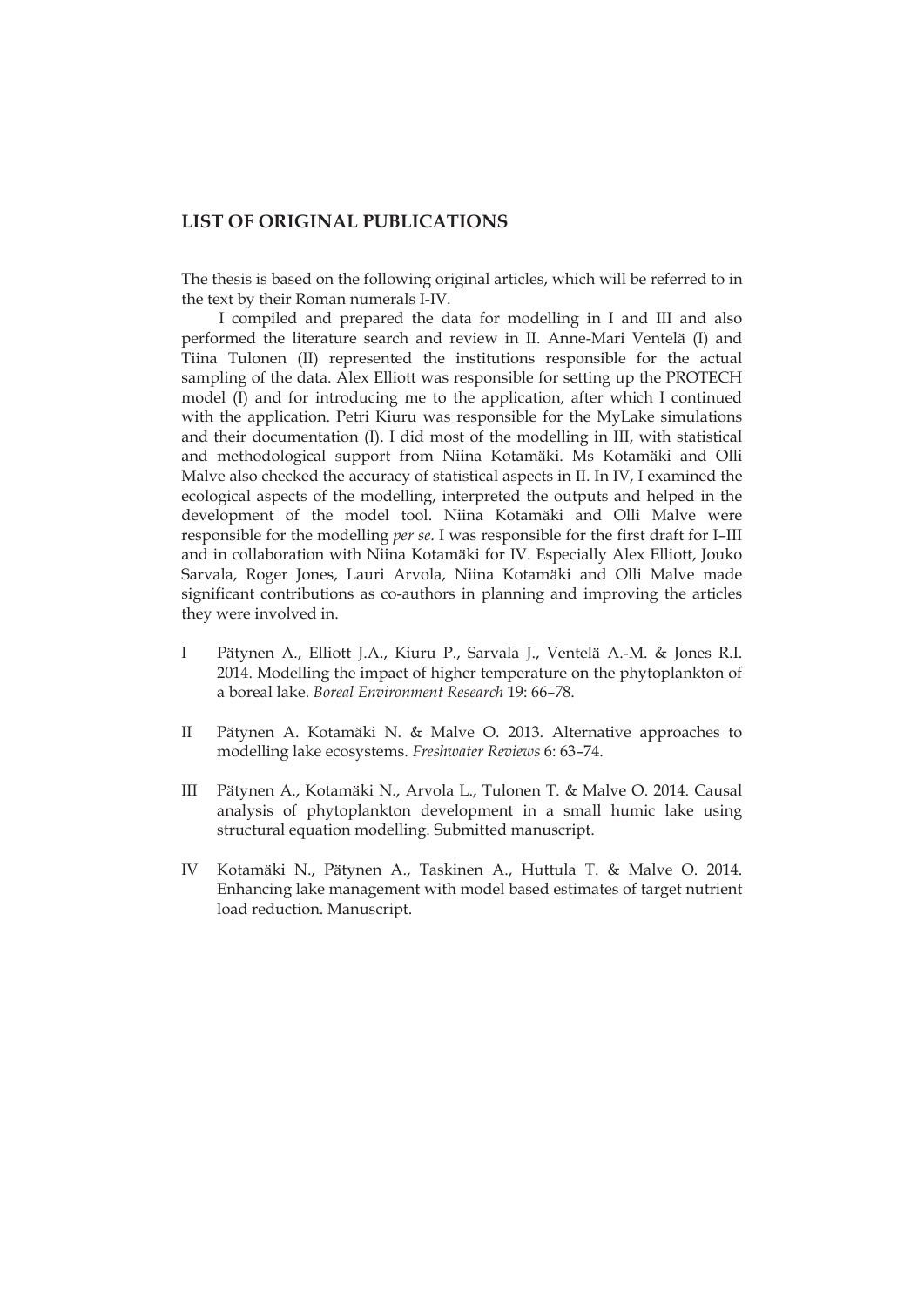# **1 INTRODUCTION**

Perhaps due to the strong physical and mathematical background of modelling, and due to its pervasive presence, ecological modelling is often also viewed as a mathematical discipline. Modelling is seen as an efficient way to predict the environment and aid cost-effective management. A non-modeller utilising the model outputs may find it difficult to comprehend the reasons why this often may not be the case, as the underlying problems are sometimes overlooked by modellers themselves (Jakeman *et al*. 2006). One problem is that the often random, unpredictable and constantly evolving biological systems do not behave as systematically as the functions trying to describe them. Besides gradual succession, nonlinearity and sometimes very drastic, unforeseen shifts are common features within ecosystems (Scheffer and Carpenter 2003). In addition, the openness of these systems makes it challenging to cover all the important variables and their interactions for realistic description of the system function. Thus modelling biological systems is very much reliant on adequate and continuous data from the systems so that the mathematical equations derived are biologically robust.

Usually the main aim in ecological modelling is to predict the growth and distribution of some organisms, populations or communities, which is largely reliant on the various interactions between species and on their abiotic environment. In ecological lake modelling, predicting harmful phytoplankton blooms has been a major international focus (Robson 2014), and when examining the function of aquatic ecosystems in general, phytoplankton as primary producers plays a key role. In Finland water quality models, which primarily focus on phosphorus balances and concentrations, have been in intensive use since the late 1970s (aquatic model efforts in Finland are summarized in Virtanen 2009). Inclusion of chlorophyll *a* and phytoplankton biomass naturally followed and applications of some first ecological lake models date back to the late 1970s (e.g. Niemi 1979). The dynamics of phosphorus and phytoplankton and the eutrophication of Lake Kuortaneenjärvi (IV) were already examined with models in the 1980s (Kettunen *et al*. 1987, 1989). Nevertheless, model applications for phytoplankton have been rather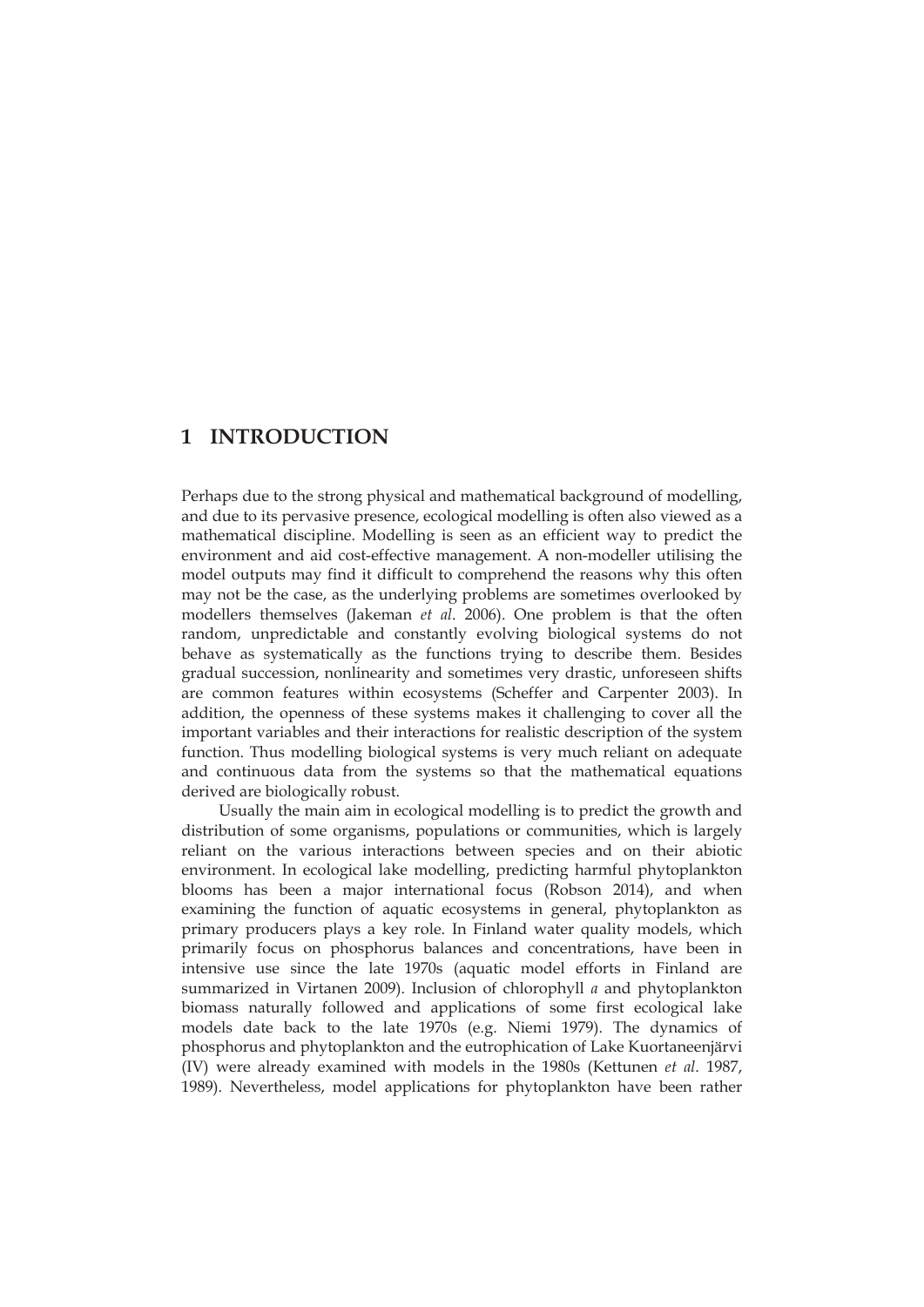sporadic and have not led to consistent development of sophisticated techniques which could be more widely applied. In addition, the description of biological processes has remained rather simple. However, as ecological issues have gained increasing attention in national and international legislation and policy making, the interest in model development and more efficient utilization of models to examine ecological questions has also risen. For some of these questions more complex models are needed. Some straightforward biological models can be derived from the results of laboratory measurements. In a controlled environment very detailed questions about reproduction rates, optimal growth conditions or sinking velocities of single phytoplankton species can be studied. Yet, when several species are put together into enclosures the species interactions, chance and even chaotic fluctuations have been reported to make the final population composition unpredictable within 15–30 days (Benincà *et al*. 2008). Acknowledging this aspect, modelling the development of phytoplankton in lakes (dynamic, open systems which are closely connected with the surrounding catchment and air) becomes challenging. The number of variables and their interactions multiply, so growth curves determined *in vitro* do not hold in open water, yet are difficult to determine *in situ* (Reynolds 2006). With phytoplankton the unsystematic and unpredictable behaviour increases when the productivity of the system increases (Soininen *et al*. 2005), and yet it is particularly this state of increasing productivity, eutrophication and its consequences, that raises the interest in better understanding of aquatic ecosystems.

Despite the fundamental challenges with phytoplankton modelling, models do serve a way to understand better the function of ecosystems and organisms by elucidating consistent patterns from observations and experimental datasets. More precisely, models can help to guide intuition about how various processes interact, they can highlight logical flaws in an argument and they can identify testable hypotheses, generate key predictions and suggest appropriate experiments. They can also be viewed as an experimental system and reshape fields by providing new ways of thinking about a problem (Peck 2004, Otto and Day 2007). On the other hand, an ability to make predictions with ecological models could increase the credibility of the whole field of ecology (Sutherland 2006). Eventually, if some clear patterns can be detected from the data, like the succession of phytoplankton during a growing season, models can offer a possibility for predictions. However, it should be stressed that ecological models are at root heuristic, not literal (Oreskes *et al*. 1994, Otto and Day 2007).

Depending on the objective of modelling and the study questions, various techniques can be applied with varying complexity and different space and time scales. A model can be based on the simple linear relationship between chlorophyll *a* and total phosphorus concentration (Vollenweider 1968) or it may try to cover the whole biogeochemical cycle within a lake (for instance CAEDYM, see Romero *et al*. 2004). However, there is always a trade-off between the realism (complexity) and the generality (simplicity) of a model (Clark 2005). The requisite complexity has been debated for many years (e.g.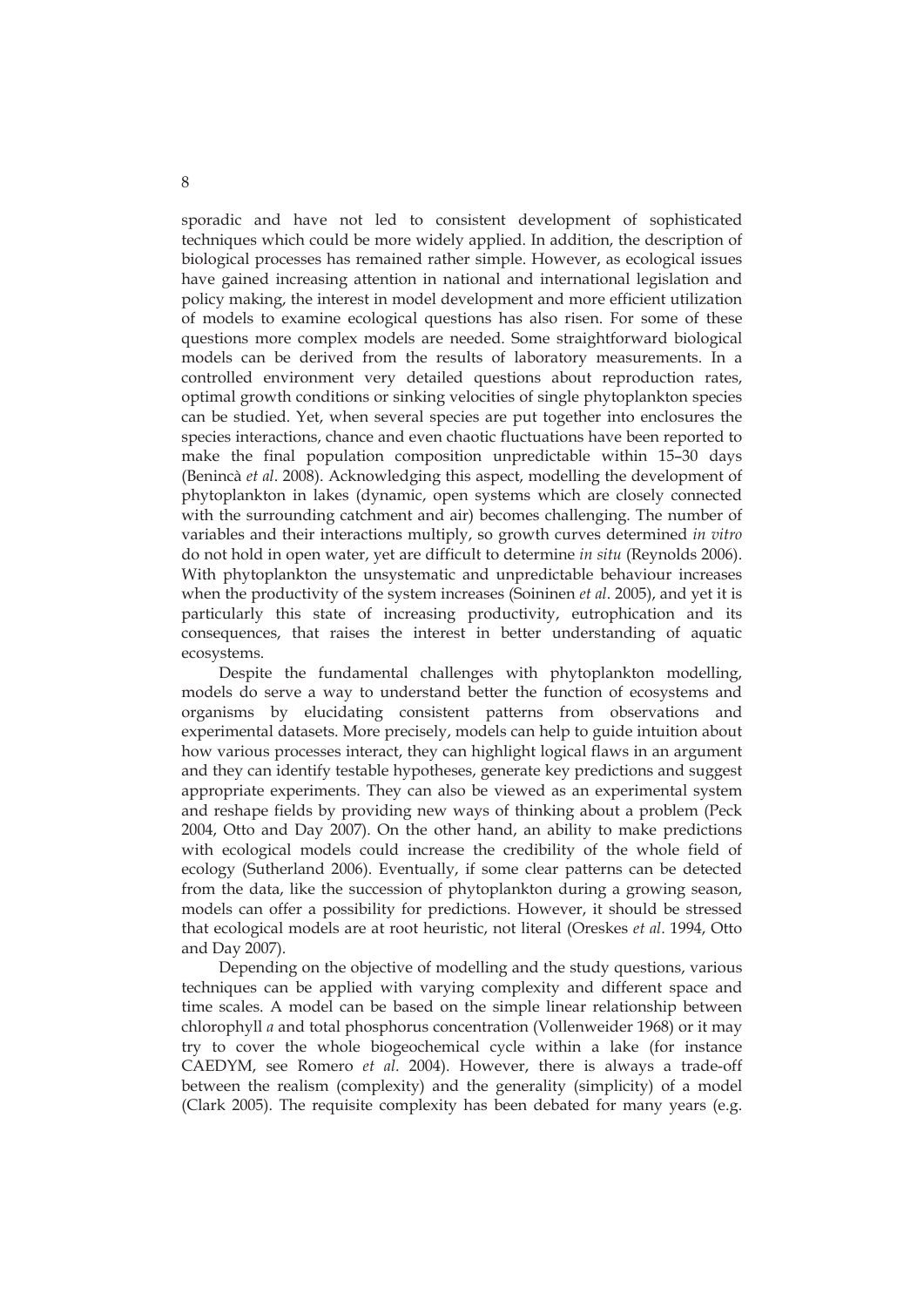Scheffer and Beets 1994, Flynn 2003, Gudimov *et al*. 2012). Phytoplankton modelling is usually performed with a 1D application due to its lesser computational requirements and because data are usually gathered from a single point of the lake. However, utilizing remote sensing data to examine the spatial distribution of phytoplankton (chlorophyll *a*) is increasing, accompanied by 3D modelling approaches for larger water areas. Biological compartments are designed and combined into hydrodynamic 3D models (see e.g. Delft3D-Wag application, Chen and Mynett 2006). If the modeller is not content with a static description of the system, the dynamics of the system can be simulated using a time step of one day, or even less if the computational time and power is not restricting, or the description can be averaged over longer periods like one year.

Before constructing a model or starting to use an existing model, careful consideration is needed to determine the appropriate modelling method, complexity of the model and the scale of modelling for the question of interest and for the data that exist or can be collected (see Johnson and Omland 2004, Otto and Day 2007, Robson *et al*. 2008). The model itself may not provide any information whether choices are valid, or whether the outputs are valid in real life (often described by 'rubbish in rubbish out'). Also the impact of biological randomness on the model outputs and on the uncertainty of model predictions need to be considered, especially when examining organisms like phytoplankton which, with zooplankton and bacteria, have been shown to be rather unpredictable variables in the models (Arhonditsis and Brett 2004, Benincà *et al*. 2008). The uncertainty derives from many sources: from the measurements made in uncontrolled environments, from the model structure and parameters, and also from technical problems in the modelling (Rode *et al.* 2010). There may also be problems in the phrasing of the study questions and determining the context of the model (Refsgaard *et al*. 2007). In addition, when many processes are combined in a model, the small flaws in each equation may accumulate the error and uncertainty the further the modelling proceeds. Particularly, the more detailed the interactions to be studied, the more complex the model eventually becomes making proper uncertainty analysis difficult to perform (Doherty and Christensen 2011). Put another way; the validity of the model, especially in a new environment, cannot be confirmed (Rykiel 1996). Thus an ideal phytoplankton model is not necessarily one that tries to capture every possible factor impacting on the phytoplankton development (which is anyway impossible). As important are models that are as simple as possible, but that catch the most important processes and hold some level of generalization. Such models can be better applied to new lakes, modified for the study questions and combined with methods providing uncertainty analysis. On the other hand, due to that simplicity the uncertainty is always present, so there is a danger that some important processes on which the uncertainty may depend are omitted from the model (Doherty and Christensen 2011).

The main abiotic components for phytoplankton growth are nutrients, light and temperature; of which nutrients promote eutrophication when in abundance. These abiotic factors directly affect phytoplankton growth and are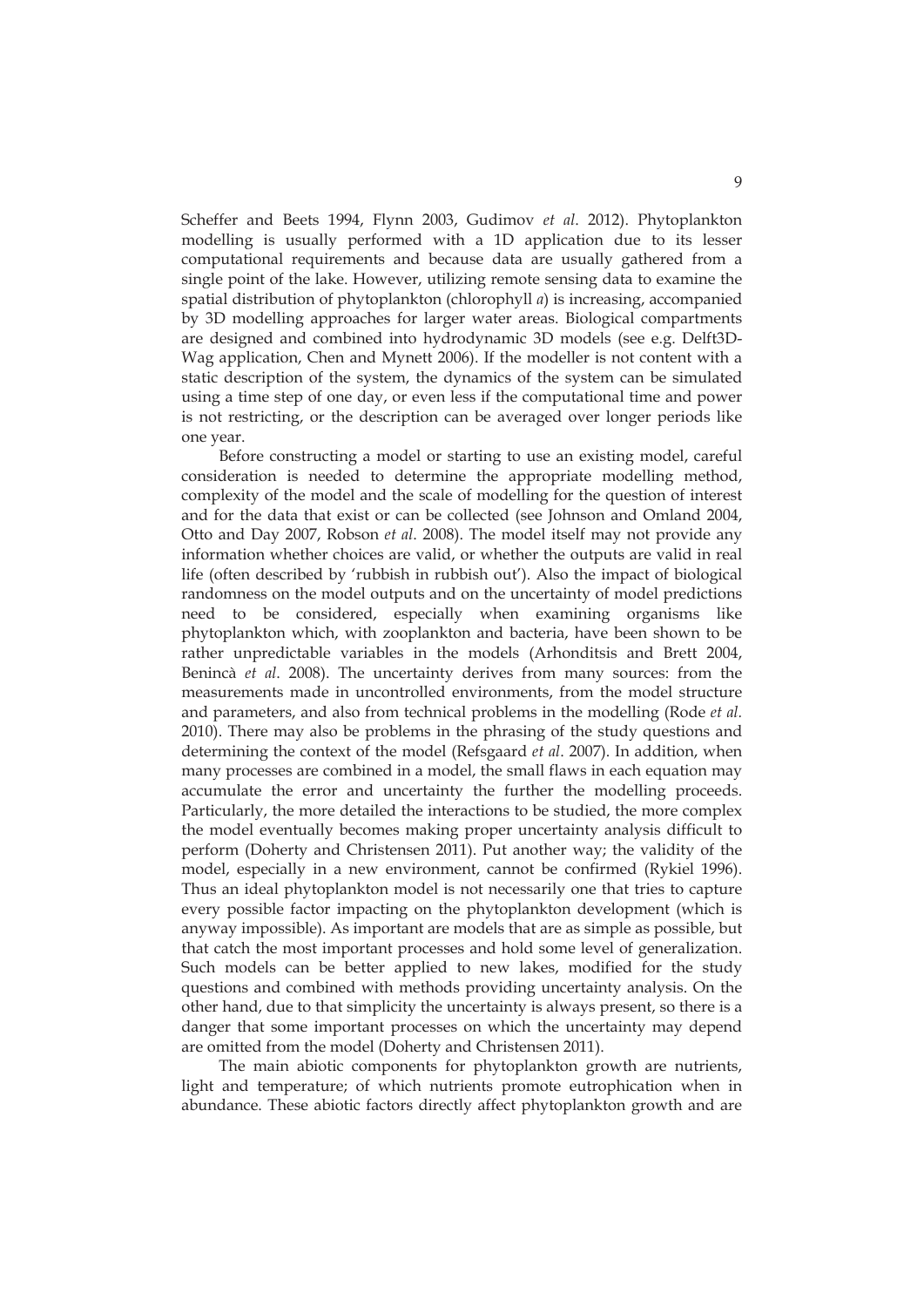most often included into the models. In addition, currents and other movement of water, or alternatively the stability of water layers, affect the establishment of denser phytoplankton communities, phytoplankton dispersal and the species composition. Death of cells, their sinking below the euphotic zone, and also grazing are factors removing phytoplankton from the water column (all summarised in Reynolds 2006). These factors are already much harder to include into the models, and the biotic factors and their interactions are especially difficult to measure. The grazers (aka the zooplankton) together with bacteria also enhance recycling of nutrients in the water, which is significant for phytoplankton growth (Elser and Urabe 1999). It is known from many biomanipulation studies, that fish and their control over zooplankton greatly impacts on the phytoplankton, while the sediment underlies many features of the nutrient cycle. Thus, the complexity of the system ever increases and, depending on the study questions and the available data, it is reasonable to curtail the inclusion of variables at some point yet carefully consider what information is then left out. This is especially true when models are intended for use in public policy making and in lake management tackling water quality problems. With the limited resources of many management processes or tight time schedules for decisions, the data from a single lake will inevitably be limited if the lake has not been within a comprehensive monitoring program. That makes utilising complex, data-hungry models impossible; but then again too general models may be uninformative and equally useless.

## **1.1 Different approaches to modelling phytoplankton**

Deterministic models assume that the fate of the system can be entirely predicted. As the effect of different variables on the organisms is determined (for instance models built on differential equations), the chain of interactions leads to one outcome at a time or to one specific state of the system at any given time (Otto and Day 2007). Deterministic models are thus usually dynamic (c.f. static), describing how the system changes over time and how different forces affect it or the organisms in it. This makes them very appealing for biological studies as insights can be gained into the function of the system—and perhaps how to change it. A thorough introduction to different kinds of deterministic models with their pros and cons is provided by Jørgensen (2008). As only one kind of deterministic model was used in this thesis, the discussion is more general.

The many process-based biogeochemical models including phytoplankton are deterministic (see Trolle *et al*. 2012), although numerous others with varying complexity exist. Besides being able to represent the internal dynamics and function of the system, other advantages of deterministic modelling is the possibility for quantitative simulations and, with caution, making predictions beyond the historical variability of the system (Robson *et al*. 2008). This assumes that the model is valid for the system, numerically stable and that the studied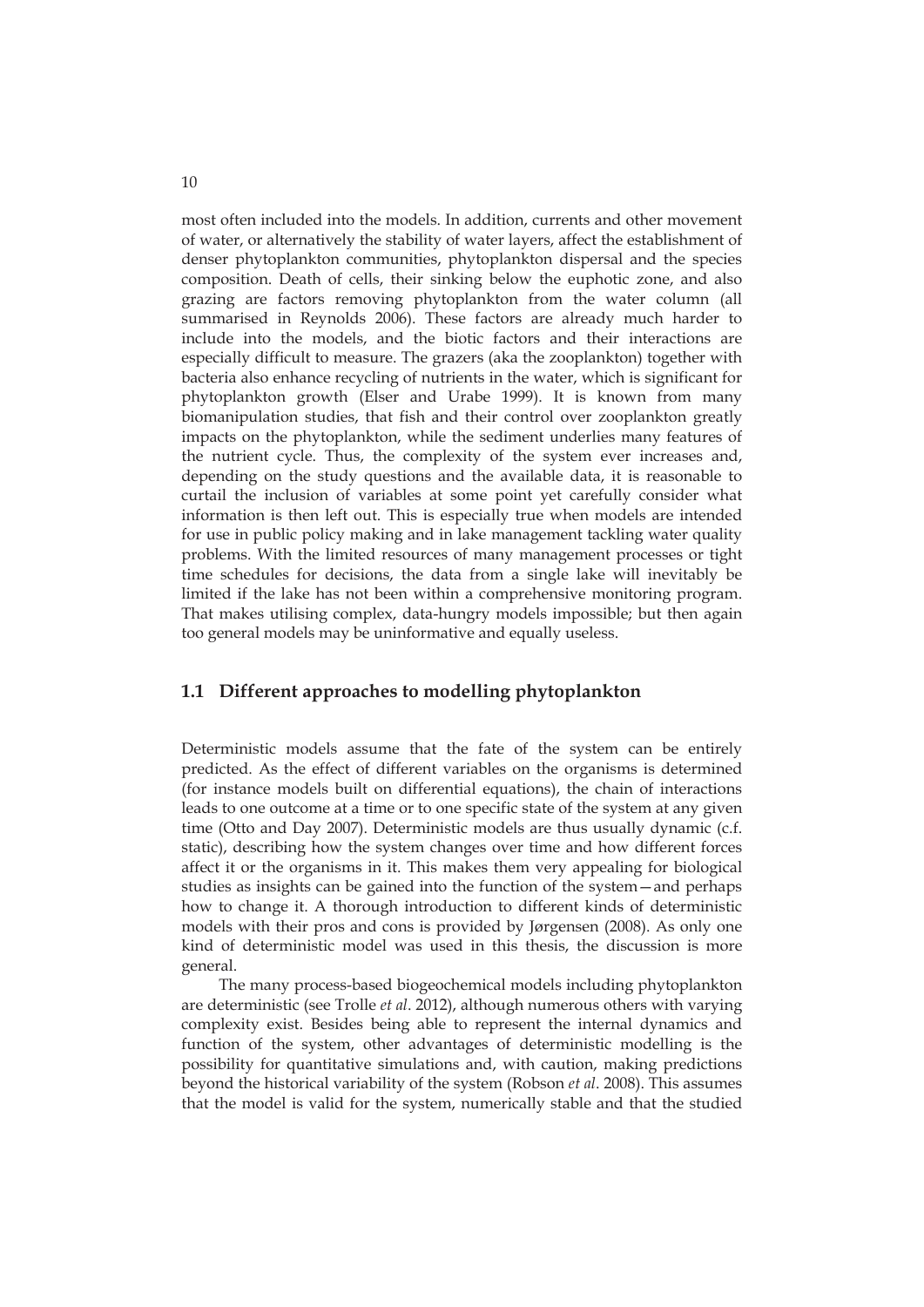environment does not go through drastic changes (Rykiel 1996, Clark *et al*. 2001, Sutherland 2006, Jørgensen 2008). Unfortunately even many of the most ambitious model equations are not able to capture the biological processes, simply because the ecology of phytoplankton species and the system interactions are not (yet) known thoroughly or observed adequately (Anderson 2005). Thus using the models for future predictions or their ability to describe the function of new systems in other lakes becomes questionable (discussed by Oreskes *et al*. 1994, Rykiel 1996, Clark *et al*. 2001, Arhonditsis and Brett 2004). In addition, biogeochemical models are typically embedded within hydrodynamic models, which provide adequate description of the physical environment the organisms live in. However, if the original purpose of those models has not been to describe ecological processes, it sometimes leads to oversimplification of biology and also of the biogeochemical processes. It may be purely a technical issue, as the time scales of different processes may drastically differ, and sometimes the simulation of physics is already so involved that compromises with other processes are needed; only some general processes are included or the large biological units like fish may be simplified as concentrations of phosphorus (Robson 2014).

One of the most criticized issues with deterministic models is the use of parameters that cannot be unambiguously determined (Gudimov *et al*. 2012) and the way models are calibrated by tuning these parameters until the model simulations fit the observations (Scheffer and Beets 1994, Rykiel 1996). This is not considered correct, because different sets of parameters can yield a similar outcome. In addition, if parameters are merely selected for their ability to fit the model to the observations it does not guarantee the model is able to describe the system function correctly or that the selected parameter values are reasonable for the system (Oreskes *et al*. 1994). Other possible disadvantages include high data requirements, high complexity, high computational costs and difficulty of quantitatively estimating the prediction uncertainty (Robson *et al*. 2008, Jørgensen 2008). However, these issues are acknowledged by many modellers and the importance of joint-development of the (strongest) existing mechanistic biogeochemical models is stressed (Jørgensen 2010, Mooij *et al*. 2010, Trolle *et al*. 2012).

Unlike deterministic models, statistical models provide outputs as probabilities, and thus readily take into account the unpredictability which affects the interactions within a biological system. Also, instead of one there can be several different outcomes, of which some are more likely than others. A common problem with statistical models is their subjectivity, and the possibility (unintentionally) 'to lie with statistics', because of the freedom to choose what to include in the model. Also, statistical significance can be gained without the model having biological meaningfulness, which needs to be evaluated separately (Johnson and Omland 2004) Nevertheless, the uncertainty in model results and model error are fairly easy to take into account and quantify in statistical modelling, especially when using Bayesian techniques (Clark 2005). However, the benefits of Bayesian posterior predictive inference and Marcov Chain Monte Carlo (MCMC) methods in water quality predictions and decision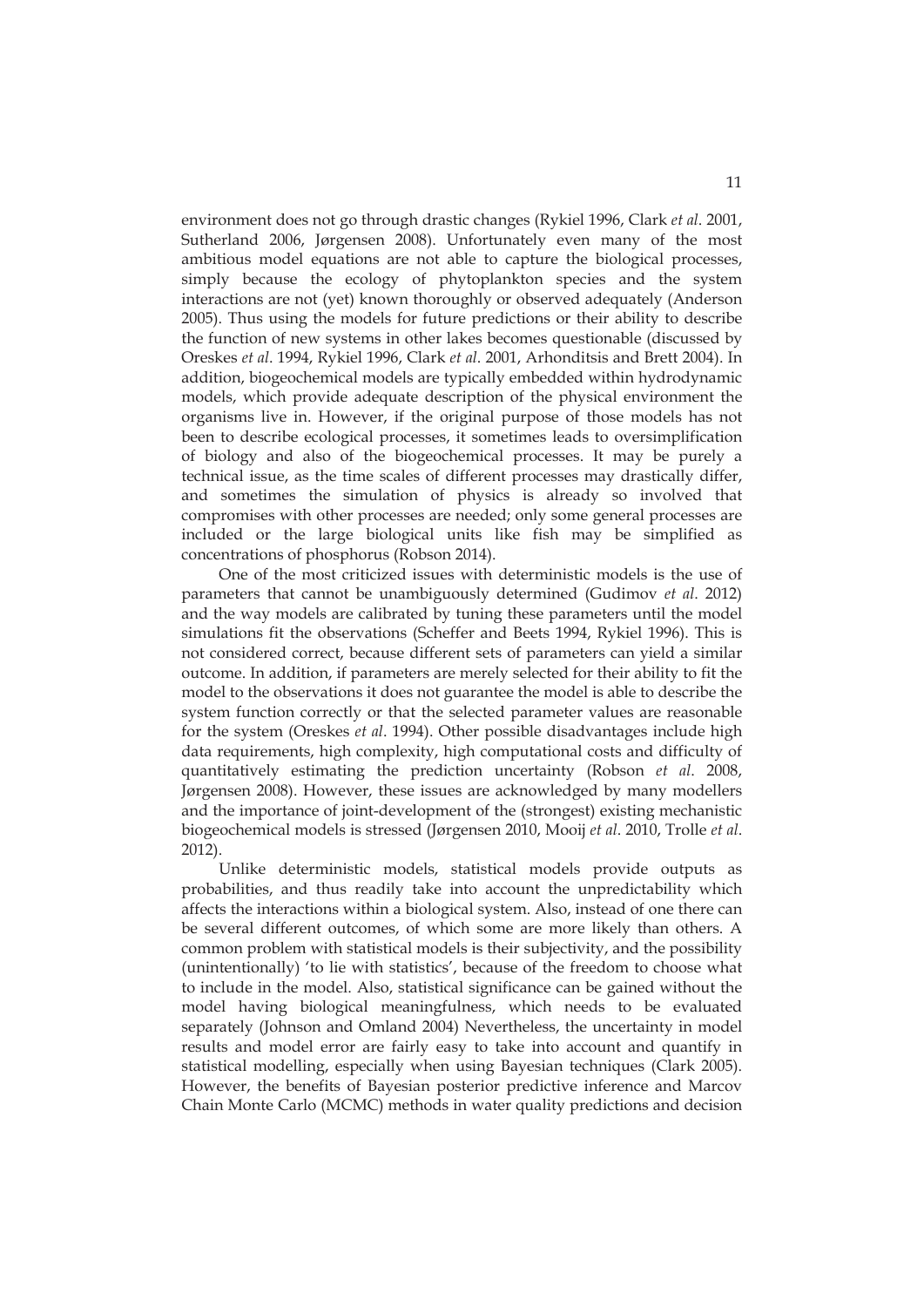making has only recently been acknowledged (Malve 2007). Statistical methods have in general received surprisingly little attention in ecological, and especially in aquatic modelling (Arhonditsis *et al*. 2006, Kruk and Segura 2012). Of course that applies only to what is thought of as 'actual modelling', because statistical methods are most widely used by ecologist for analysing observational data. However, they are also widely misused. Many of the 'basic' methods have limitations and assumptions, including normality and homoscedasticity, which are often not met with ecological observation data, and often ignored (Whittingham *et al*. 2006, Zuur *et al*. 2009). These same assumptions put some limits on the use of statistical methods in ecological modelling, for example when simple regression models are drawn. The assumptions can sometimes be met by transforming the data (e.g. using natural logarithms). However, instead of transforming the data to meet the assumptions, it would be preferable to select some more appropriate method (Bolker *et al*. 2009), which often means methods that are less familiar and perhaps more difficult to adopt.

The increase in computing power and development of statistical software has only fairly recently brought some such methods, like structural ecological modelling and hierarchical modelling as well as the Bayesian analysis, closer to everyday use (Hershberger *et al*. 2003, Zuur *et al*. 2010). Perhaps because of this, in some instances statistics is considered only as a tool that provides better process description for deterministic ecological modelling. 'If a model is based entirely on statistics, it is a so-called black box model, because it has no causality. Black box models can hardly be considered ecological models, because they cannot be used to uncover new ecological knowledge' (Jørgensen 2008). However, the onset of the work of Judea Pearl with probabilistic causalities, structural equations and Bayesian networks date back decades, and his article about causality in empirical studies was published in Biometrica in 1995 (Pearl 1995). Perhaps 'entirely statistical' models can be understood in different ways, as Jørgensen (2008) briefly acknowledged structural equations as stochastic methods, but the stain on statistical modelling is unfortunate. Structural Equation Modelling and Bayesian inference have also been used in this thesis (III, IV), and there are earlier aquatic applications for Structural Equation Modelling that study interdependencies between phytoplankton and some biotic and abiotic factors (e.g. Arhonditsis *et al*. 2006, Arhonditsis *et al*. 2007a, b). Arguably, the use of statistical methods in most cases aims to 'uncover new ecological knowledge', even if they are not considered to be ecological models. Even though black box models cannot be used for this purpose, in lake management planning they can still be helpful model tools (IV).

The strong juxtaposition between deterministic and statistical methods could be set aside to consider how the best features of both methods could be utilized. In addition, whatever the technique, it is often forgotten that modelling should be an iterative process. After the proper modelling technique is agreed and the model built with existing data, its performance is tested with experiments and/or new data. The data are then used to improve the model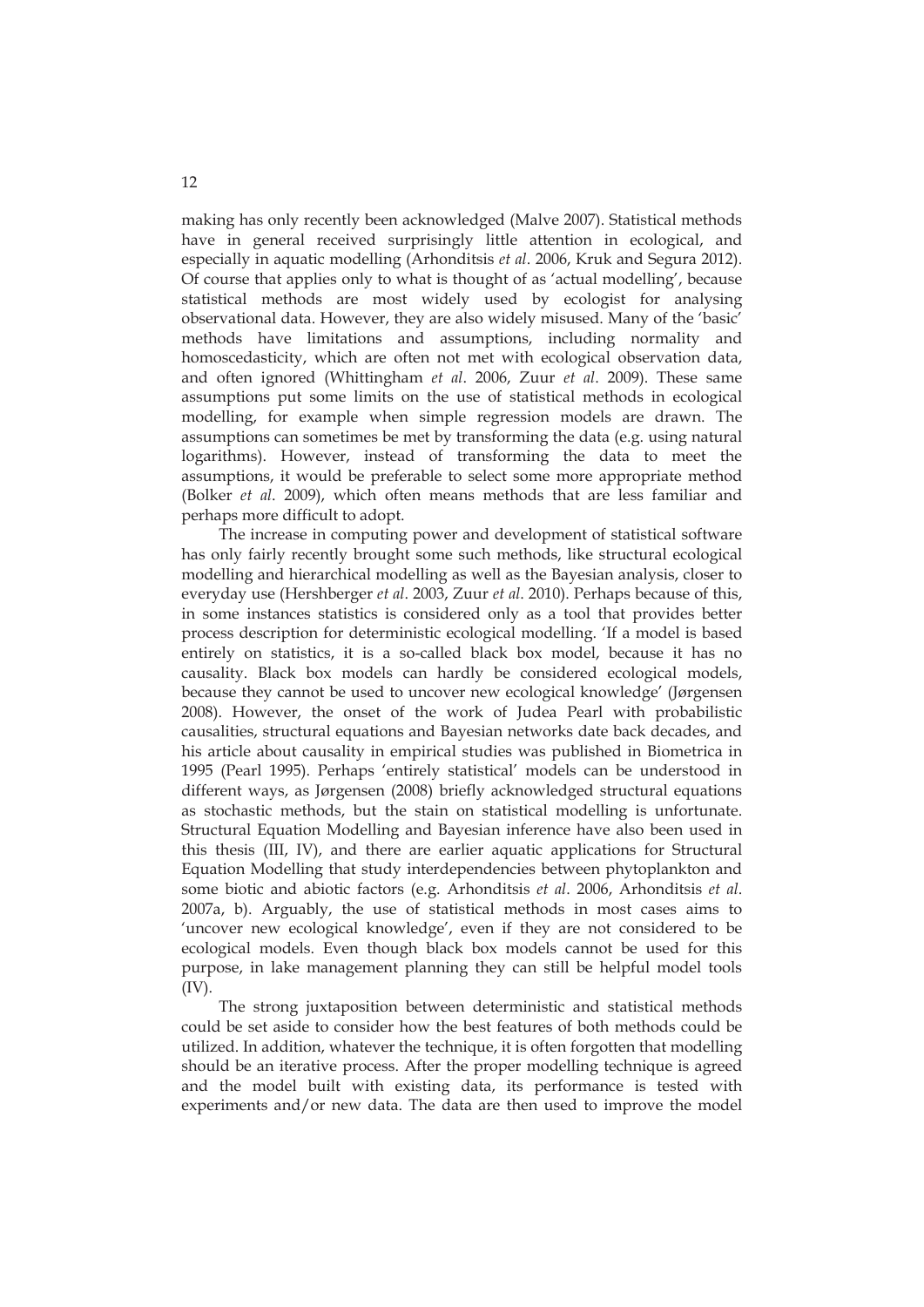further, and the cycle is repeated until the model provides adequate estimations (e.g. Jakeman *et al*. 2006).

## **1.2 Phytoplankton-related issues in lakes**

The strongest motivation for lake model development in Finland arises from the Water Framework Directive (WFD, European Parliament and Council 2000) and securing good water quality status for lakes, but gaining better understanding of boreal lake ecosystems with strong seasonality is also important. Eutrophication and phytoplankton-related problems are a major factor leading to moderate or bad water quality. However, phytoplankton can also cause problems for other organisms and the whole lake ecosystem, or cause a nuisance to people. Most visible problems are due to cyanobacterial blooms of varying severity, but mass occurrences of other groups like Chrysophytes, Diatoms and the Raphidophyte *Gonyostomum semen* are also problematic. In freshwaters the species producing toxins are mostly cyanobacteria (Landsberg 2010). Toxins are harmful for people and animals, and phytoplankton blooms in general can cause aesthetic and odour problems that hinder the recreational value of lakes and the usability of the water (Paterson *et al*. 2004, Codd *et al*. 2005, White *et al*. 2005). Toxic cyanobacteria are the most widely acknowledged group causing harmful algal blooms (HABs), but other metabolic by products of phytoplankton, structures such as spines, shading effect of dense blooms and oxygen depletion due to the decomposition of the bloom scum, can also affect the health and growth of other organisms (Landsberg 2010). Of the other nuisances caused to people, diatoms are responsible for the fouling of fishing gear in cooler waters (Vuorio *et al*. 2013), while *G. semen* can cause a slimy, irritating coating on swimmers' skin (Lepistö *et al*. 1994).

Cyanobacteria have been shown to thrive in eutrophic lakes, utilising their nitrogen-fixing capability if the phosphorus:nitrogen ratio grows unfavourable due to excessive phosphorus supply. They further benefit from the temperature rise due to higher growth optima compared to other species. Also the absence of mixing forces such as wind is favourable for some cyanobacteria, because their gas vacuoles provide buoyancy (Reynolds 2006, Paerl and Huisman 2008, Wagner and Adrian 2009). As mentioned, diatoms may cause problems especially when the waters are cold. That is due to their high growth rates at low temperatures and the absence of effective grazing (Shatwell *et al*. 2008), but also because the cold waters are usually thoroughly mixed and this, together with the higher viscosity of water, is beneficial for the relatively heavy diatoms (Reynolds 2006). *G. semen* is an especially interesting species in boreal lakes, as it often occurs in lakes with high water colour and low pH, both being typical of lakes with peatland and coniferous forested catchments and high concentration of dissolved organic carbon. In addition, it may benefit from warm spring temperatures although its growth optima otherwise is under 19 °C (Trigal *et al*. 2013).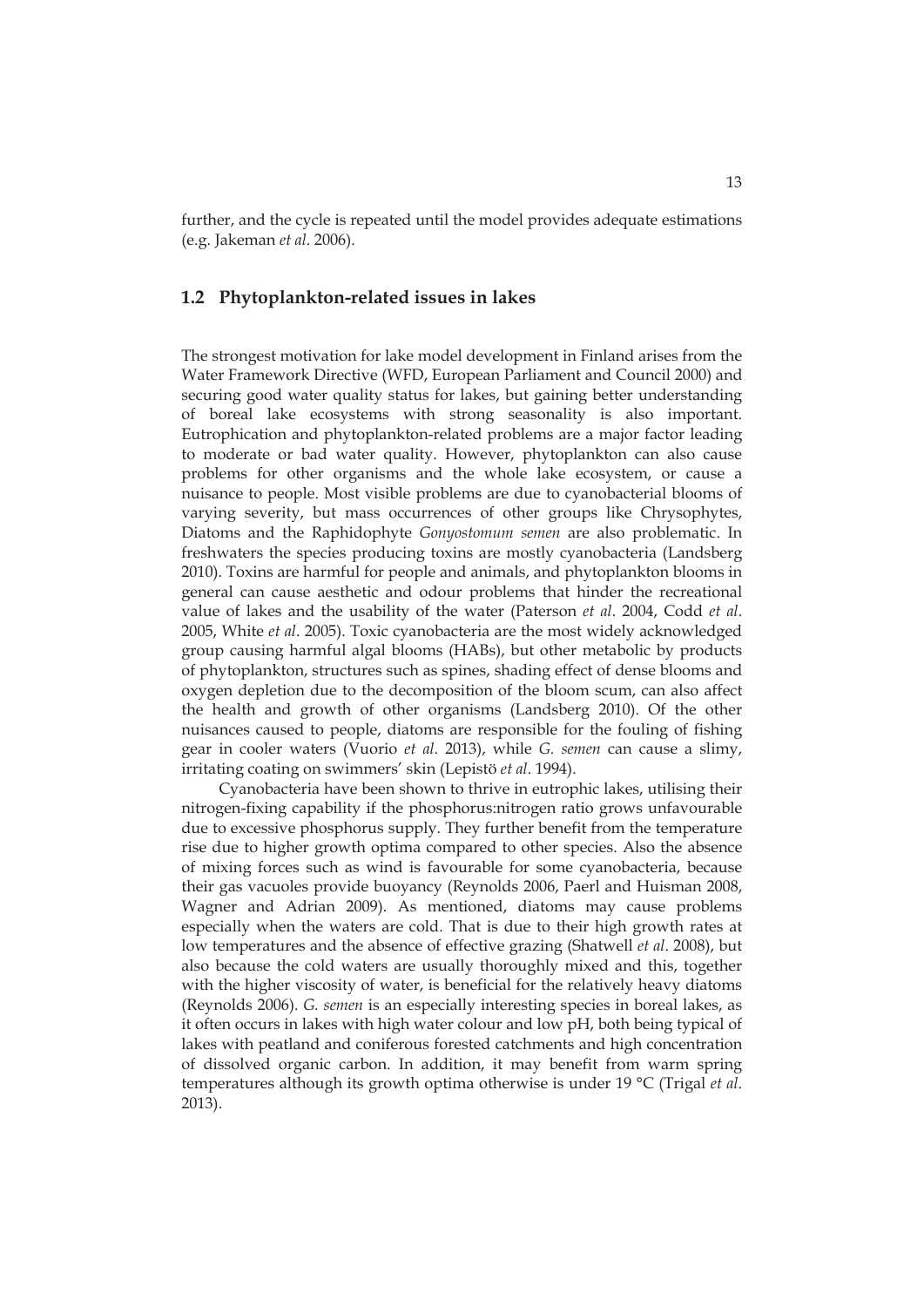Consequently all of those species may benefit from climate change in one way or another. Cyanobacteria are expected to benefit from the ever higher occurrence of summer heat waves (Jöhnk *et al*. 2008, Paerl and Huisman 2008). Milder winters and a shorter ice cover period (Magnuson *et al*. 2000) provide opportunities for longer lasting and more pronounced diatom blooms, especially when mild winters lead to colder lake waters in spring (Keller 2007, Shatwell *et al*. 2008). The brownification of boreal lakes, that has also been predicted as one possible outcome of climate change (Naden *et al*. 2010), may benefit the growth of *G. semen*. Climate change, or any other change in the environment, may have unexpected consequences as well, and any hints of the possible outcomes would be valuable. For instance, an increase in the diatom spring bloom can alter the nutrient availability in a lake for the rest of the summer, or some new species may emerge when conditions become favourable. Surely, modelling these phenomena is a task, where the study questions need to determine the data to be gathered and the model to be used, rather than the opposite.

The principal requirement for excessive phytoplankton growth and eutrophication is the high availability of phosphorus and nitrogen (Mason 2002). Lake management and controlling the eutrophication process does not necessarily have to (and often cannot) focus on the detailed interactions of species, but on reducing the load of phosphorus and nitrogen into lakes. Many restoration methods like fish removal, dredging and altering the hydrological properties can, however, be used to support the basic management. Because the external load in developed countries increasingly originates from diffuse sources, mostly from agriculture that involves large land areas, the task of reducing it is demanding (Carpenter *et al*. 1998, Antikainen *et al*. 2008). The study questions also turn from purely ecological towards economic and social. Models can help to evaluate the tolerable amount of external loading and the possible changes in the lake ecosystem and phytoplankton community that follow reduced nutrient concentrations. Further, the (cost-) effectiveness of different management actions, how they should be targeted, and also the risk of failure can be evaluated, with speculation as to how other changes in the environment may interfere with or benefit the objectives.

### **1.3 Models in public policy making and lake management**

Simplicity, costs, accuracy and the possibility to evaluate the reliability of model outputs are some basic features that determine whether a model is sufficient to be used in public policy making (Caminiti 2004, Malve 2007). In an ideal situation, it could be possible to benefit from the good properties of different kinds of models, by comparing the outputs and eventually aiming to some kind of model with medium complexity (discussed also in Doherty and Christensen 2011). Unfortunately that is almost never (financially) possible. The most inappropriate way for utilizing models in policy making and lake management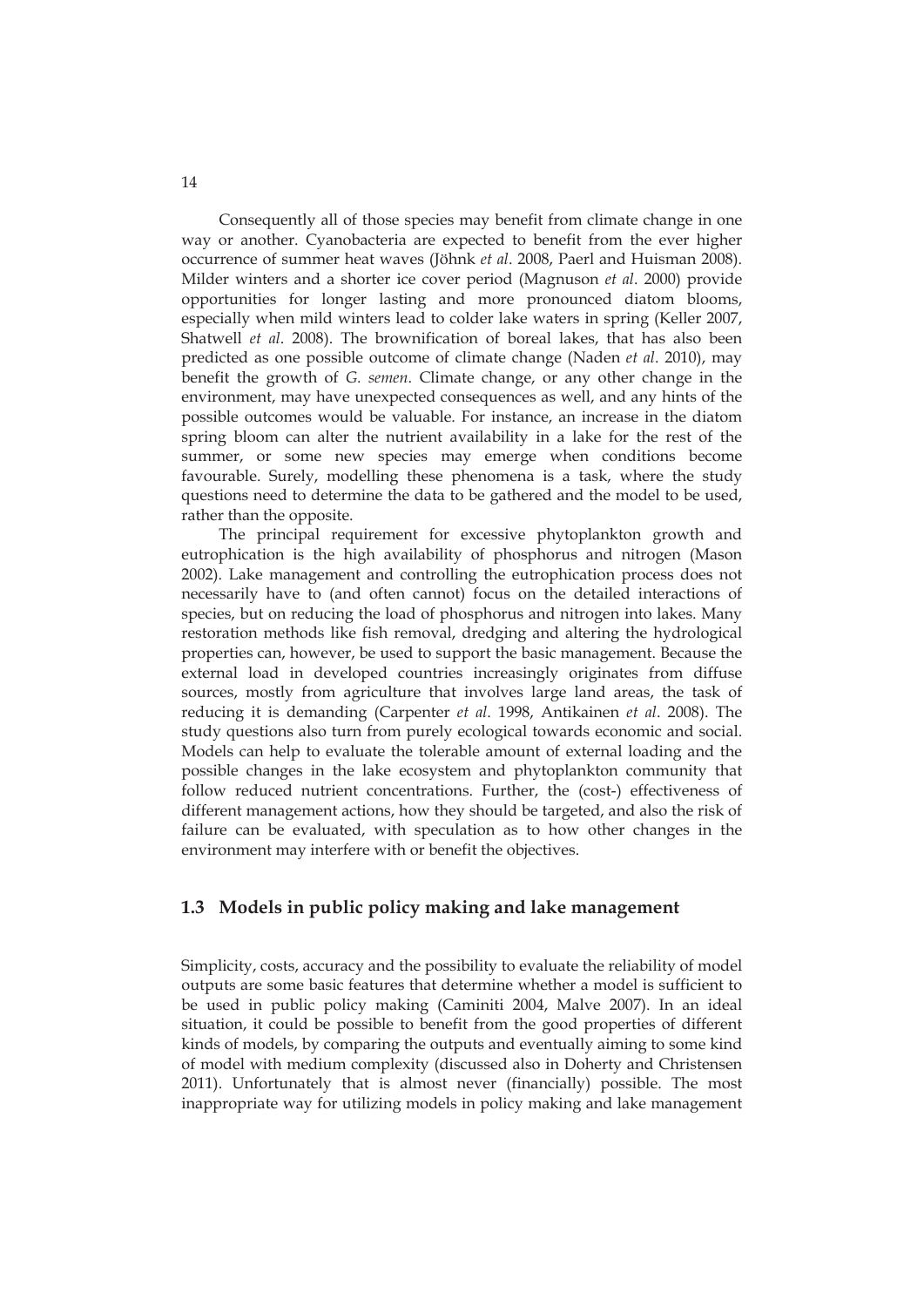would probably include applications with complex phytoplankton models based on sparse data sets covering only part of the year (Flynn 2003) and with too long sampling intervals (Lawson *et al*. 1995). Equally, decisions based solely on (linear) regression equations introduced in the literature or drawn from few in-lake observations are uninformative and misleading.

Deterministic models and statistical methods providing single values (accompanied by *p* values) have been long favoured, because modelling results presented as probability distributions are more difficult to adopt than simple values. Terms relating to uncertainty, such as error or risk can also convey negative connotations to the public (Mowrer 2000). Still, policy-makers have as a general concern how to assess the reliability of scientific information, including in peer reviewed literature (Holmes and Clark 2008). This concern is justified, especially when models are used for open systems and/or for longterm predictions. Criticism of the ways models are utilized as a basis for public policy decision is also raised in more scientific debate (Oreskes *et al*. 1994, Malve 2007, Ramin *et al*. 2012). Presenting only single values as model outputs creates the false assumption that they can be considered as exact (Mowrer 2000, Sutherland 2006). This easily leads to poor decisions and ineffective management actions. Instead of leaving out significant information and ignoring the stochastic features of nature, the communication between scientists and policy-makers should be enhanced, for instance with the help of interpreters (Holmes and Clark 2008). As a whole, translating scientific knowledge into reliable models of aquatic ecological processes has not been as successful as desired. Moreover, the use of scientific knowledge in environmental policy-making and regulation has been inefficient, the problems varying from establishment of relevant research questions to proper communication between scientists and policymakers, and agreeing, for instance, on the aims of modelling (Caminiti 2004, Holmes and Clark 2008). The risk of misuse of models increases when they are proposed as tools for lake managers, who do not have the necessary background in modelling for critical review of the modelling process (Jakeman *et al*. 2006).

Adaptive management (Holling 1978) offers a means to combine models into a wider concept, and hence emphasises the iterative modelling process that is an important aspect in reducing the uncertainty and advancing the whole modelling process. As described by Sutherland (2006) the steps in adaptive management are:

- 1. Using available information to create models, incorporating the uncertainty in both biological understanding and parameter estimates.
- 2. Determining where greater certainty would lead to improved management.
- 3. Performing management experiments that lead to better understanding and even better management of the system.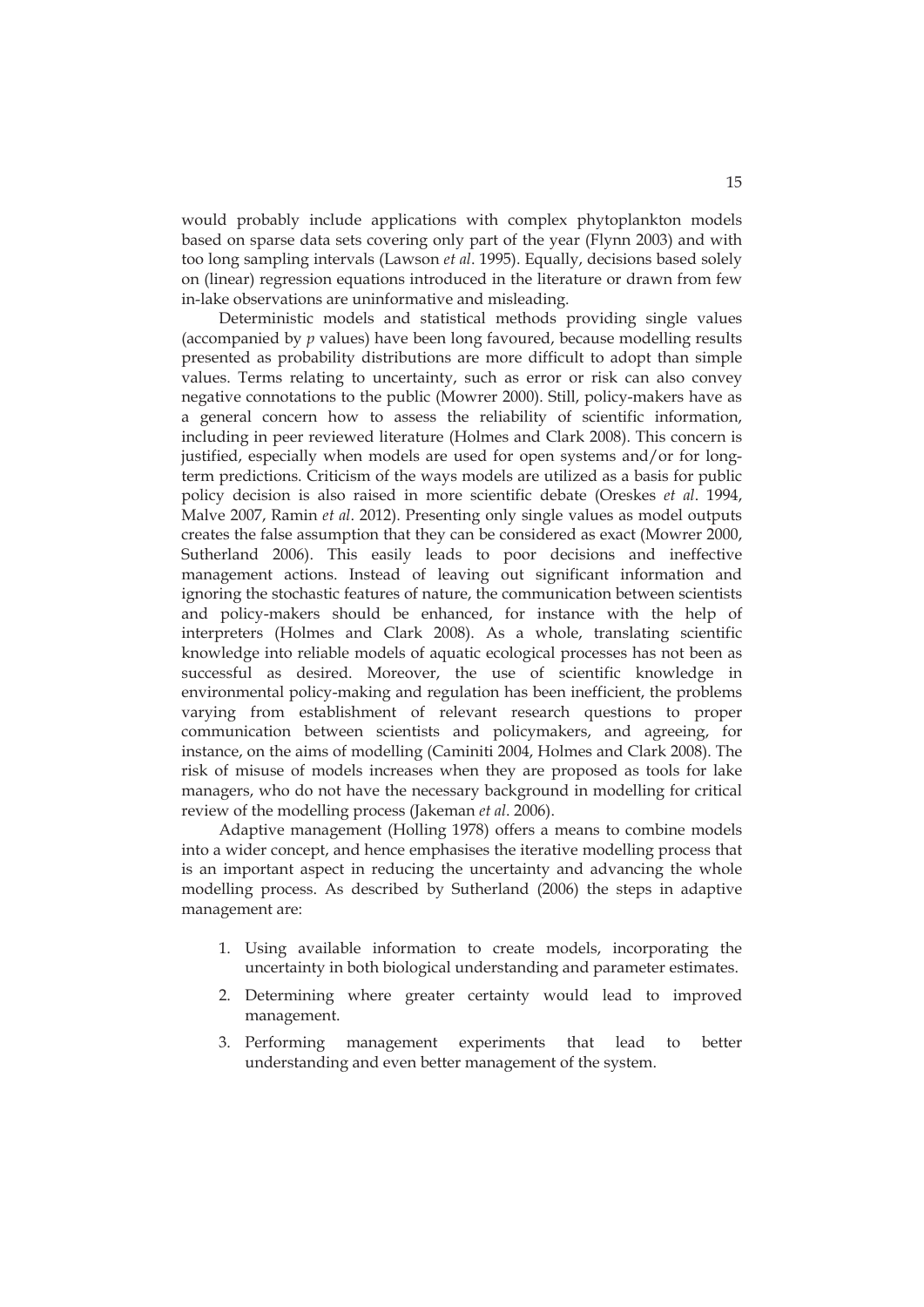4. Improving models with information gained and re-evaluating the management practices and the need for further experiments.

The process takes time and, if planned too ambitiously, it easily becomes too expensive and laborious to carry out. But as also pointed out (Sutherland 2006), sometimes evaluating the effectiveness of activities performed routinely, and targeting the effort on simple but informative ones can be one step forward (e.g. before-and-after comparisons or a single treatment and control). The scientific theory needs to form a basis for model development, but it should be considered whether utilizing models in lake management needs to be strictly a scientific process. Besides science and practise not always being readily compatible, there are also many benefits from relaxing the standards. For instance, when the main aim is to tackle eutrophication citizen monitoring could be more efficiently utilized as a way to gain more data and information about lakes. That would also offer a way to collect time-series that, besides from modelling, offer means to track changes in the environment.

#### **1.4 Aims of the study**

In this thesis three different modelling techniques were adopted to examine their suitability for studying phytoplankton dynamics in Finnish lakes and for tackling the problems linked to extensive phytoplankton production and deterioration of lake water quality. For instance the number of Finnish lakes not fulfilling the good ecological quality requirements of the Water Framework Directive is over 700 (HERTTA database of Finnish Environmental Administration), which calls for some efficient modelling techniques to support the management work. The biggest problem is that majority of the lakes are monitored only a few times a year, which not only creates a need for model utilization, but makes it challenging. There is also a need to gain better insight into the various processes that independently or together affect the development of phytoplankton communities in boreal lakes and to estimate the likely impact of ongoing changes in the climate and land use on phytoplankton.

One established detailed phytoplankton model, PROTECH, was applied to a large, low-humic Finnish lake to evaluate its performance (I). The aim was to estimate the impact of higher water temperatures, expected as an outcome of climate change, on the phytoplankton community and especially on the cyanobacterial abundance. A shift in the diatom spring bloom was also expected if the ice-break in spring took place earlier. The PROTECH application was promising, but many of the problems with deterministic models became concrete, and the inadequate data from the study lake was problematic for deeper evaluation. Because of this other potential approaches with lesser data requirements were subsequently investigated, and finally structural equation modelling (SEM) and linear mixed effects (or hierarchical) modelling (LMM)

16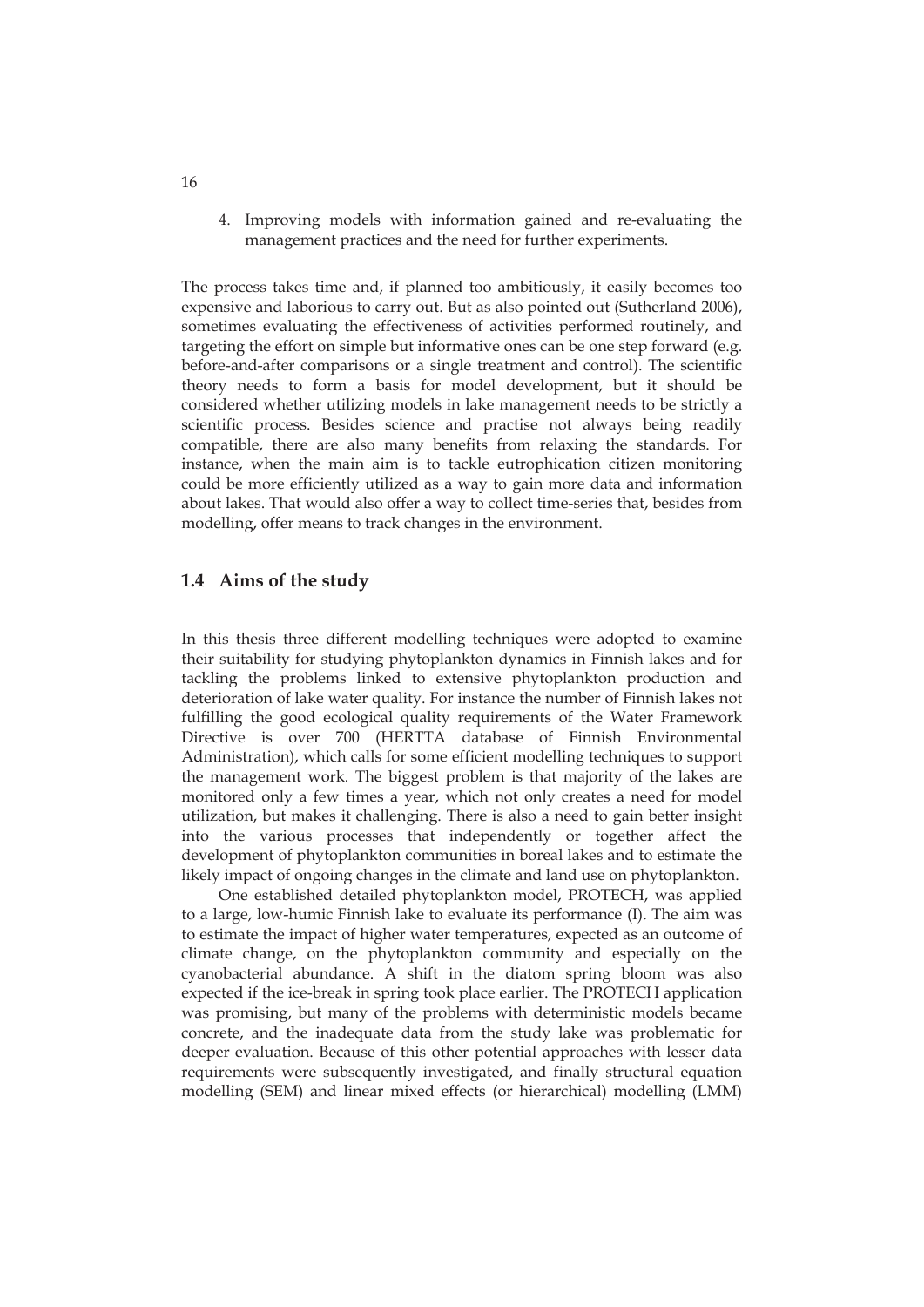were selected as alternative methods. To gain better insight into how they could be applied in phytoplankton studies, a review of earlier studies was made (II). To test SEM, it was then applied to data from a typical small boreal forest lake and the factors affecting phytoplankton development as well as the simple causal network of the selected variables was examined (III). The large monitoring dataset from Finnish lakes was utilized to improve the hierarchical model of Malve (2007) for phosphorus/nitrogen-chlorophyll *a* relationships (IV). The hierarchical chlorophyll *a* model was then used as a basis for the LLRmodel tool together with a simple mass balance equation. The final aim was to create an easy-to-use tool for lake management that provides estimates of the tolerable nutrient loading levels for good water quality and, due to its Bayesian approach, provides sufficient estimates of the model error and of the uncertainties in the model outputs. Application of the tool was demonstrated with a case study of a medium-sized highly humic boreal lake.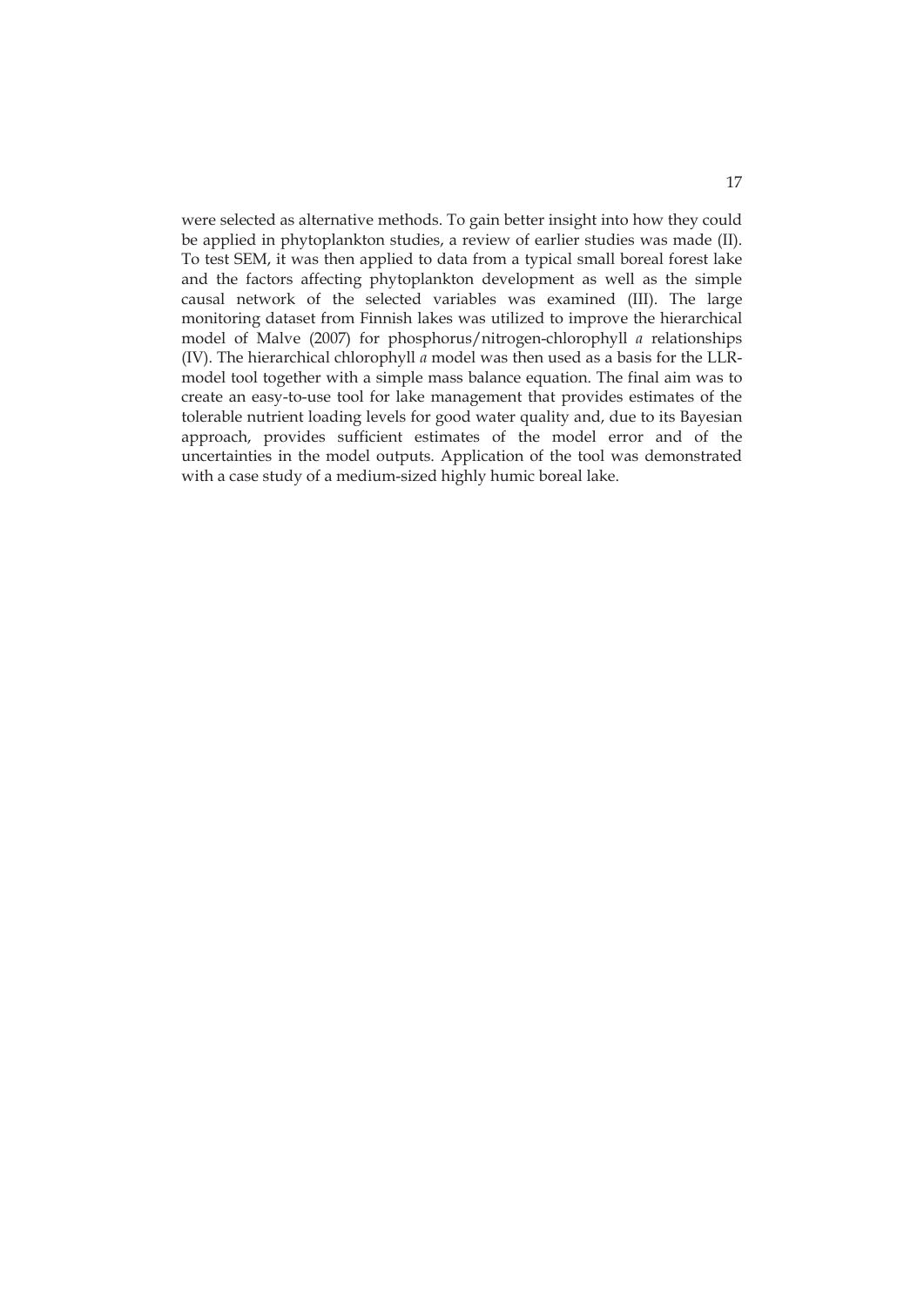# **2 MATERIALS AND METHODS**

### **2.1 Study lakes**

The three study lakes, Lake Pyhäjärvi (I), Lake Valkea-Kotinen (III) and Lake Kuortaneenjärvi (IV), were selected mainly because of the existing data available for each of them and because of some earlier studies providing information to support the interpretation of model outputs. However, after the PROTECH model application for Lake Pyhäjärvi, Lake Valkea-Kotinen was chosen as the next study lake for the Structural Equation Modelling application, because it better represents the characteristics of a boreal lake (Table 1). For instance, cyanobacteria have been shown to have a significantly weaker response to eutrophication in humic than in clearwater lakes (Ptacnik *et al*. 2008). Besides the studies of individual lakes, constructing the hierarchical chlorophyll *a* model applied to Lake Kuortaneenjärvi utilised the available observational data from 2246 Finnish lakes, retrieved from the HERTTA database of the Finnish Environmental Administration.

### **2.1.1 Lake Pyhäjärvi**

Lake Pyhäjärvi is the largest lake in southwest Finland. Despite its size, this lake does not develop persistent summer stratification, because wind is able to mix the water column quite easily. The drainage area of Lake Pyhäjärvi is relatively small (Table1) and about half of it is forest. One fifth is in intensive agricultural use. The Rivers Yläneenjoki and Pyhäjoki are the main inflows to Lake Pyhäjärvi and the outflow is via the River Eurajoki. Municipal waste waters were discharged into the lake for a short period during the 1960s but the water quality remained good through the 1970s. Increasing phosphorus levels since the early 1980s, and the more prominent role of cyanobacteria in the 1990s (Ventelä *et al*. 2011), aroused concerns about the gradual eutrophication of the lake. An intensive restoration program started in 1995 when the Pyhäjärvi Protection Fund was created. More recently, actions have continued to maintain the good condition of Lake Pyhäjärvi (Ventelä *et al*. 2007). These include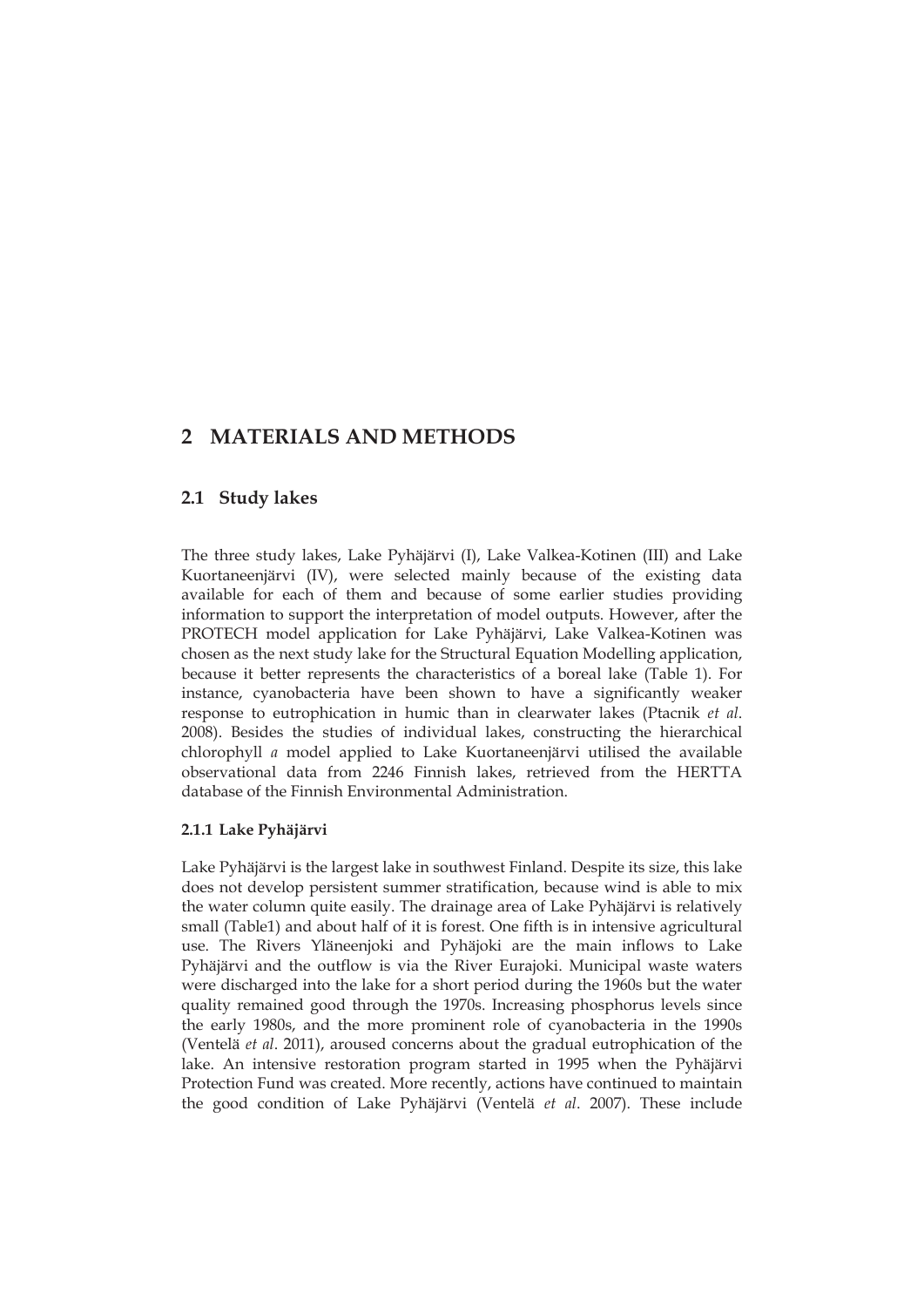implementing protection measures like wetlands and filtering systems in the catchment area, and biomanipulation through fish removal from the lake.

#### **2.1.2 Lake Valkea-Kotinen**

Lake Valkea-Kotinen is a small headwater lake. There is no distinct inflow to the lake and the outflow is through a small stream. The lake is surrounded by forested catchment and can be considered as a reference site due to low anthropogenic influence. However, the organic carbon load from the catchment is high and gives the lake a noticeably brown colour. Because of its small size and sheltered position, the lake is dimictic and produces a steep thermal and oxygen stratification in the summer, with a 1.5–2 m thick epilimnion. The depth of the euphotic zone is approximately the same (Peltomaa and Ojala 2010). The lake and its catchment have been studied intensively since 1990 as a part of the International Co-operative Programme on Integrated Monitoring of Air Pollution Effects on Ecosystems (UNECE ICP IM) and also as a part of the Finnish Long-Term Socio-Ecological Research network (FinLTSER). In 1994 the Valkea-Kotinen region was designated as a nature reserve, as it has been more or less in its natural state from the early years of twentieth century (Vuorenmaa *et al*. 2011). Hence the lake is also an important reference site for climate change related studies.

#### **2.1.3 Lake Kuortaneenjärvi**

Lake Kuortaneenjärvi is a medium-sized lake in Western-Finland. The catchment area of the lake consists mostly of peatland and forest and the lake is highly humic. The River Lapuanjoki runs through the lake, and because the whole River Lapuanjoki catchment experiences heavy nutrient loading from agriculture and forestry it affects the condition of Lake Kuortaneenjärvi. The lake acts as a natural sedimentation basin within the catchment, enhancing the water quality of the lower parts, whereas the lake itself has become hypereutrophic, and is classified as only in moderate ecological condition. Periodic oxygen depletion causes phosphorus release from the sediment and cyanobacterial blooms are common (Väisänen 2013). However, the situation has improved markedly since the 1980s because of loading reductions and fish removals (Rautio and Aaltonen 2006).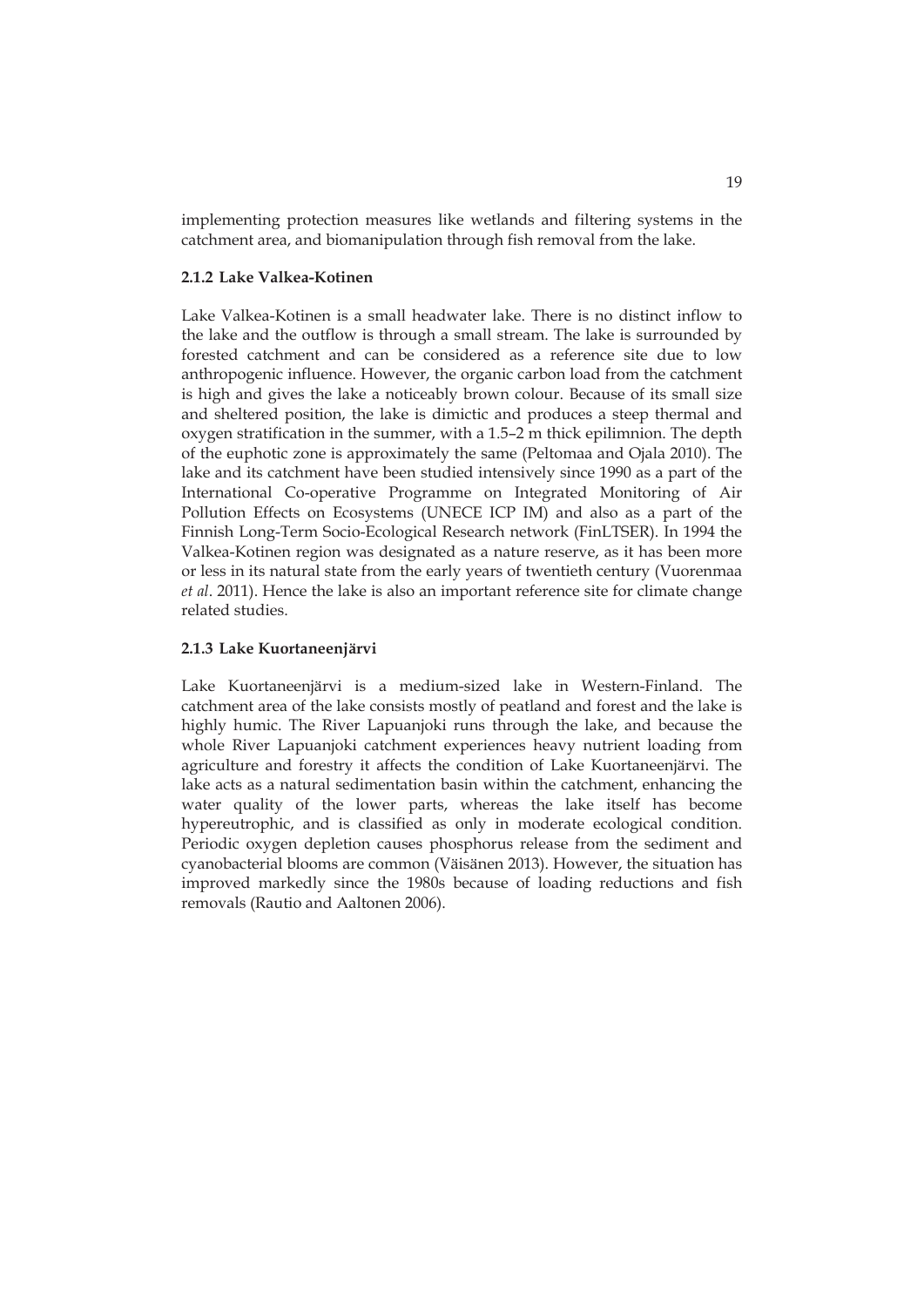| TABLE 1 | Some characteristics of Lake Pyhäjärvi, Lake Valkea-Kotinen and Lake             |
|---------|----------------------------------------------------------------------------------|
|         | Kuortaneenjärvi. Colour and concentrations of total phosphorus, total            |
|         | nitrogen and chlorophyll <i>a</i> are averages of the observations from the main |
|         | basins in $1990-2010$ (0-5 m), taken from the HERTTA database of Finnish         |
|         | Environmental Administration.                                                    |

|                                             | Pyhäjärvi              | Valkea-Kotinen         | Kuortaneenjärvi        |
|---------------------------------------------|------------------------|------------------------|------------------------|
| Lake type                                   | Large low humic        | Very humic lakes       | Very humic lakes       |
|                                             | lakes                  |                        |                        |
| Coordinates                                 | $61^{\circ}$ 00.486' N | $61^{\circ}$ 14.535' N | $62^{\circ}$ 49.499' N |
|                                             | 22° 17.973' E          | 25° 03.775' E          | 23° 28.570' E          |
| Drainage area (km <sup>2</sup> )            | 615                    | 0.3                    | 1265                   |
| Area $(km2)$                                | 154                    | 0.042                  | 14.8                   |
| Mean depth (m)                              | 5.4                    | 2.5                    | 3.3                    |
| Max. depth (m)                              | 26                     | 7                      | 16                     |
| Retention time                              | $\sim$ 3 years         | $\sim$ 2 years         | few days               |
| Colour (mg $Pt 1-1$ )                       | 17.5                   | 118.5                  | 168.9                  |
| Total phosphorus $(\mu g l^{-1})$           | 18.2                   | 19.3                   | 65.6                   |
| Total nitrogen $(\mu g 1^{-1})$             | 452                    | 554                    | 1115                   |
| Chlorophyll $a$ ( $\mu$ g l <sup>-1</sup> ) | 7.3                    | 16.4                   | 23.1                   |

## **2.2 Modelling**

#### **2.2.1 PROTECH (I)**

PROTECH (Phytoplankton Responses to Environmental Change) is a family of models that has the ability to simulate the simultaneous growth of up to 10 different phytoplankton species, or functional groups, at daily resolution. PROTECH is one dimensional and vertically layered. The published equations describing the maximal replication rates of phytoplankton cells, and the way these rates respond to the physical environment are as follows (Reynolds *et al*. 2001):

The daily (*d*) maximum species-specific replication rate at 20 °C (*r'20*) depends on the surface area (*s*) and the volume (*v*) of the algal 'unit' (single cell or coenobium)

$$
r'_{20} = 1.142(s/v)^{0.325}d^{-1}.
$$
\n(1)

In the model, this is employed in the form

$$
\log r'_{20} = a + b \log(s/v) \tag{2}
$$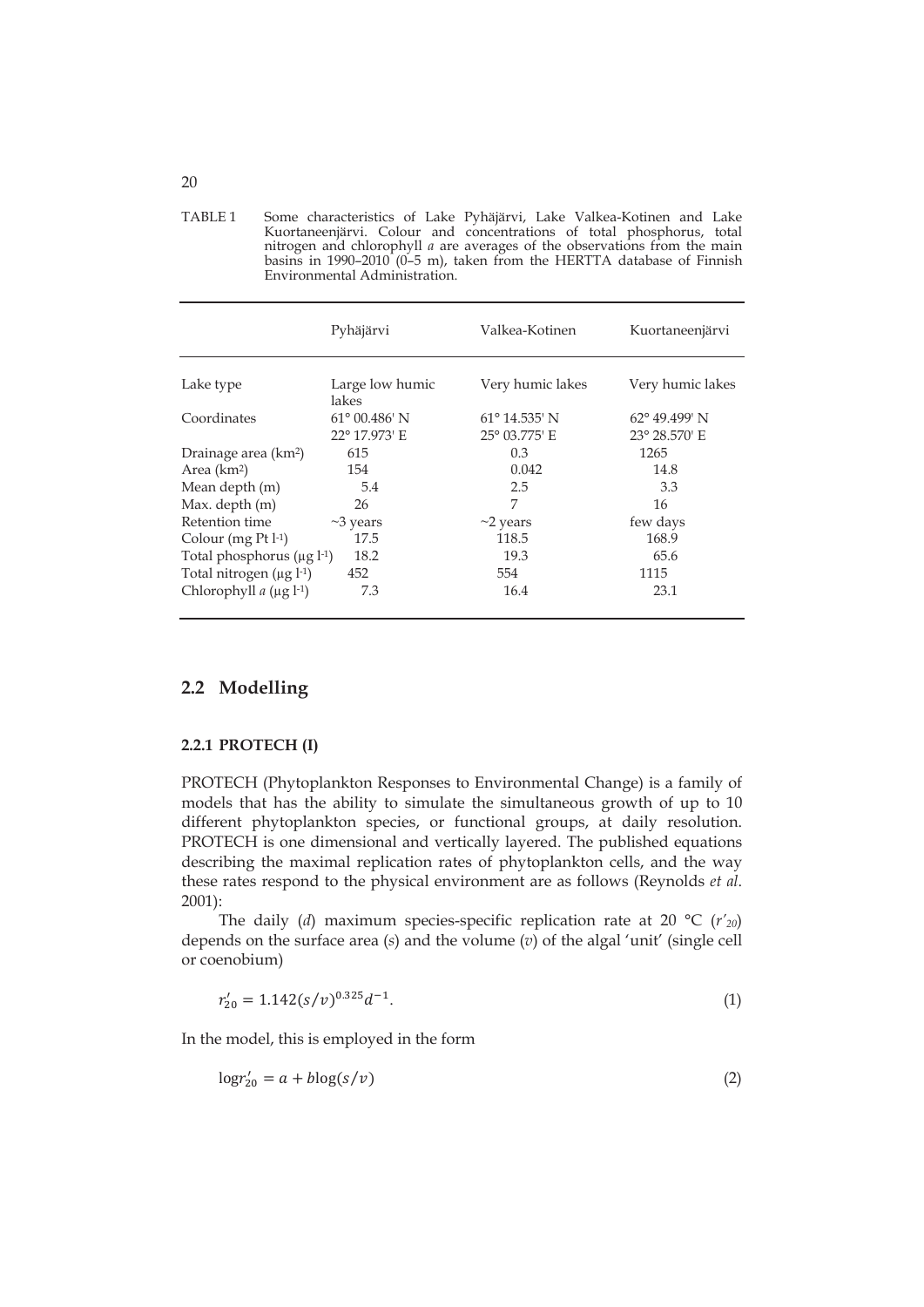where the standard value of the regression intercept  $a = \log(1.142)$  and the standard value of the slope  $b = 0.325$ . The replication rate is adjusted to the ambient water temperature  $(r<sub>\theta</sub>)$  according to the alga-specific temperature sensitivity  $(\beta)$ 

$$
\log r'_{\theta} = \log r'_{20} + \beta [1000/(273 + 20) - 1000/(273 + \theta)]d^{-1}.
$$
 (3)

Temperature sensitivity is evaluated as

$$
\beta = 3.378 - 2.505 \log(s/v). \tag{4}
$$

The replication rate is further adjusted for photoperiod. The fastest lightcompensated daily replication rate is thought to be

$$
r'_{(\theta,I)} = r'_{0} \sum t_{p}/24 \tag{5}
$$

where  $\sum t_p$  is the aggregate of the daily photoperiods in *h* and which is proportional to

$$
\sum t_p = \Gamma h_p / h_m \tag{6}
$$

where  $h_m$  is the depth of the surface mixed layer,  $h_p$  the light-compensated column height and *I* the daylight period. The light-compensated column height is defined by

$$
h_p = \ln(I'_0 / 0.5I_k) \varepsilon^{-1}
$$
\n(7)

where  $\varepsilon$  is the coefficient of vertical light attenuation ( $m$ <sup>-1</sup>),  $I'_{0}$  the daytimeaveraged photon flux across the water surface (mol photons m-2 s-1) and *Ik* the photon flux necessary to saturate the instantaneous growth rate. The point where light saturates growth rate is determined as

$$
I_k = r'_{\theta}/\alpha_r. \tag{8}
$$

The slope (*a*<sup>*r*</sup>) of light-dependent growth is a correlative of algal unit maximum dimension (*m*), surface area (*s*) and volume (*v*)

$$
\alpha_r = 0.257 \, (ms/v)^{0.236}.\tag{9}
$$

In the model it is solved by

$$
\log \alpha_r = \log(0.257) + 0.236 \log(ms/v). \tag{10}
$$

Hence the equation (5) can be solved by substitution in two situations: when  $h_m > h_p$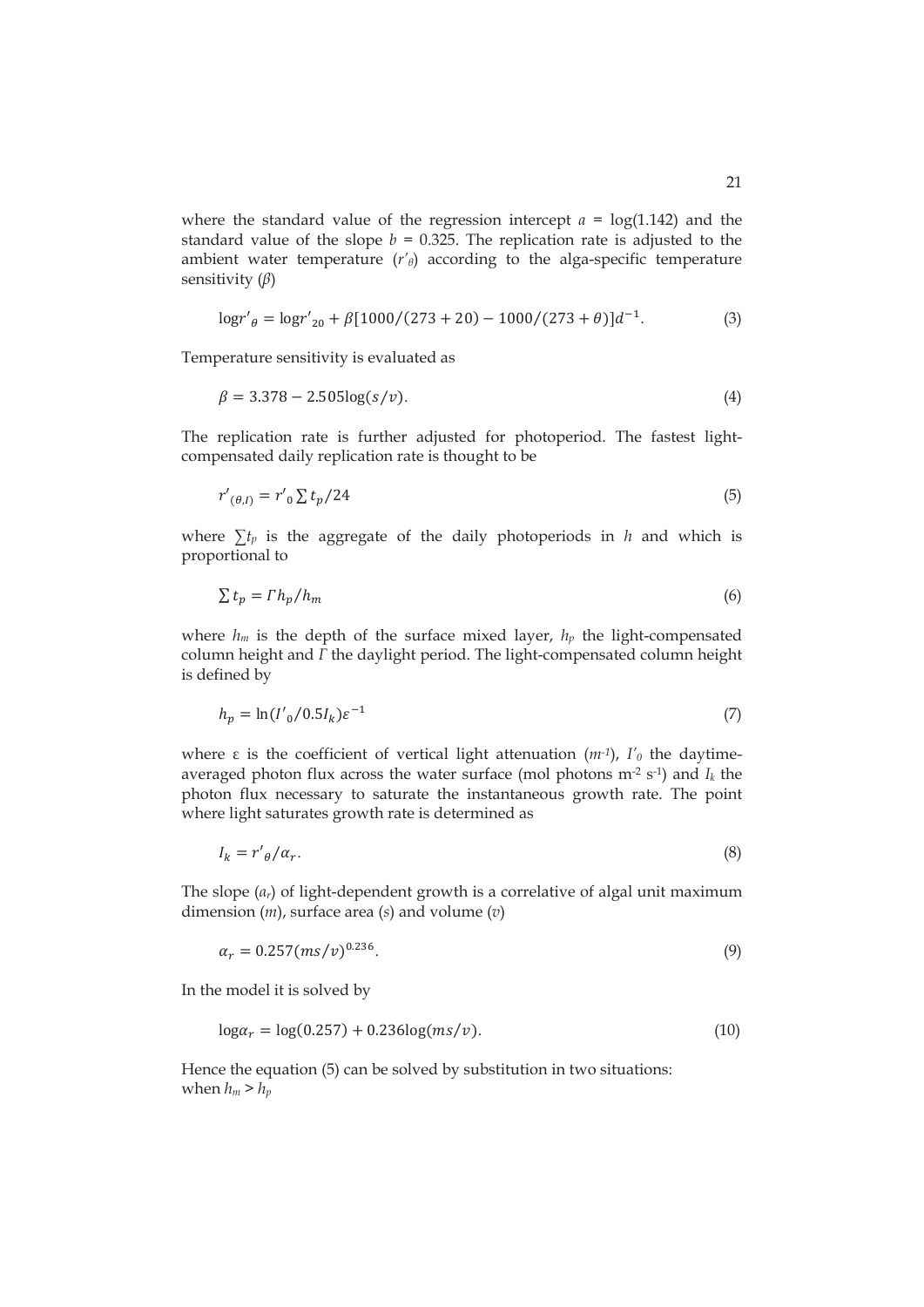$$
r'_{(\theta,I)} = [r'_{\theta} \Gamma(24h_m)^{-1}] \ln[2I'_{0} 0.257(m s/v)^{0.236} (r'_{0})^{-1}] \varepsilon^{-1}
$$
 (11)

when  $h_p \gg h_m$ 

$$
r'_{(\theta,I)} = r'_{\theta} \Gamma(24)^{-1}.
$$
\n(12)

Finally, the replication rate (*r*) is responsible for the change in the number of individuals (*N*) from the starting population  $(N_0)$  in a time step  $(t)$ 

$$
N_t = N_0 e^{rt}.\tag{13}
$$

In addition, each modelled phytoplankton taxon has a specific description inside the model which includes information about the cell/colony size, motility, ability to fix nitrogen, requirement for silica and whether the taxon is grazed or not. These qualities additionally determine the fate of the taxa through possible loss processes or increased opportunities to utilize available resources. As input data PROTECH requires daily values for discharge, phosphate (PO4), nitrate (NO3) and silica concentrations, outflow, wind speed, cloud cover, air temperature and air humidity. Because PROTECH does not have a routine for ice, the thermodynamic part of the MyLake model (Saloranta and Andersen 2007) was employed to create daily thermal profiles and ice break and formation dates. For running MyLake the additional meteorological variables required were air pressure, precipitation and global radiation. With very little calibration the model was able to simulate the seasonal lake water temperature changes, congruent to observations, and thus provided appropriate thermal input for PROTECH.

From the available phytoplankton data for Lake Pyhäjärvi, 8 taxa were selected for modelling based on their recorded prevalences: 3 cyanobacteria, *Anabaena, Oscillatoria* and *Gloeotrichia*; 2 diatoms, *Asterionella* and *Aulacoseira;* a chrysophyte, *Mallomonas;* a dinophyte, *Gymnodinium*; and a cryptophyte, *Cryptomonas*. 2001, 2005 and 2008 were selected as study years, and although these had the most comprehensive input datasets of all variables, some values still had to be interpolated or given average estimates to obtain the daily figures required by the model. For the inflow and most of the meteorological values from the Jokioinen observatory 100 km east from the lake there were daily values.  $PO_4$  and  $NO_3$  were measured weekly in summer, but only monthly during winter, and for silica there were only 1–2 yearly values. In the calibration process no parameters were changed, but instead the composition of the phytoplankton community, proportion of different species at the beginning and the base chlorophyll *a* level (input from inflow etc.) in different seasons was slightly tuned. During the calibration process it was noticed that inclusion of an internal nutrient loading factor was required, because the external loading alone was not able to maintain the growth of phytoplankton. The existence of an internal loading in Lake Pyhäjärvi has previously been calculated from mass balance equations (Ekholm *et al*. 1997, Nürnberg *et al.* 2012) and demonstrated

22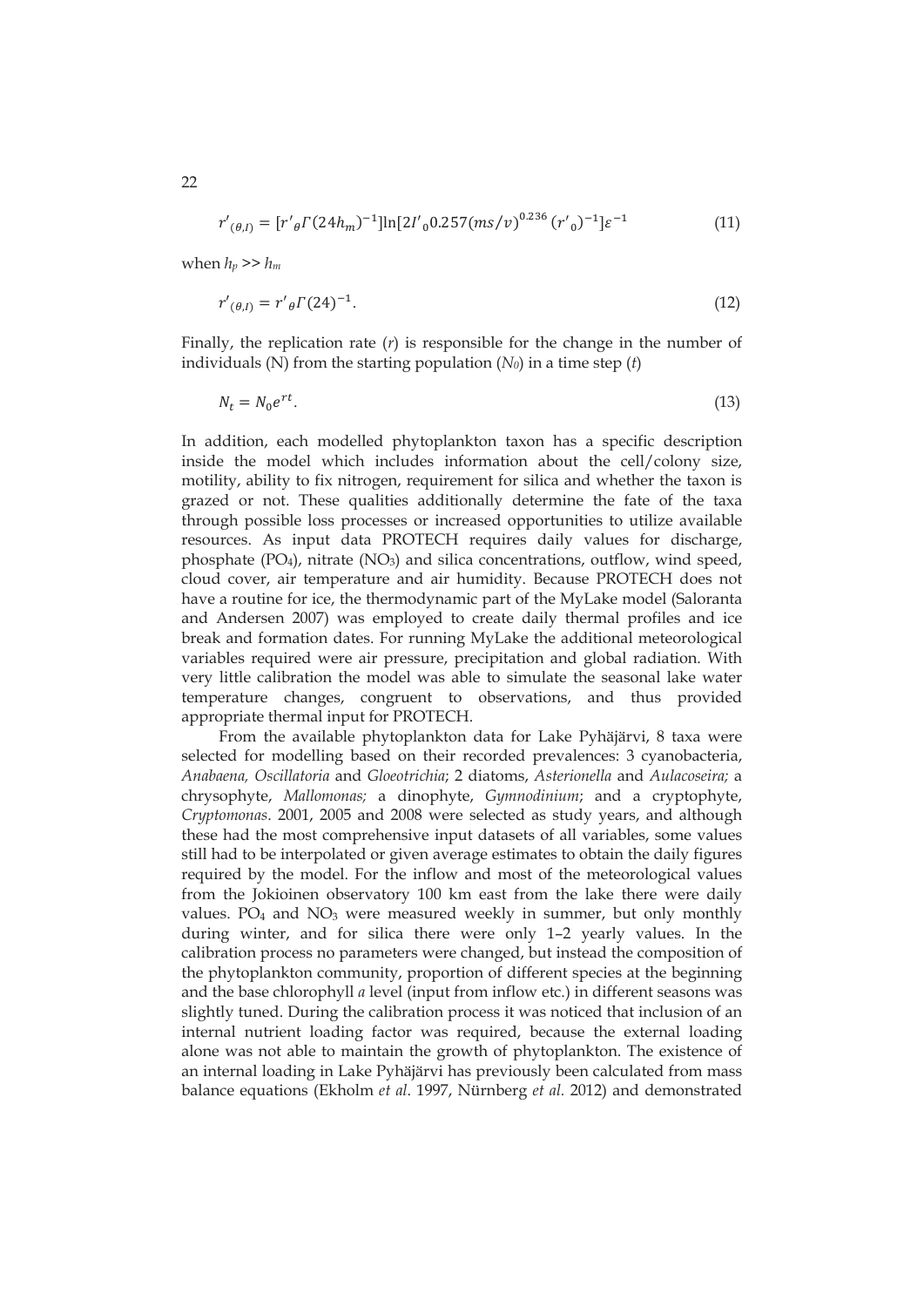in laboratory experiments (Lehtoranta and Gran 2002). Elevated phosphorus concentrations near the bottom were also evident in the monitoring data.

PROTECH outputs presented the upper 5 m chlorophyll *a* values that were compared to the corresponding biweekly May–October observations. To compare the outputs for different groups, the observed total chlorophyll *a* was divided based on the fresh weight biomass proportions (g m-3) of each group. After adequate model fit was achieved, it was examined (using MyLake) how rising temperature and increased windiness would affect the physical properties of the lake and (using PROTECH) eventually the phytoplankton growth. The higher daily air temperatures applied were the averages from estimations of 19 global models (sub group of the 23 models used in the IPCC (2007) fourth assessment report) with emission scenario A1B. First an average for each day from the period 2040–2069, and then from 2070–2099 was taken and used as new daily temperatures for one year. According to some estimations by the Finnish Meteorological Institute, the windiness in southwest Finland could increase by as much as 2–4 % by the end of the century, mostly for the windiest period in September–April. Because wind-induced changes to the mixing and water column stability of Lake Pyhäjärvi could have a significant impact on the phytoplankton community, the values for wind speed were also increased by 2–4 % after first making the simulations with higher air temperatures alone.

#### **2.2.2 Structural Equation Modelling (II, III)**

Structural Equation Modelling (SEM) is a statistical technique for studying the network of causal relations between variables within a system (Shipley 2002, Hershberger *et al*. 2003). Because of the causality, as well as lower data requirements and complexity, it offers a valuable alternative to deterministic models. Still, it has received quite limited attention among aquatic modellers; for the review it was possible to identify only 13 fairly recent papers that introduced a SEM application for phytoplankton studies. In most of those the impact of different biotic and abiotic variables on phytoplankton development and on the phytoplankton community were examined (Arhonditsis *et al*. 2006, 2007a, b, Liu *et al*. 2010, Salmaso 2011, Gudimov *et al*. 2012) and especially in biodiversity studies the regional and latitudinal effect was included (Korhonen *et al*. 2011, Stomp *et al*. 2011, Chou *et al*. 2012, Matthews and Pomati, 2012). In this study SEM was used to examine the factors affecting the development of phytoplankton in Lake Valkea-Kotinen. For building up the SEM the measured values from approximately the euphotic zone for concentrations of chlorophyll a, nutrients (total phosphorus and nitrogen, PO<sub>4</sub>, combined nitrite-nitrate and ammonium), water temperature and colour, from years 1990–1995 were used. Because of the strong seasonality and distinct differences between summer and winter conditions (the sampling frequency also decreasing for the winter), only the measurements from the ice-free period were included into the study. Further, only the period between the water column overturns in spring and autumn was considered; thus from each year the first and the last included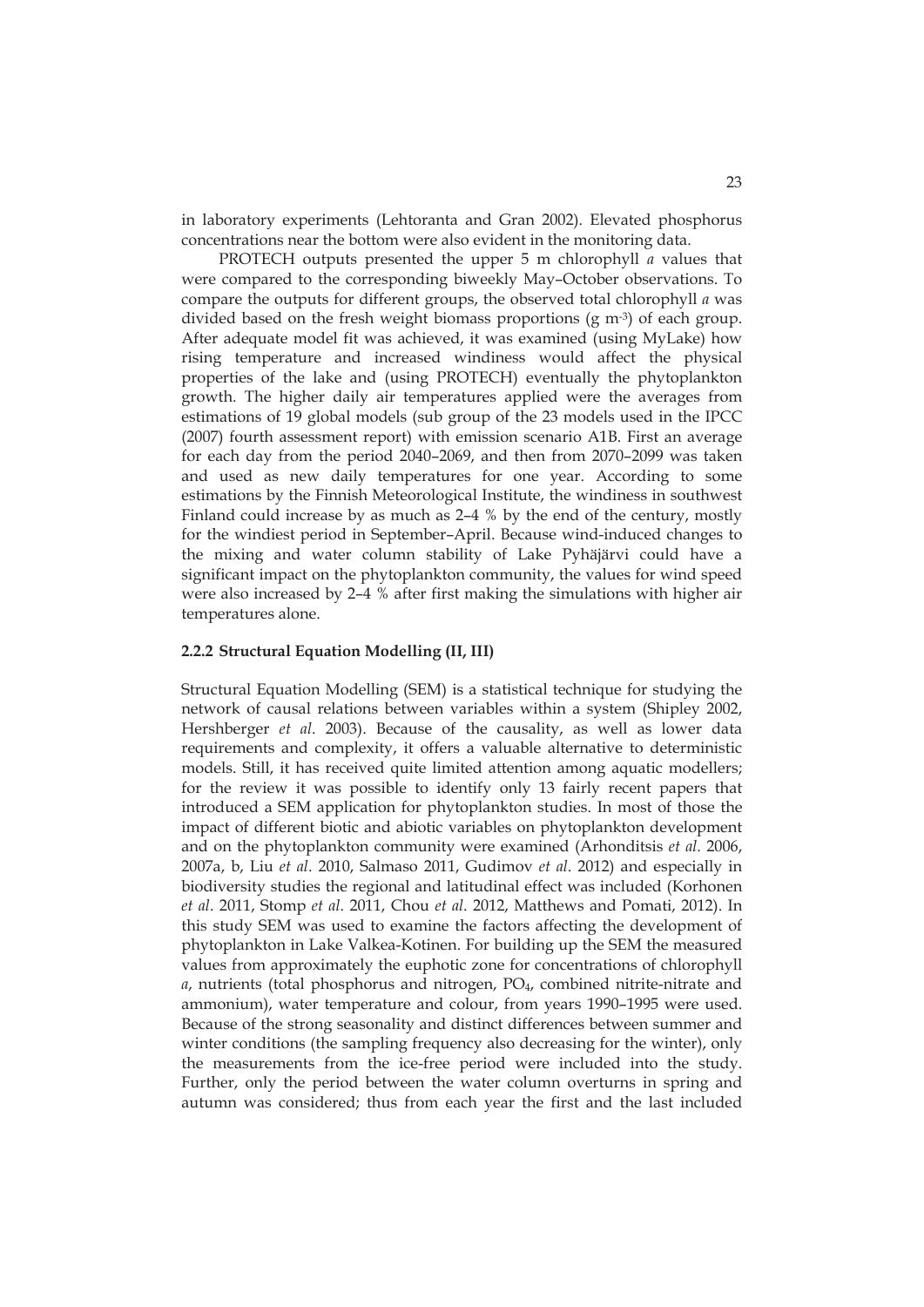sampling date was the one when the temperature difference between the surface and the bottom layer had been  $> 2 °C$  (roughly from the beginning of May to the end of October). Some sampling occasions had to be left aside, because two of the methods applied for parameter estimations (generalized least squares and asymptotically distribution-free estimates) do not allow missing values. The counts for 3 zooplankton groups, cladocerans, copepods and rotifers from the pooled samples of the upper 5 m were also available. Because the distribution of zooplankton data was strongly skewed, they were transformed using natural logarithms. More detailed descriptions about the sampling and analyses can be found from Peltomaa *et al*. (2013) and Lehtovaara *et al*. (2014).

AMOS software of SPSS was applied for the model building process. A conceptual model describing the main factors affecting the phytoplankton development in Lake Valkea-Kotinen was created (Fig. 1 A). Based on previous knowledge about the function of the Lake Valkea-Kotinen ecosystem and after performing principal component and regression analyses for the data, the final SEM was constructed (Fig. 1 B). The paths (parameters) between the different variables were calculated using maximum likelihood (ML) but also using general least squares (GLS) and asymptotically distribution free (ADF) methods for comparison. This was because the assumption of multivariate normal data for the ML was not fulfilled. To test the goodness of our model that is the congruence between observed and modelled covariance matrices, the  $\chi^2$ -test was applied. Achieving a good model fit with the available data put some limitations on the variables to be included in the model. To improve the model further, Bayesian analysis was performed to gain better error estimates for some measured variables and information about the underlying uncertainties.



FIGURE 1 Conceptual model (A) of the possible factors affecting phytoplankton development in Lake Valkea-Kotinen and the final Structural Equation Model (SEM) (B) for Lake Valkea-Kotinen.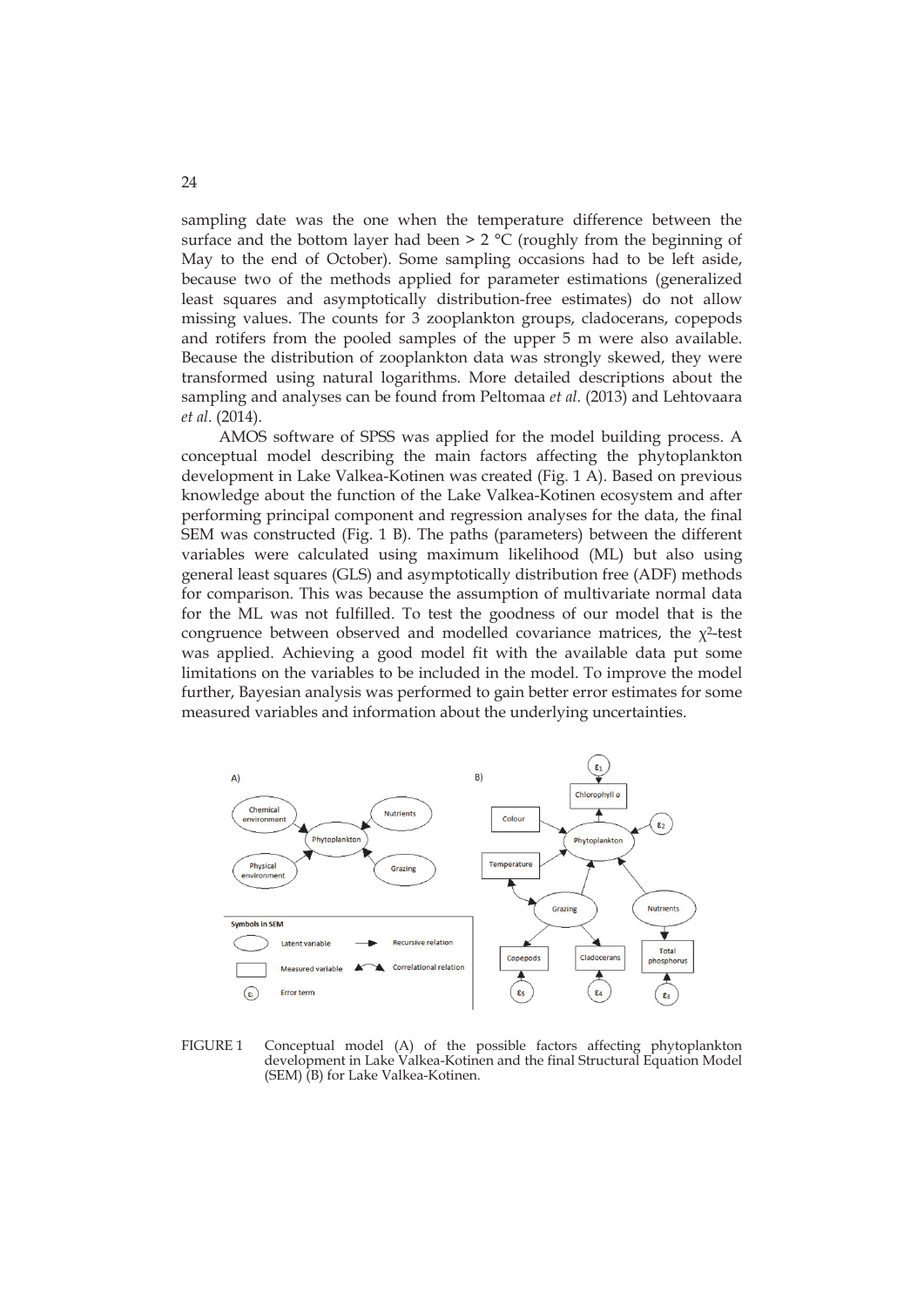#### **2.2.3 Linear Mixed Effects Modelling (II, IV)**

Linear Mixed Effects (or hierarchical) Modelling (LMM) allows the nested and hierarchical data structure of many environmental variables to be acknowledged (Zuur *et al*. 2009). For instance, the different characteristics (e.g. area, depth, water colour, residence time) of a lake partly determine its water quality and response to elevated nutrient levels (Malve and Qian 2006, Jackson *et al*. 2007, Nõges 2009). Besides lake characteristics, the different ecoregions (Lamon and Qian, 2008), landscapes (Wagner *et al*. 2011) have also been used as hierarchy levels. When using large datasets to derive general models for such site-dependent relationships, it is possible to improve the model reliability by acknowledging these so-called random effects. Yet with LMM it is not necessary to split the data in any way, but all gathered information can be efficiently used (so called 'borrowing strength theory'). Despite this clear advantage over simple regression, for the review only seven LMM papers for phytoplankton was found, of which two were actually using a non-linear, so called general additive method (Carvalho *et al*. 2011, Salmaso *et al*. 2012).

The hierarchical model for chlorophyll *a* introduced by Malve and Qian (2006) was used as a basis for the LLR modelling tool, which has been developed to ease the use of models in WFD-related management of lakes. LLR gives estimates of the loading reduction that is required to have the concentrations of total phosphorus, total nitrogen and chlorophyll *a* under the lake type specific class limits for good water quality (see Table 1 in IV). The assumption of a continuously stirred tank reactor (CSTR) is applied, hence all the values are given as averages for the lake retention time (in years). To improve the model in Malve and Qian (2006), more recent data from Finnish lakes were used, with almost double the number of observations. In addition, the lake types in the model were updated. The dataset consists of 36942 in-lake observations of chlorophyll *a*, total nitrogen and total phosphorus concentrations collected in July–August in 1990–2007 from the upper 2 m. All Finnish lake types are rather well represented in the data. In LLR, the hierarchical chlorophyll *a* model is linked to the simple steady-state massbalance model of Vollenweider (1968) modified by Chapra (1975). Hence, there is a chain where external phosphorus and nitrogen loadings are first converted into in-lake concentrations of phosphorus and nitrogen. The median concentration estimates are then used in the chlorophyll *a* model to better estimate the target loading that would eventually lead to good ecological condition for the lake. The Marcov chain Monte Carlo methods were used for solving the posterior distributions for settling velocity in the mass-balanse model and for estimating all unknown parameters for the hierarchical chlorophyll *a* model. The final outputs of LLR are given as probability distributions.

With the application to Lake Kuortaneenjärvi, the actual management facilitating properties of the LLR tool were demonstrated and the benefits of this kind of modelling approach were introduced. The measured total phosphorus and nitrogen concentrations from the deepest part of Lake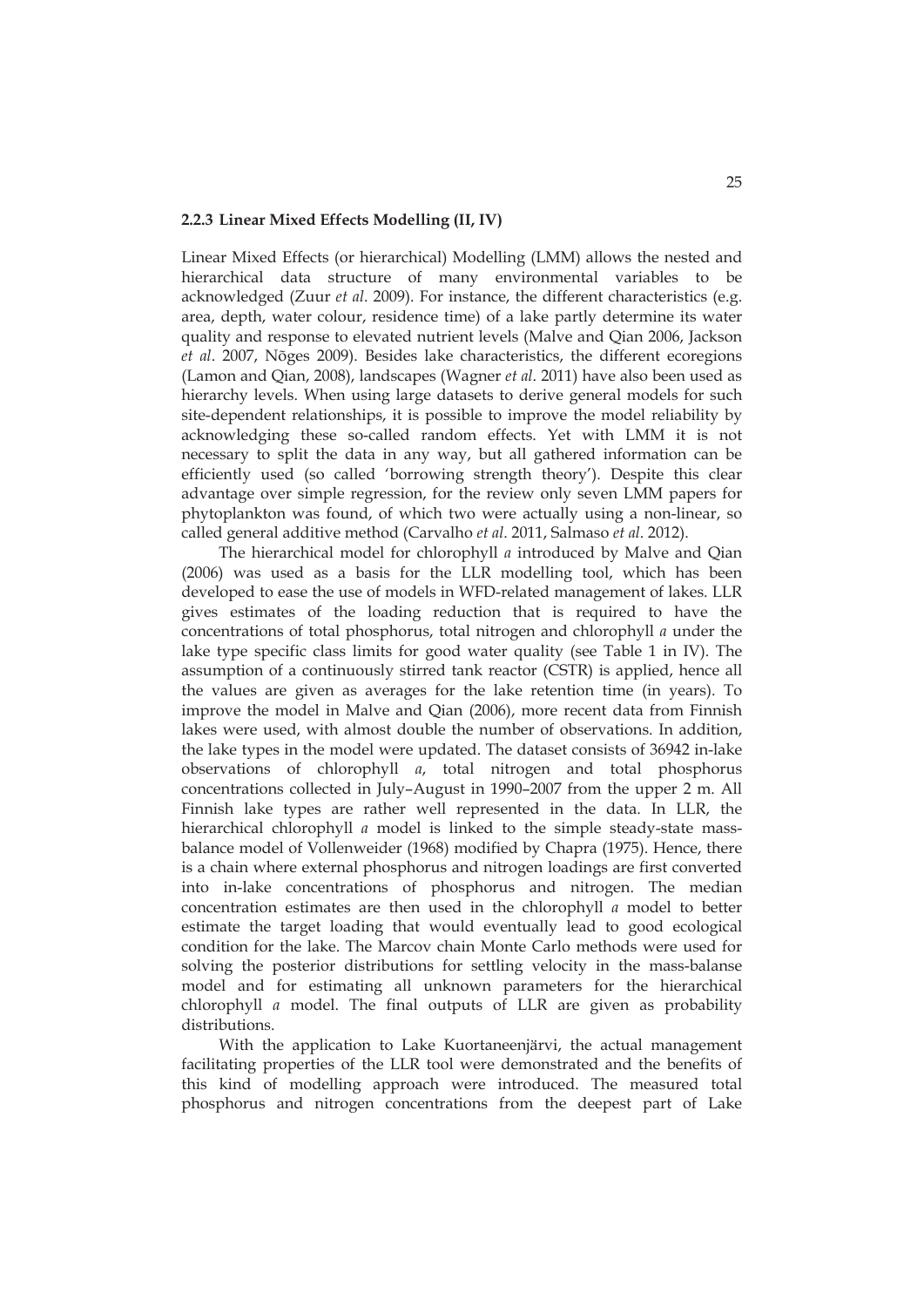Kuortaneenjärvi were used as input for LLR (HERTTA database of Finnish Environmental Administration). The data were from 1991–2013 and, because of the CSTR assumption, yearly averages were calculated. The amount of external loading to Lake Kuortaneenjärvi has not been measured, hence the external loading and water outflow estimates for years 1991–2013 were derived from the nutrient loading estimation tool WSFS-Vemala. The WSFS-Vemala tool is based on a modelling system which includes the simulation of hydrology, nutrient leaching from fields and forests as well as nutrient transport in rivers and lakes (Markus Huttunen, Finnish Environment Institute, written communication).

26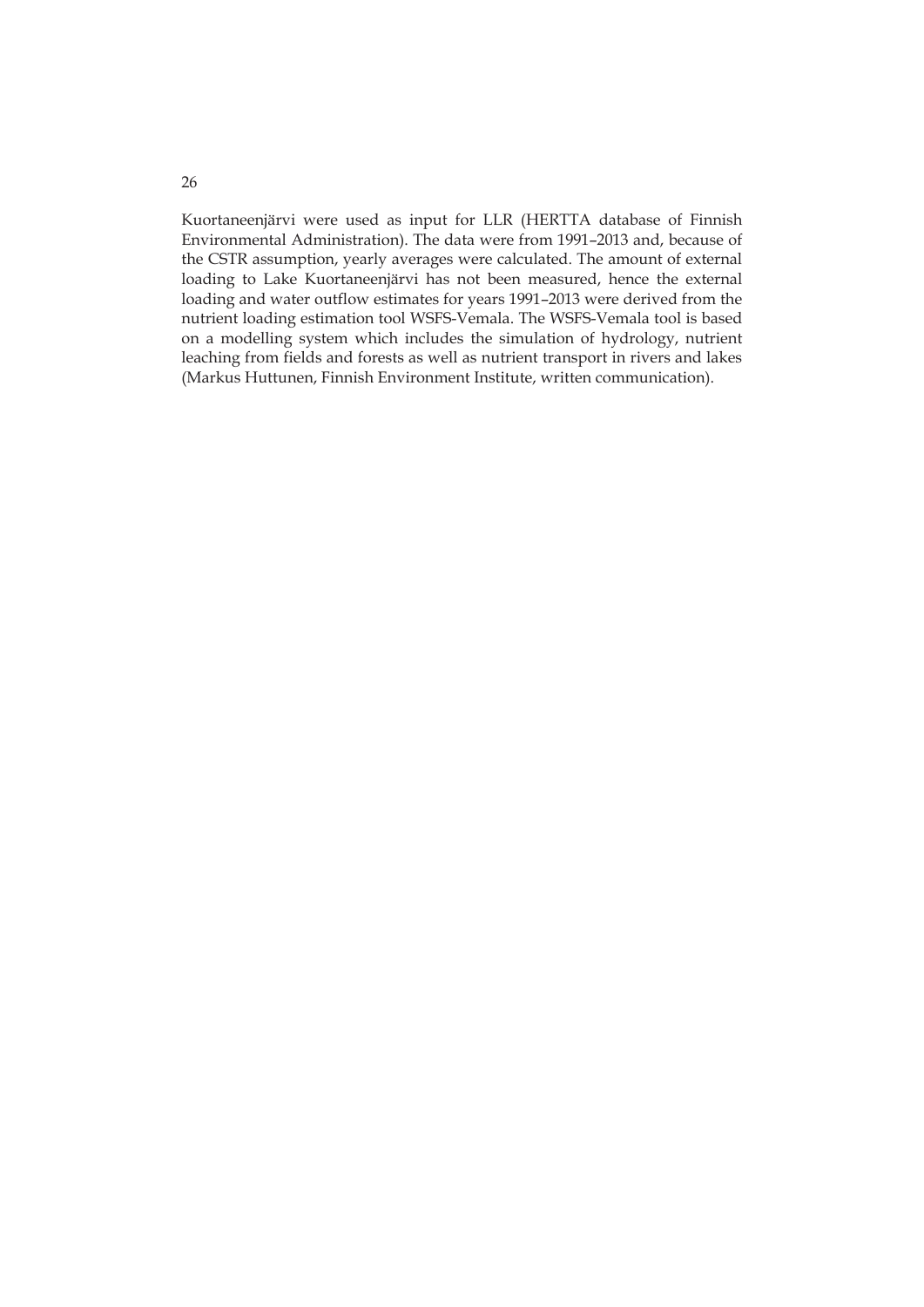## **3 RESULTS AND DISCUSSION**

## **3.1 Effect of higher temperature on the phytoplankton community in Lake Pyhäjärvi**

The PROTECH output was in good congruence with the observed values, while manipulating the input data showed that rising temperatures pose a risk for more frequent HABs in the future, as the Cyanobacteria are able to out-compete the other phytoplankton groups in warmer conditions (I). The total chlorophyll *a* values did not change markedly, because the nutrient levels were left intact. Hence, the percentage of cyanobacteria from the total phytoplankton biomass is a valuable measure when assessing the ecological quality of lakes and monitoring its development. The change in windiness did not have any additional effect on the mixing of the water column, that already at present mixes very easily. The results with higher temperatures indicate that, although the present water quality of Lake Pyhäjärvi is good, the in-lake nutrient levels may still need to be decreased to prevent future cyanobacterial blooms. There are parallel results from Lake Pyhäjärvi showing that more zooplankton is needed to control the cyanobacteria biomasses at higher temperatures (Malve *et al*. 2007). The ongoing management actions are thus crucial for the good condition of the lake and they may have to be further enhanced, especially when studies indicate that internal loading has a significant role in the phosphorus cycle of Lake Pyhäjärvi, and should be taken into consideration as a significant source of phosphorus.

A shift in the timing of the phytoplankton spring bloom was expected, but that did not happen even though the ice thaw took place a month earlier with warmer temperatures. Similar problems have been reported with applications for other ice-covered lakes (Markensten and Pierson 2007), and the problem may derive from the cold water temperatures that followed the early ice break. PROTECH does not have a routine for ice and snow, so it was linked with the MyLake model to enhance the physical description of the ice-cover period. Obviously the under-ice phytoplankton growth (Vehmaa and Salonen 2009,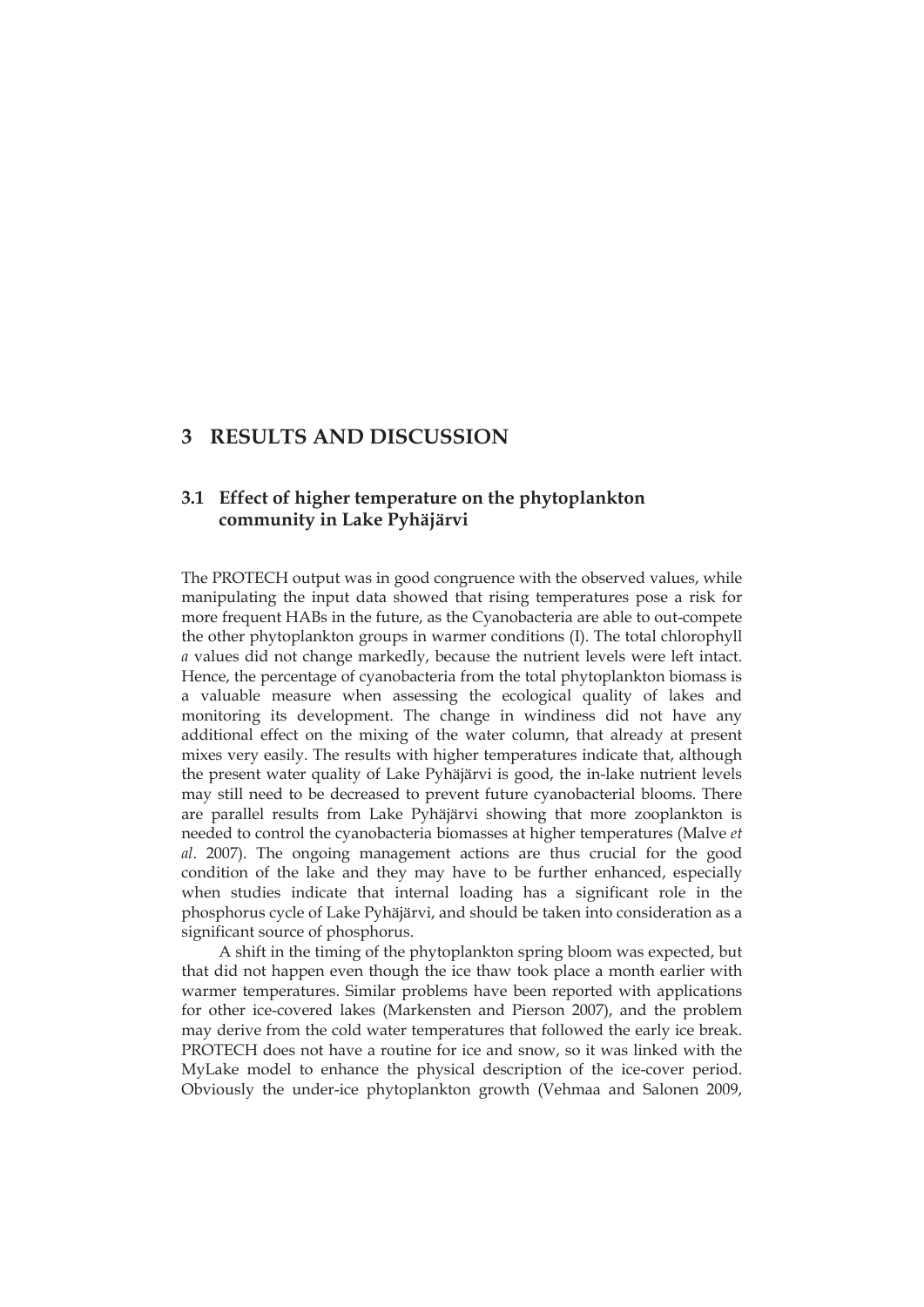Kiili *et al*. 2009) is also an unfamiliar phenomenon for PROTECH, which raises a question about the validity of the PROTECH outputs near these extreme periods.

The benefit of higher temperature for cyanobacteria is evident (Jöhnk *et al*. 2008, Paerl and Huisman 2008), and has been shown in many previous modelling studies (reviewed in Elliott 2012). Our warmest study year 2008 (warmest in SW Finland since 1961, Ventelä *et al*. 2011) also served as a good comparison point for the model-implied phytoplankton development in other years, when temperatures were increased. The observations were in good congruence to those predicted by the model. Nevertheless the problems with the spring peak, which to some extent determines the community development later in the year, are unfortunate. Although Lake Pyhäjärvi has relatively comprehensive and frequent observational data available by Finnish standards, phytoplankton data are lacking from late autumn to early spring and a lot of interpolation, averaging and assumptions had to be made when collating all the necessary input data for the model. In addition, PROTECH does not include a function for internal loading, so an estimate to represent its existence had to be added. This all makes the question about missing uncertainty analysis very relevant, because already the input data are prone to error and it cannot be guaranteed the model is able to describe correctly the function of a system with internal loading, not to mention one that is ice-covered for about one-third of the year. Although application with PROTECH does not include any tuning of parameters, the absence of uncertainty analysis considering all the other issues means the results are essentially a qualitative description, and the modelling effort is disproportionate compared to the information gained. For instance, concrete figures of permissible loading levels in the future, to compensate for the effect of warming, cannot be derived from the model.

Because of these reservations and the lack of data to resolve them, or to develop the model to be more suitable for boreal conditions, the feasibility of deterministic models like PROTECH for studies with Finnish lakes is poor at this stage. However, if this kind of approach is chosen, commitment to monitor some lake(s) extensively enough for an indefinite period is needed (c.f. the research and model development done on Lake Constance) to gain a robust scientific basis for complicated modelling studies of boreal aquatic ecosystems. Monitoring the factors most connected to the features of boreal lakes will be challenging per se; thus it would be advisable to test the existing lake models as a basis for phytoplankton modelling in Finland and, if possible, add the 'boreal compartments' into those rather than develop completely new models (this approach in general is discussed by Trolle *et al*. 2012).

The review of alternative modelling techniques (II) originated from the experiences with Lake Pyhäjärvi PROTECH application and also from some other attempts (unpublished) to apply first PROTECH and then the phytoplankton part under development of the simpler model MyLake for other Finnish lakes. The problem with the lack of data became even more emphasised with other lakes, as Lake Pyhäjärvi has perhaps the most thorough observations from the lake and its surroundings. The development of MyLake on the other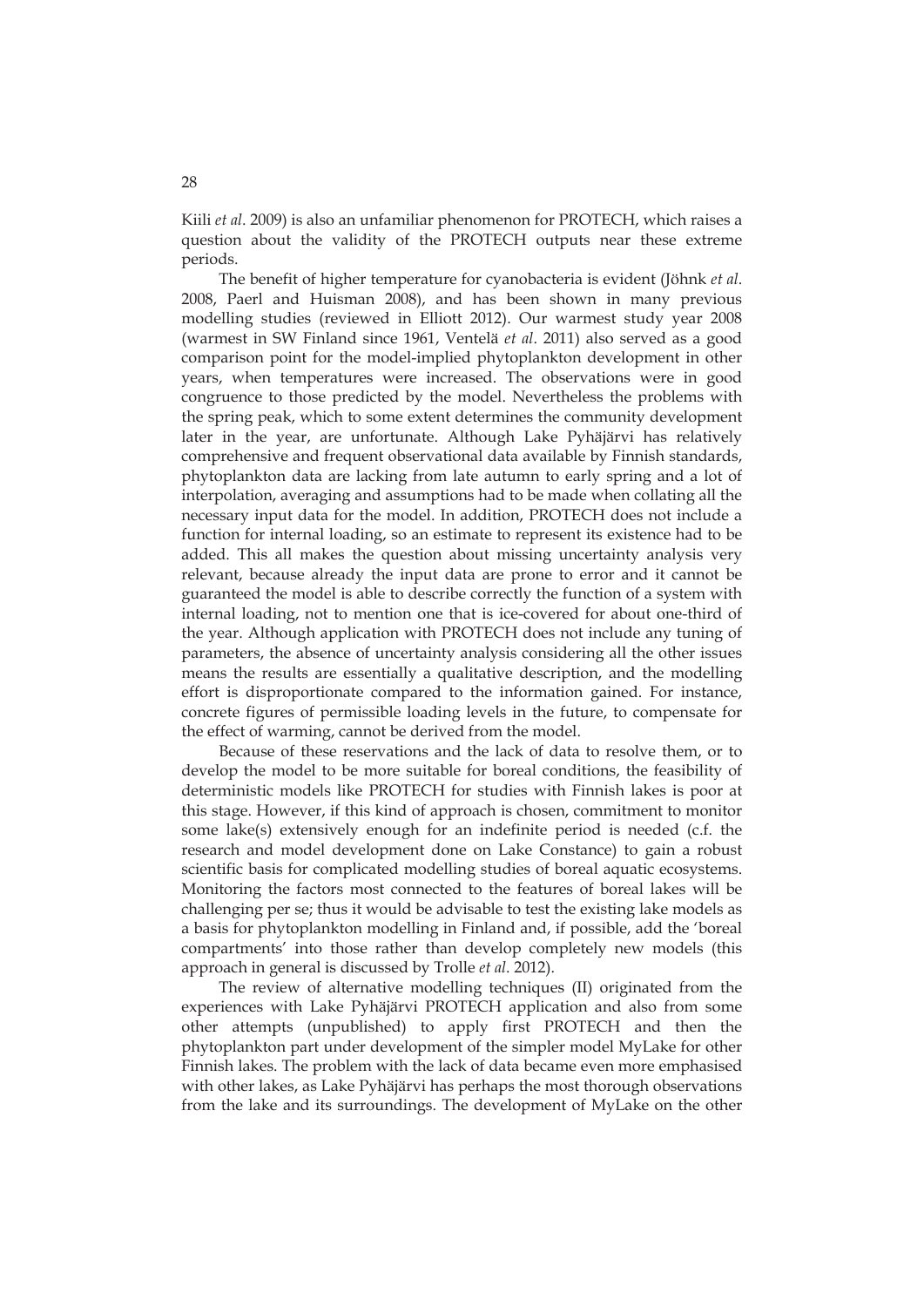hand would have needed even better datasets than that from Lake Pyhäjärvi. Because of the uncertainties the review focused to introduce statistical methods, which have gained less attention within aquatic modelling. They would be more suitable for limited data sets and better serve the lake management work as well.

Based on the reviewed studies, Structural Equation Modelling (SEM) and Linear Mixed Modelling (LMM) seem to be suitable alternatives for modelling phytoplankton and water quality related issues. These kinds of alternative modelling approaches should be encouraged to obtain more information about their performance in various aquatic systems and to enhance the possibility of utilizing them more efficiently. The methods have not been widely used in aquatic studies, but have many favourable features for analysing ecological observation data, including assumptions that are easier to meet and compatibility with Bayesian inference. Applications in other fields of science are numerous, but for our review only handful of phytoplankton related applications came up in the search (II).

## **3.2 Factors affecting the development of phytoplankton in Lake Valkea-Kotinen**

A realistic model was created for Lake Valkea-Kotinen using SEM that indicates the interactions between phytoplankton (expressed as chlorophyll *a*) and some basic variables (III). However, some variables like phosphate and different fractions of nitrogen were omitted from the model because the available data did not fully support their inclusion. For phosphate that may have been because its values were under the detection limit on many sampling occasions and this has been problematic in other SEM studies as well (Arhonditsis *et al*. 2006). The relationship between epilimnetic nutrients and phytoplankton is also affected by the presence of motile algae that can access additional nutrient resources in the deeper water (Salonen and Rosenberg 2000). Nevertheless, nutrients, which now included only total phosphorus, together with temperature had a clear positive impact on phytoplankton development. The negative effect of water colour and grazing was also included in the model, although their effect was not as clear.

In addition, it was possible to evaluate potential reasons for unclear zooplankton–phytoplankton interactions in Lake Valkea-Kotinen (Lehtovaara *et al*. 2014, Arvola *et al*. 2014). The negative effect of grazing on phytoplankton was also weak in SEM, probably because the phytoplankton community in 1990– 1995 was dominated by the motile Raphidophyte *Gonyostomum semen* which is inedible for many zooplankton species (Jones *et al*. 1999, Lebret *et al*. 2012, Peltomaa *et al*. 2013). The effect of zooplankton on *G. semen* may indeed be negligible or they may even further boost its growth by eliminating the competing species and recycling nutrients. From the posterior distributions of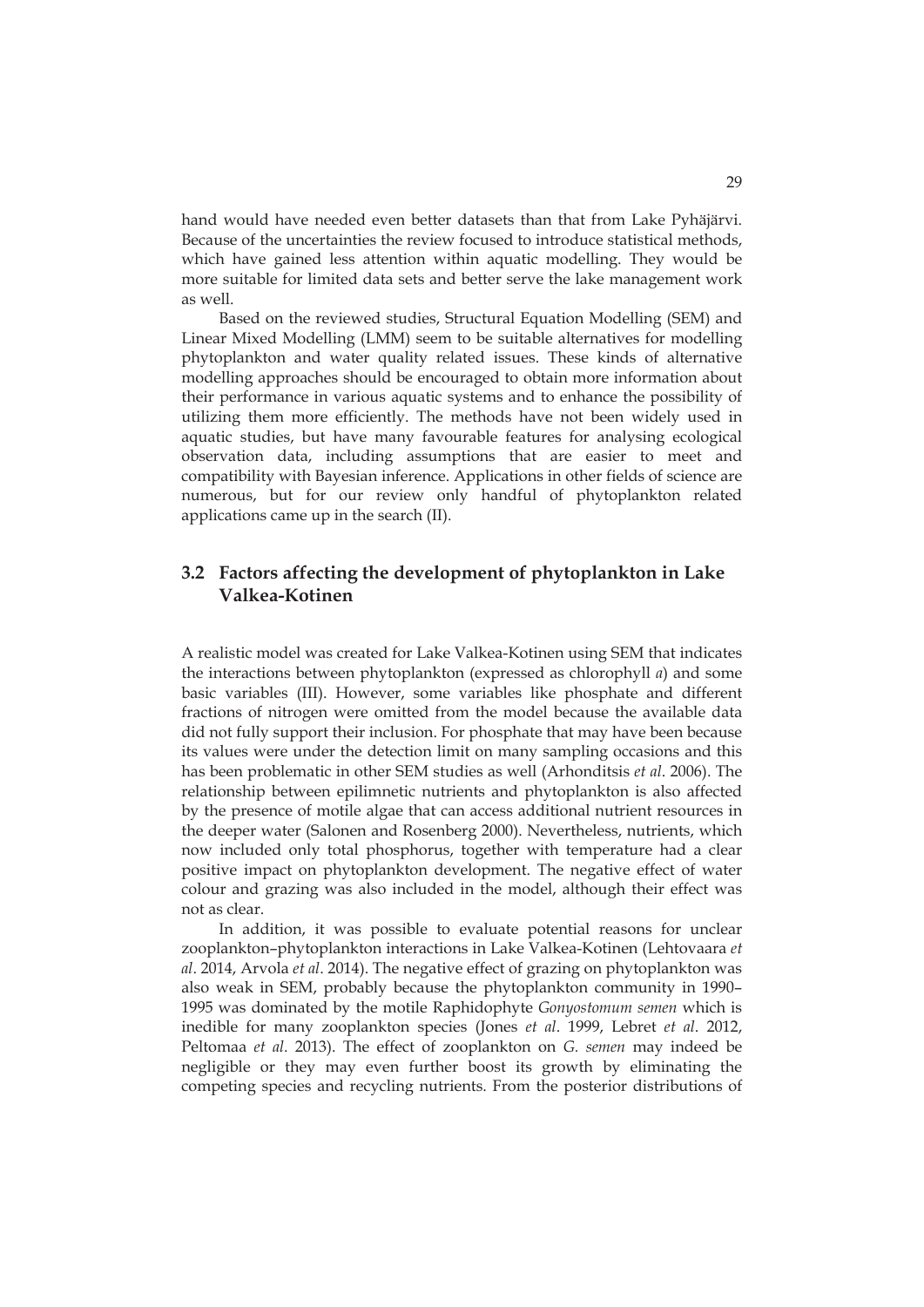Bayesian analysis it was possible to see which parameter estimates were most uncertain, and the inconsistencies with zooplankton were also elucidated in those. On the other hand, the zooplankton groups in SEM did not cover all the possible grazers. There is also a clear seasonal pattern in the highest densities of each group (Lehtovaara *et al*. 2014); thus some information about the true grazing pressure and of the reasons it may vary was missing.

The negative effect of higher water colour on phytoplankton growth was also shown in the model. Phytoplankton photosynthesis suffers from the declining light levels, but the link between the two variables could also partly be explained by the fact that colour values tend to be lower in the summer months when phytoplankton peak. This should be considered especially because the dominant *G. semen* is shown to favour brown waters (Trigal *et al*. 2013). These kinds of species-specific questions require species-level modelling, and although a promising start the present Lake Valkea-Kotinen SEM could be improved in several ways, mostly with more rigorous data allowing more specific questions and also with higher number of observations. However, even in this form the SEM can be used as adequate prior information for studies of other lakes and it was already possible to gain a more detailed overview of the system function than some other studies applying stepwise regression (Arvola *et al*. 2014) for the Lake Valkea-Kotinen data, or examining temporal trends in the data (Peltomaa *et al*. 2013).

More applications with SEM would be needed to better evaluate its performance. Data sets with n~200 are not too challenging to gather, especially when there is some freedom to decide what to measure. SEM can be used for dynamic estimations of the system, coupled with uncertainty analysis (e.g. Arhonditsis *et al*. 2007b), which makes it an interesting alternative to deterministic models. Yet its strength, especially with boreal lakes at the moment, is in the possibility to describe interactions within these systems as a basis for further model development. However, as seen with the effect of water colour on phytoplankton in the Lake Valkea-Kotinen SEM, caution should be exercised when interpreting the results and considering the possible influence of factors not included in the model.

### **3.3 Estimates of target nutrient loading for Lake Kuortaneenjärvi**

Acknowledging the effect of lake type on nutrient–chlorophyll *a* relationship improved the fit in a hierarchical chlorophyll *a* model for Finnish lakes, which now provides a better basis for estimates than one with 'global parameters' (IV). In addition to global intercept and slopes of total phosphorus, total nitrogen and that of their interaction lake-type-specific intercepts and slopes of phosphorus and nitrogen were gained. Those clearly show that the effect of nutrients varies between lakes (Fig. 4 in IV).The posterior box plots indicate that some groups could be combined at least inside the model to gain more groupspecific data, and on the other hand the lakes in northern Lapland are a quite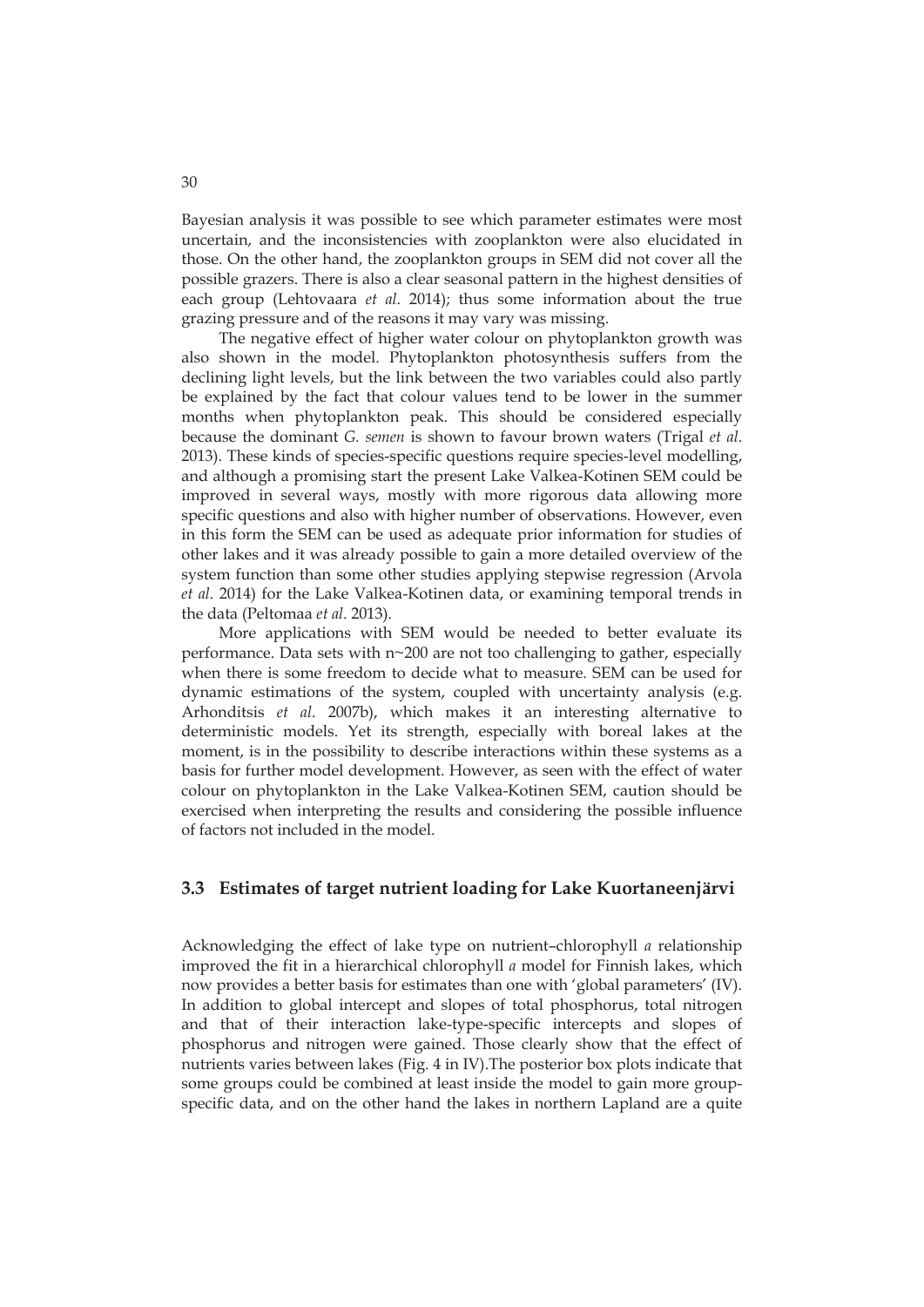heterogeneous group. The LLR output showed that the fit for the nutrient models was reasonable. The probability of reaching the 'good' class limit for phosphorus in Lake Kuortaneenjärvi with the current phosphorus loading level  $(1.45 \text{ g m}^2 \text{ a}^{-1})$  is only 4 %. The most probable phosphorus status is poor  $(52 \text{ %})$ . The yearly average of observed total phosphorus concentrations never reached the good class limit during the study period, and poor water quality is apparent. The LLR estimate for target nutrient loading is derived from the median outflow and median external loading level, so the relationship between external loading and in-lake nutrient concentration is linear. In order to achieve good status on average, the external phosphorus loading should be not more than 1.0 g  $m^2$  a<sup>-1</sup>. Therefore, the phosphorus loading should be reduced by 30 %. For total nitrogen the most probable status with average nitrogen loading (27 g m<sup>2</sup> a<sup>-1</sup>) is moderate (46 %). The probability of achieving good status with current loading level is also 46 %. As the critical nitrogen loading is 23 g  $m^2 a^{-1}$ the required loading reduction is about 13 %. It should be noted that these values are the minimum requirements, because as a default LLR gives target load estimates that lead to good water quality with 50 % probability. This represents a more political view of lake management.

With estimated median total phosphorus and total nitrogen concentrations the median chlorophyll *a* concentration in Lake Kuortaneenjärvi is 25 μg l<sup>-1</sup>, which corresponds quite well to the observed average  $28 \mu g$  l<sup>-1</sup>. The probability distribution of chlorophyll *a* shows that the lake is in moderate condition (100 %). The uncertainty in the chlorophyll *a* model is small and thus the probability distribution is quite narrow. However, because LLR uses median nutrient values for chlorophyll *a* estimates the overall uncertainty in the model chain is larger, because with nutrient values diverging from the median the chlorophyll *a* estimate changes (illustrated in Fig. 8 of IV). Yet, even when using 25<sup>th</sup> and 75th percentiles for nutrients the density peak is still located at the good quality limit of 20 μg chlorophyll *a* l–1. Lake Kuortaneenjärvi chlorophyll *a* contours as a function of nutrient loadings show the median chlorophyll *a* estimate with different phosphorus and nitrogen loading combinations (Fig. 7 in IV). In order to achieve good chlorophyll *a* levels in the lake, it would be reasonable to reduce the loading of both nutrients. It is unlikely that reducing nitrogen loading alone near its high water quality levels would lead to chlorophyll *a* concentration under the good quality level, as the contours imply. There may be some problems in the phosphorus model because Lake Kuortaneenjärvi suffers from internal loading, which may also partly explain the weak response of observed concentration values to changes in external loading (see Fig. 6 A of IV). Including internal loading into LLR is one future aim, since it quite commonly affects the nutrient balance in eutrophic lakes.

The highest uncertainty in LLR arises from the missing loading values, and hence it is not possible to give detailed estimates of the needed loading reduction. Then again, it is not assumed the loading values from VEMALA differ drastically from the real ones because yearly averages are used. This does not reduce the importance of proper loading measurement, as the management actions need to be targeted somehow. Hopefully, as automatic monitoring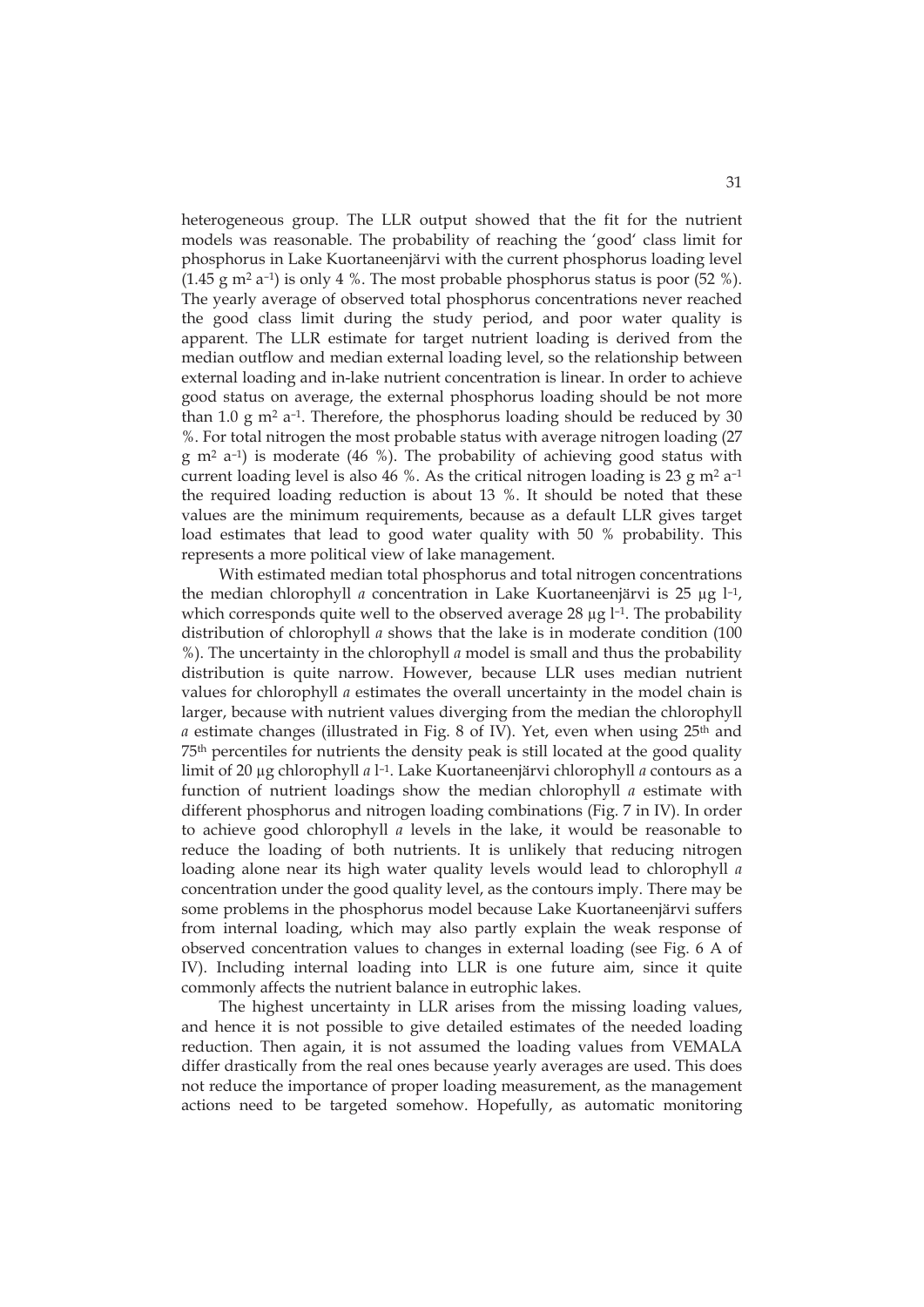techniques develop and adaptive monitoring and management strategies evolve, there will be more data available. Most importantly, with more comprehensive nutrient balance data, the whole nutrient retention model could be improved, because utilizing similar hierarchical model structure as with chlorophyll *a* would then be possible (Cheng *et al*. 2010).

Despite the loading, the phosphorus and chlorophyll *a* concentrations in the lake are almost invariably too high (also in the observations). The outputs of LLR thus give an estimate of the severity of the problem and indicate how extensive management actions should be prepared. Reducing the phosphorus loading by 30 %, even if having some degree of uncertainty, is challenging. If the aim is to increase the probability of success in lake management (from the 50:50 situation), the loading reduction has to be even more. It has been estimated, that 65 % of the present phosphorus loading to Lake Kuortaneenjärvi comes from agriculture, 22 % from forestry and 10 % from scattered settlements (Väisänen 2013), and the needed reduction of ~30 % puts high pressure on agriculture.

LLR has been applied already for several lakes during WFD-related work. There has been an urgent need for fast and simple assessment tools when implementing the WFD for which LLR is especially tailored. Hopefully when the management projects start there will be funding directed to monitoring some of the lakes during and after. The collected data will then enable better evaluation of whether the predictions of LLR hold and also improve the model further. Although the approach in LLR sounds modest, it is justifiable and represents a significant improvement in situations where the only other option would be using the mass-balance equation of Vollenweider (1968) alone or estimating the development of chlorophyll *a* concentration from a regression line. It serves a good starting point for lake management, but with yearly averages little can be said about the system function.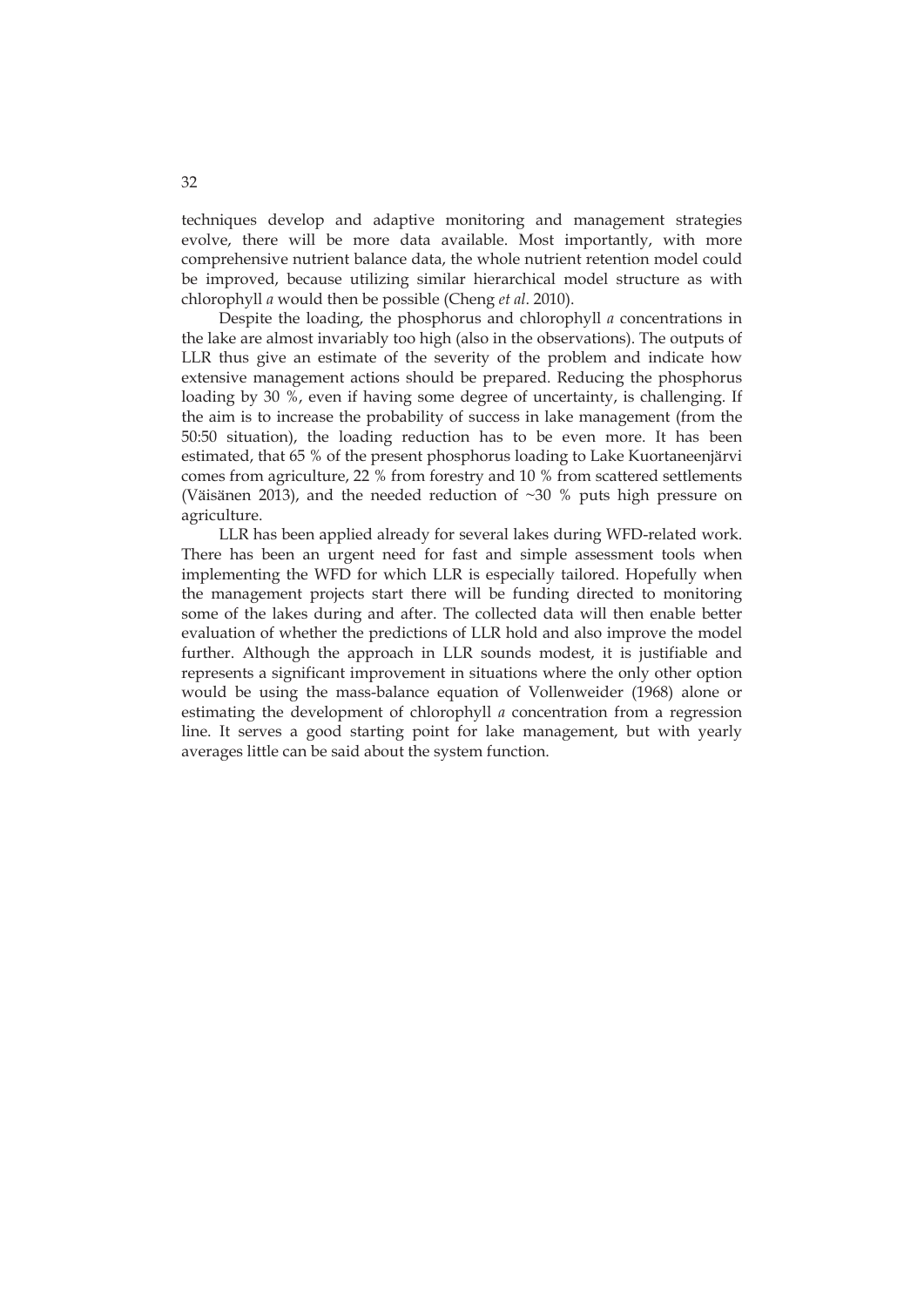# **4 CONCLUSIONS**

There is a real risk that phytoplankton modelling for scientific purposes, and all the lake ecosystem modelling that could follow, will remain at a modest level in Finland. If there is not a stronger commitment to collecting high quality timeseries of environmental data with sufficient temporal and spatial resolution for phytoplankton studies, detailed models cannot be set up or properly validated and nor can the existing models be developed further to be applied to boreal lakes. This would be most unfortunate, as the changing environment and climate add new pressures on boreal lakes, and it should be possible to study the possible impacts more efficiently, combining data collection, modelling and critical evaluation into an iterative process. The studies and data collection should also be extended outside the growing season. The change in temperatures and rainfall during autumn–spring introduces most drastic changes to the transport of nutrients and organic matter into lakes and also to the thermal properties of lakes. These changes may affect the phytoplankton development in spring, but also in the following growing season. In addition, the model development cannot be based solely on the routinely collected monitoring data, because it is often too restricting. There are on-going discussions about potential intensive monitoring sites that could enhance the overall lake ecosystem research, but as yet these schemes are still open.

All the studies made for this thesis suffered from the issue of shortage of available data, although they represented very different approaches and varying levels of complexity. The results from the PROTECH application to Lake Pyhäjärvi, although improving the understanding of the lake function, raised more questions than the model was able to answer. This was mostly because many processes particularly important for boreal lakes are not currently included in the model. The statistical methods SEM and LMM would also require better data if applied for purely ecological questions. These two approaches, however, seem more appropriate at the moment for further studies, because they have more flexibility around the data issue and, on the other hand, they could also indicate some guidelines for the development of deterministic models. They (especially LMM) also offer a way to utilize more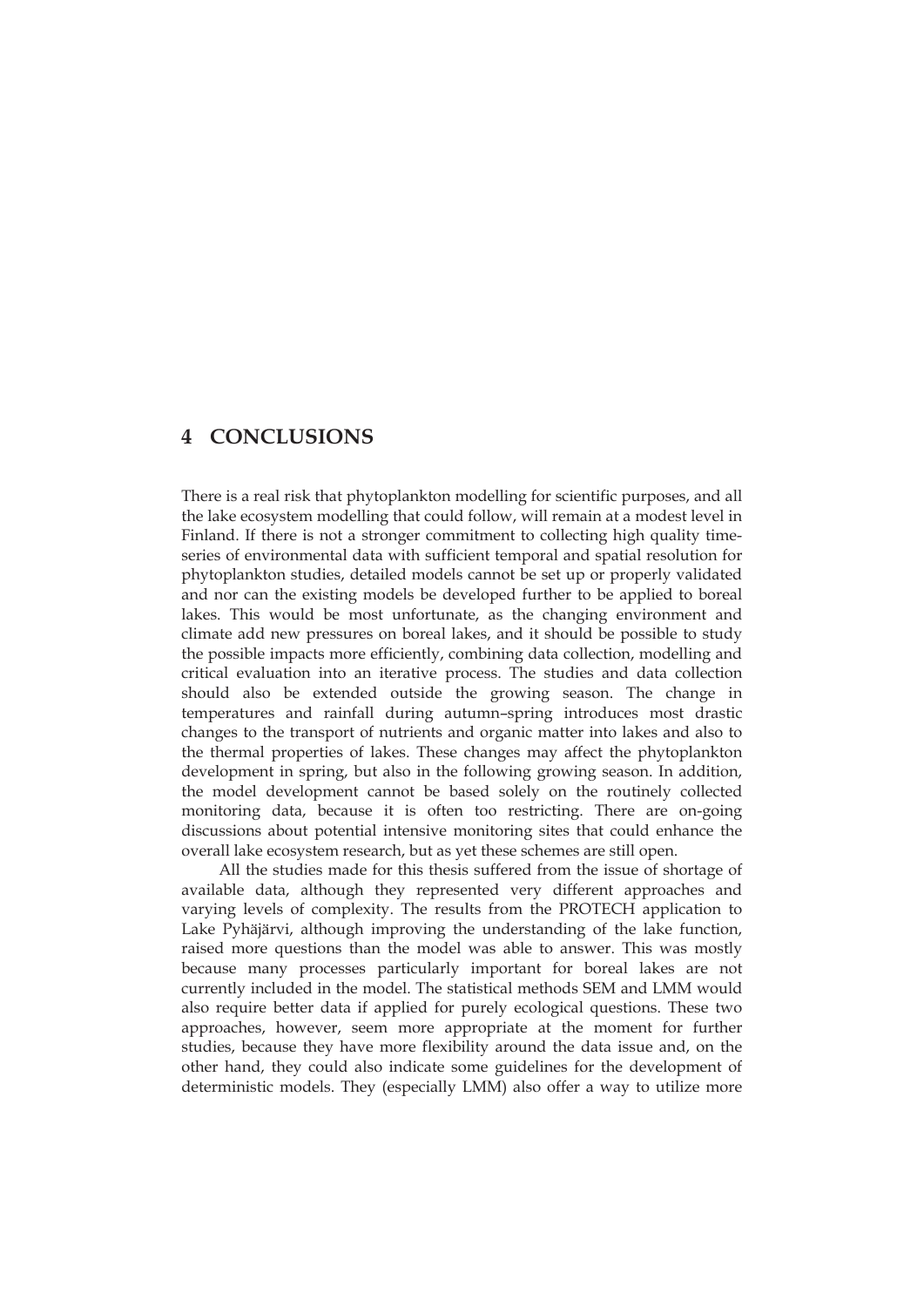efficiently existing environmental monitoring data, as the inevitable uncertainty and error in the modelling can be quantified when Bayesian analysis is included in the modelling process. Besides being an important feature for assessing model performance, examining the sources of uncertainty allows the monitoring effort to be best targeted in order to reduce the uncertainty. The false assumption that useful model predictions can be produced without uncertainty increases the risk of poor decisions and unfortunately may weaken the justification for the importance of adaptive management, which would serve both model development and evaluation of the efficiency of management actions.

Despite the data issue, there is now a better overall picture of how to continue the utilization of models in phytoplankton studies. The focus should be more in explorative modelling studies and data analysis, because these present studies already indicated that there are many unanswered questions, which should not in the end be seen as drawbacks. Instead, they should be seen as an inspiration for further studies which will benefit the implementation of some sophisticated modelling techniques. On some occasions even approximate model outputs can be valuable, although the shortcomings of the approach need to be indicated properly. Yet, in a strict funding situation it should also be evaluated what is the sufficient role of models when addressing eutrophication problems in practice. If the modelling is costly, and mainly confirms what is already expected, and if the modeller cannot present any quantitative estimation of the model uncertainly, then it would be better to target the resources towards management actions and monitoring. In the end it will benefit both lake recovery and modelling.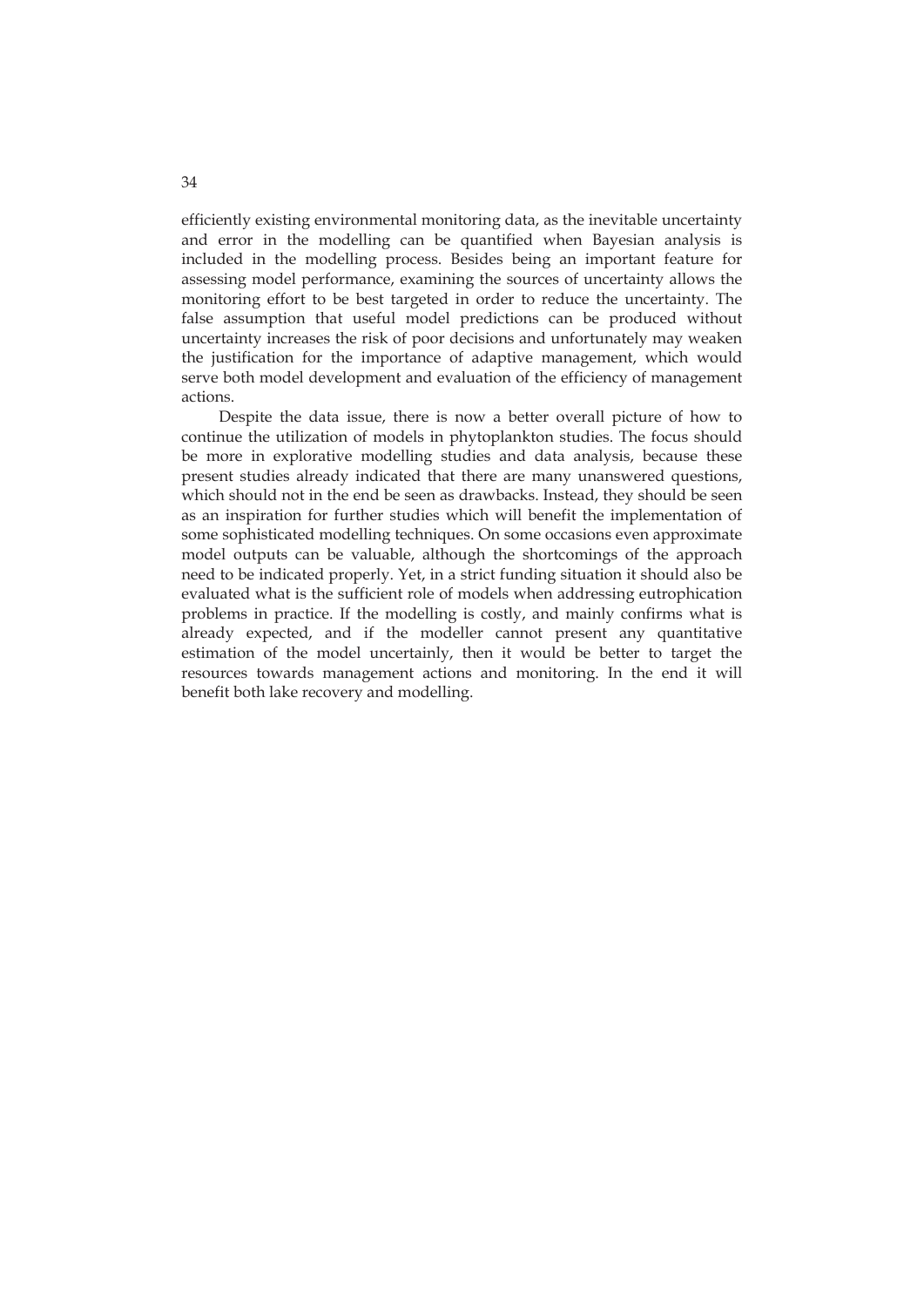#### *Acknowledgements*

First I would like to express my gratitude to my supervisors Professor Roger Jones, Research Manager and Adjunct Professor Timo Huttula and Dr Olli Malve. Without Timo and his persistent work to establish a lake modelling unit at Jyväskylä, taking this path would have never been possible. Although sometimes a rocky path, it is definitely the one I would choose again. The advice and support from Roger during these years have been invaluable. Despite you being the only non-modeller supervisor, I always left your room with my head full of ideas. First and foremost I have you to thank for being able to complete my PhD work and this thesis. From Olli I found someone who shares my ideas and visions and the enthusiasm for water management issues. You have always shown interest and support towards my work, and I am grateful for all the advice you provided when I decided to shift towards the more statistical side.

I am obliged to the Maj and Tor Nessling foundation, the VALUE doctoral school and Maa- ja vesitekniikan tuki ry. for the funding provided for my work. I also want to thank the Finnish Environment Institute (SYKE) for being able to perform my work at the Jyväskylä office and attend the many activities and work done at SYKE. The Centre for Ecology and Hydrology, Lancaster kindly enabled my one month stay at the Lake Ecosystem Group while I was learning to use PROTECH with Dr Alex Elliott. I want to thank Alex, Professor Emeritus Jouko Sarvala and Professor Lauri Arvola for their valuable help with my work and many good ideas concerning the studies. The help from Petri Kiuru with MyLake was also indispensable. Adjunct Professor Anne-Mari Ventelä, Dr Tiina Tulonen and Antti Taskinen have contributed this work as co-authors of the research papers, and the first two are much to thank for the phytoplankton data available for modelling.

I feel almost privileged that I got to share an office with a statistician, Niina Kotamäki for most of this work. With you I had the most interesting discussions and created the best ideas. You have been a great help and hopefully our biologist-statistician symbiosis will continue. There are numerous people at SYKE and at the WETsection at the University of Jyväskylä who have helped me in many different ways or just been great co-workers and friends to have lunch or coffee with. Also the meetings with the members of the VALUE doctoral school have been memorable and offered a possibility to share 'the agony of PhD studies'. Finally, I want to thank the pre-examiners Research Professor Tom Frisk and Professor Frank Peeters for their comments on the thesis.

To be blessed with supporting and ever encouraging family and friends is the biggest fortune to have. No drawback or problem could ever become larger than the tranquillity and optimism I found from your company. Especially my dearests Ville, Leevi and Viljo; you fill my life with love, laughter and adventures. More than that Ville, you have eased my life tremendously during these years by being a superb father and an amazing husband.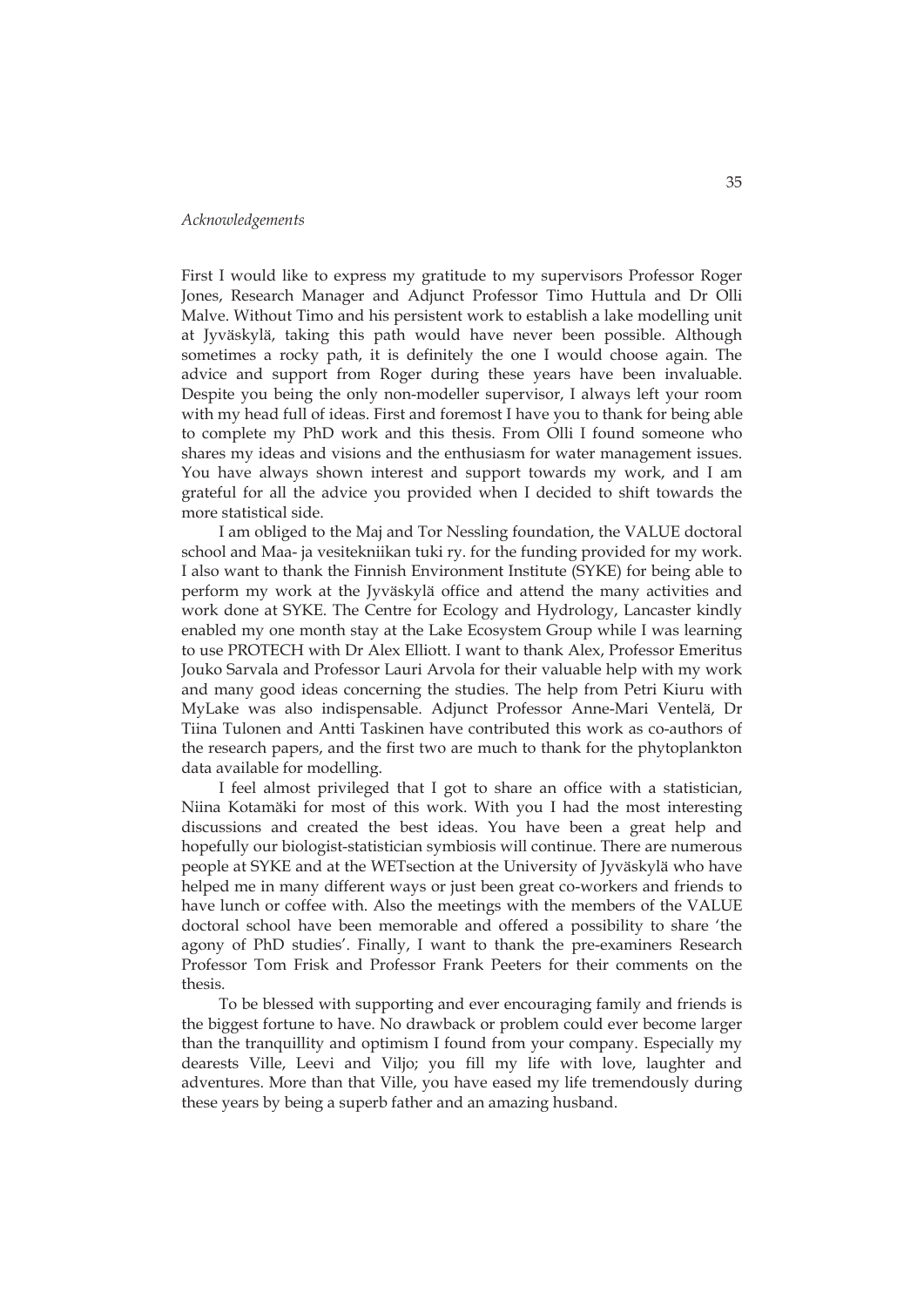## **YHTEENVETO (RÉSUMÉ IN FINNISH)**

#### **Mallien hyödyntäminen boreaalisten järvien kasviplanktonin runsauteen ja kasviplanktonyhteisön dynamiikkaan vaikuttavien tekijöiden tarkastelussa**

Kasviplanktonilla tarkoitetaan mikroskooppisen pieniä leviä, jotka yleisimmin ajelehtivat vapaina veden mukana. Kasviplanktonlajeja on tuhansia, ja niitä esiintyy niin suolaisessa kuin makeassakin vedessä. Muiden kasvien tavoin kasviplankton kykenee yhteyttämään ja pienestä koostaan huolimatta sitomaan yhteyttämisprosessissa merkittäviä määriä ilmakehän hiilidioksidia. Samalla vapautuu happea, ja yhteyttämisessä varastoitunut hiili ja energia siirtyvät edelleen muiden eliöiden hyödynnettäväksi. Kasviplanktonilla on siis äärimmäisen tärkeä, vaikka jokseenkin näkymätön rooli ilmakehän hiilidioksidi- ja happipitoisuuden säätelijänä sekä vesiekosysteemien perustuottajana.

Tietyissä tilanteissa—erityisesti silloin, kun kasvuun tarvittavia ravinteita, fosforia ja typpeä, on runsaasti saatavilla—kasviplankton voi kuitenkin runsastua niin, että levien muodostamat massaesiintymät ovat selkeästi havaittavissa. Tällöin kasviplankton koetaan vähintäänkin esteettiseksi haitaksi ja massaesiintymien syntyä pyritään ehkäisemään. Erityisen haitallisiksi massaesiintymät muodostuvat ihmisille ja muille eliöille silloin, kun niiden taustalla on myrkyllisiä yhdisteitä tuottavia lajeja. Makeissa vesissä näitä ovat eräät sinilevät eli syanobakteerit, jotka luetaan kasviplanktoniin, vaikka ne rakenteeltaan muistuttavatkin enemmän bakteereita. Myrkylliset sinilevät tuottavat ihoa ärsyttäviä yhdisteitä sekä maksa- ja hermomyrkkyjä, joihin liittyviä eläinten ja ihmistenkin kuolemia on raportoitu. Kaikki sinilevälajit eivät ole myrkyllisiä, mutta koska lajimääritykset ja yhdisteiden toteaminen vedestä vaativat laboratoriotutkimuksia, yleisenä suosituksena on välttää veden kaikenlaista käyttöä sinilevien massaesiintymän eli sinileväkukinnan aikana ja pian sen jälkeen. Sinileväkukintoja esiintyy erityisesti tyynien ja lämpimien kesäpäivien aikana. Kaasurakkuloiden avulla sinilevät nousevat tyynen veden pintaan, ja mitä lämpimämpää vesi on, sitä nopeammin ne kasvavat ja lisääntyvät verrattuna muihin lajeihin.

Erilaisten mallien avulla voidaan tarkastella lähemmin kasviplanktonin runsastumiseen liittyviä tekijöitä ja numeerisiin ennusteisiin tukeutuen tehdä päätöksiä tarvittavista toimenpiteistä massaesiintymien ehkäisemiseksi. Tämän väitöskirjatyön ensimmäisessä osassa (I) tutkittiinkin determinististä PRO-TECH-mallia käyttäen, miten ilmastonmuutoksesta johtuva lämpötilojen nousu vaikuttaa haitallisten sinilevien runsauteen. Mallin antaman ennusteen mukaan sinilevät hyötyvät selvästi korkeammista lämpötiloista ja voivat runsastua muiden lajien kustannuksella. Tämä voi tapahtua siitä huolimatta, että kasvuun tarvittavien ravinteiden pitoisuudet pysyvät nykyisellä, kohtuulliseksi arvioidulla tasolla. Ilmastonmuutos voi siis luoda lisäpaineita järviin päätyvän fosfori- ja typpikuorman vähentämiseen.

PROTECHin kaltaisissa deterministisissä malleissa kasviplanktonin kasvuun ja (eri lajien) runsauteen vaikuttavat prosessit on määritetty yhtälöiden avulla. Näin ollen voidaan tehdä yksiselitteisiä ennusteita siitä, miten esimer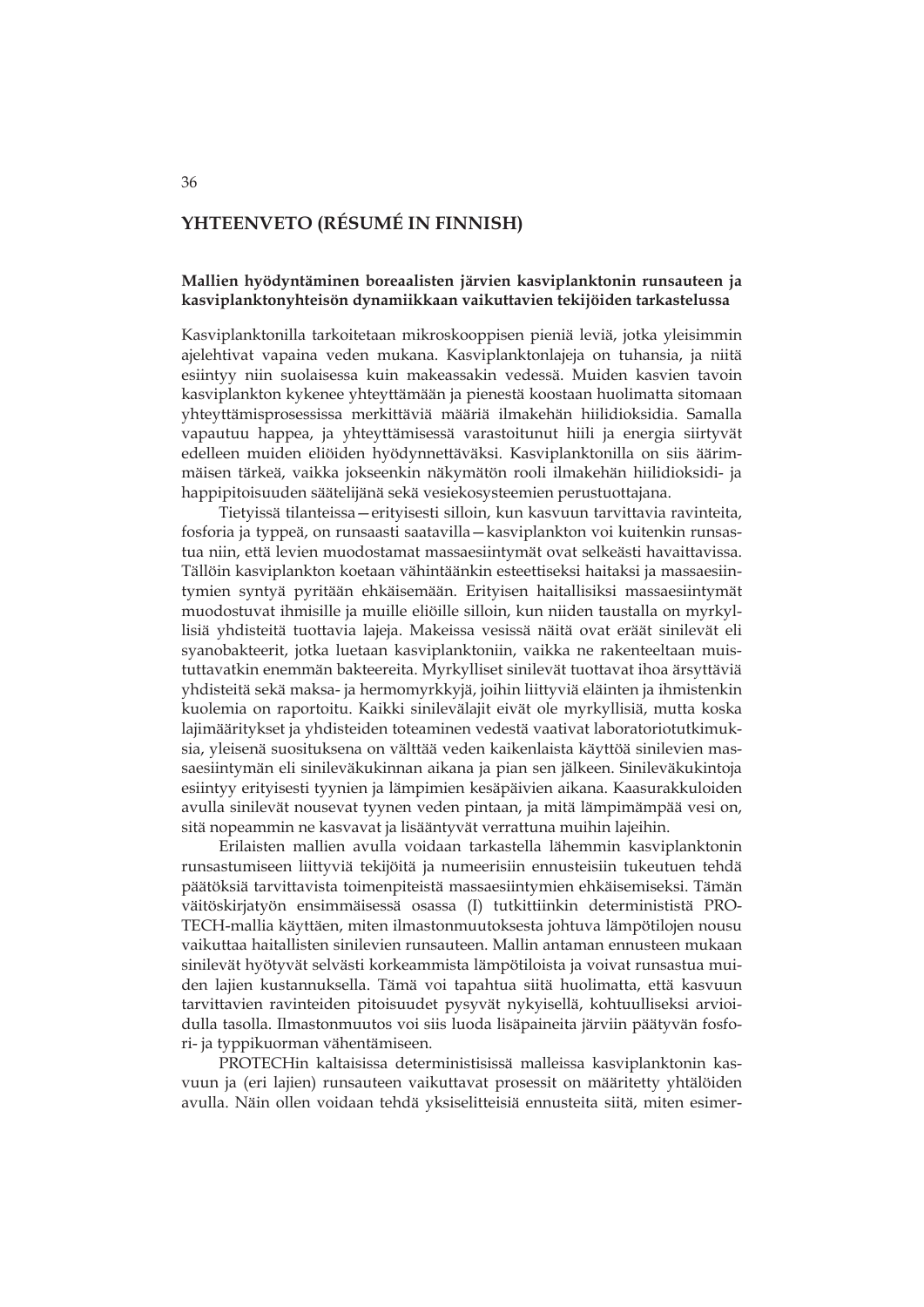kiksi lämpötilan tai ravinnepitoisuuden muutos vaikuttaa kasviplanktonin kasvunopeuteen tai miten kasviplanktonyhteisö kehittyy vuoden mittaan. Deterministinen lähestymistapa ei kuitenkaan ole ongelmaton eikä mallin antama yksiselitteinen ennuste virheetön. Erityisesti mallien suuri havaintoaineiston tarve järvestä ja sen ympäristöstä vaikeuttaa ennusteiden tekoa vähän tutkituille järville. Koska kasviplanktonin kasvuun vaikuttavia tekijöitä on lukuisia, malleista tulee helposti myös erittäin monimutkaisia kokonaisuuksia, joiden käyttö vaatii runsaasti laskentatehoa ja asiantuntemusta. Kaikkia kasviplanktonin kannalta oleellisia prosesseja ja vuorovaikutuksia ei edes tunneta, joten mallit väistämättä ovat yksinkertaistuksia todellisesta järviekosysteemistä ja niiden antamissa tuloksissa on epävarmuutta ja virhettä. Esimerkiksi boreaalisille järville tyypillisiä piirteitä, kuten selvää vuodenaikaisuutta, ei ole huomioitu muualla kehitetyissä malleissa. Niiden avulla ei siis voida luotettavasti tarkastella, miten esimerkiksi järvien jääpeitteisen ajan lyhentyminen vaikuttaa kasviplanktoniin (I). Prosessien lisääminen malleihin ja mallien toiminnan asianmukainen testaus vaatii sekin kattavan havaintoaineiston, jota on toistaiseksi heikosti saatavilla suomalaisista järvistä.

Koska havaintoaineiston puute on merkittävä ongelma, työn seuraavassa vaiheessa tarkasteltiin tilastollisia mallinnusmenetelmiä, sillä niiden avulla hajanaisen, mahdollisesti useista eri järvistä kerätyn ja laajuudeltaan rajatun aineiston hyödyntämiseen on paremmat edellytykset. Katsaus hierarkkisen mallinnuksen ja rakenneyhtälömallien kasviplanktoniin liittyviin sovelluksiin osoitti, että deterministisille malleille on olemassa varteenotettavia vaihtoehtoja, vaikka ne ovatkin saaneet vähemmän huomiota osakseen (II). Deterministisiin malleihin nähden menetelmät ovat myös yksinkertaisempia sekä usein helpompia ja halvempia käyttää. Lisäksi mallituloksiin aina liittyvä epävarmuus voidaan ottaa paremmin huomioon ja ilmaista numeerisesti (II, III, IV). Nämä kaikki ovat tärkeitä ominaisuuksia erityisesti silloin, kun malleilla halutaan tukea käytännön vesienhoitotyötä.

EU:n vesipuitedirektiivi velvoittaa kaikkien jäsenalueiden järvien olevan hyvässä ekologisessa tilassa jo lähivuosina. Tämä tarkoittaa kasviplanktonin osalta ennen kaikkea sitä, että sen kasvua edistävien ravinteiden, erityisesti fosforin ja typen, pitoisuudet järvissä saadaan riittävän alhaisiksi. Kasviplanktonin määrää kuvastavan klorofylli *a*:n riippuvuutta kokonaisfosfori- ja kokonaistyppipitoisuuksista suomalaisissa järvissä tarkasteltiin hierarkkisen mallin avulla yhdistämällä yli 2000 järven havainnot (IV). Näin ollen yksittäisille, vähemmän tutkituille järville voidaan tehdä tarkempia ennusteita hyödyntäen muistakin järvistä kerättyä aineistoa. Menetelmä vastaa tavallista lineaarista regressiota, mutta hierarkkisen mallirakenteen avulla voidaan huomioida, miten järven ominaisuudet, kuten koko, syvyys ja veden väri, vaikuttavat siihen, kuinka voimakkaasti kasviplanktonin määrä kasvaa ravinnepitoisuuksien kohotessa. Liittämällä tämä hierarkkinen klorofyllimalli yksinkertaiseen ravinnemalliin saatiin malliketju ja työkalu, jonka avulla fosfori- ja typpikuormitus voidaan ravinnepitoisuuksien kautta johtaa klorofylli *a* pitoisuudeksi—voidaan siis tarkastella, miten kuormituksen pieneminen vaikuttaa järven kasviplanktonin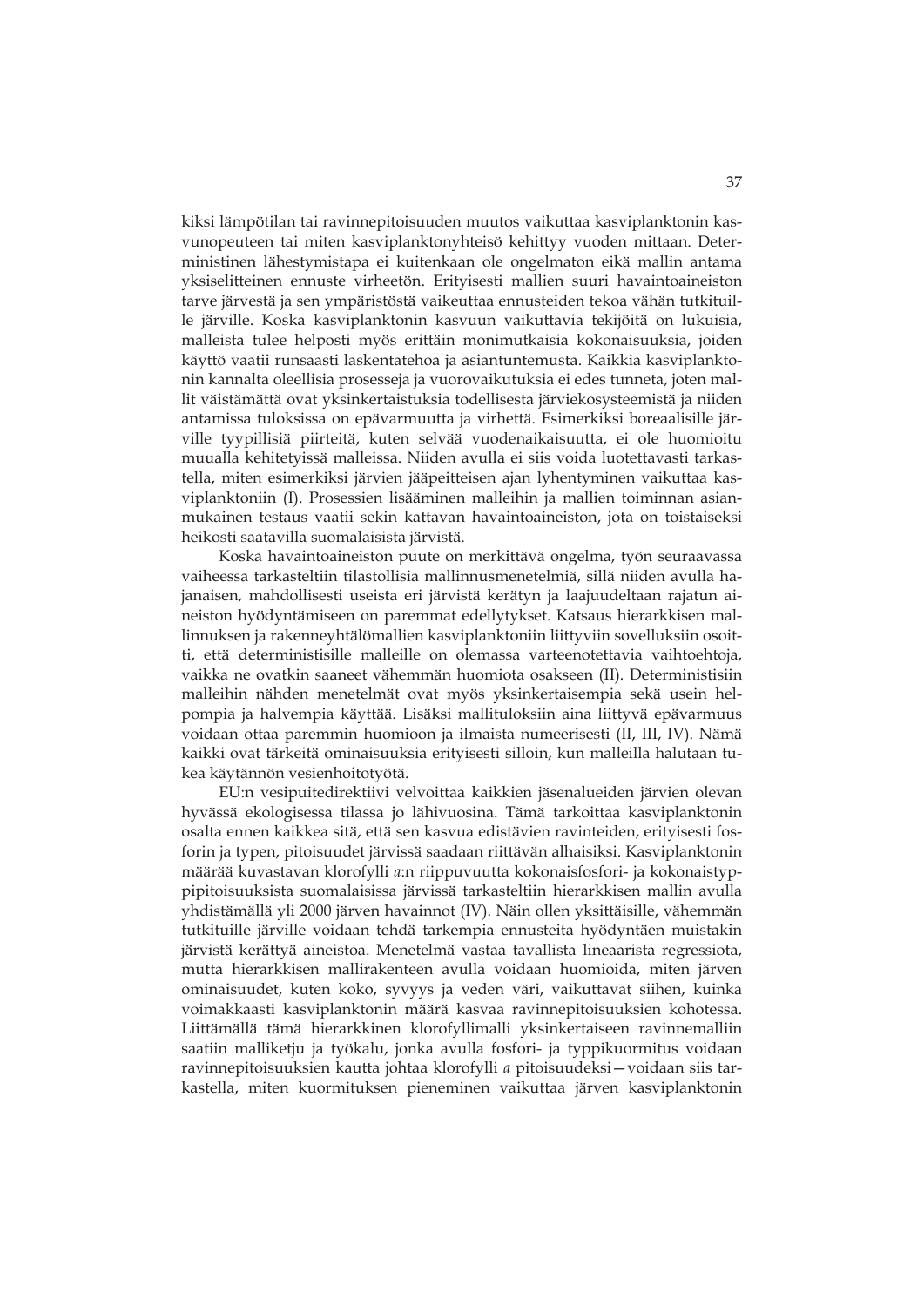määrään. Mallityökalu on jo sen sisältämien muuttujien suhteen erittäin yksinkertainen, mutta käytännössä klorofylli *a* sekä kokonaisravinteet ovat helposti mitattavia perusmuuttujia, joista löytyy havaintoja vesipuitedirektiivin toimeenpanoa varten luokitelluista järvistä. Hoitotoimenpiteitä vaativia järviä on arvioiden mukaan noin 700, joten yksinkertaisuus myös mahdollistaa työkalun käytön mahdollisimman monen järven hoidon ja kunnostuksen tueksi. Mallitulosten epävarmuutta ja virhettä voidaan tarkastella tehokkaasti Bayeslähestymistapaa hyödyntäen. Tuloksina ei anneta vain yksittäisiä lukuja, vaan ennuste ilmaistaan eri tulosvaihtoehtojen todennäköisyysjakaumana. Samalla voidaan tarkastella, millaisia kuormitusvähennyksiä vähintään tarvitaan, jotta järven tila olisi todennäköisemmin hyvä kuin huono. Arvio on hyödyllinen, sillä kuormituksen vähentäminen on hankalaa ja kallista.

Rakenneyhtälömallien avulla tutkittiin tarkemmin kasviplanktonin kehitykseen vaikuttavia tekijöitä pienessä humusjärvessä (III). Rakenneyhtälömallinnuksessa havaintoaineiston tarve tutkimusjärvestä on suurempi kuin hierarkkisessa mallinnuksessa. Mitä yksityiskohtaisempia kysymyksiä tarkastellaan, sitä suuremmaksi tarve kasvaa. Rakenneyhtälömallien kiistattomana etuna kuitenkin on, että niillä voidaan determinististen mallien tavoin tarkastella syy–seuraus-suhteita useiden muuttujien välillä. Malliin saatiin oletusten mukaisesti lisättyä ravinteiden ja lämpötilan positiivinen sekä veden värin ja eläinplanktonin negatiivinen vaikutus kasviplanktoniin. Humuksen ja raudan aiheuttama veden väri (tummuus) on boreaalisten järvien kohdalla mielenkiintoinen muuttuja, sillä se vaikuttaa yhteyttämiseen käytettävän valon määrään ja veden lämpötilaan. Lauhtuvien talvien myötä humuksen kulkeutumisen valuma-alueelta järviin on arvioitu lisääntyvän. Bayes-analyysin yhdistäminen rakenneyhtälömalleihin mahdollisti tässäkin tapauksessa epävarmuuksien tarkastelun. Kun lisäksi havaittiin, mihin muuttujiin suurin epävarmuus kohdistuu, ne voidaan jatkotutkimuksissa pyrkiä ottamaan lähempään tarkasteluun.

Mallien avulla voidaan siis etsiä vastauksia monentyyppisiin kysymyksiin. Mallien käyttöä kasviplanktonin tutkimuksessa tulisikin edistää, sillä niiden avulla voidaan tukea sekä perustutkimusta että käytännön vesienhoitotyötä. Kaikkien mallien ja menetelmien kehityksen perusedellytyksenä on kuitenkin nykyistä kattavamman havaintoaineiston kerääminen. Koska mallinnusmenetelmiä on useita ja eri menetelmillä on omat vahvuutensa, niitä tulisi käyttää monipuolisemmin, jopa yhdistellen, erilaisiin kysymyksiin. Erilaisten mallien testaaminen samoilla aineistoilla ja tulosten keskinäinen vertailu on myös tarpeen mahdollisten ongelmakohtien selvittämiseksi.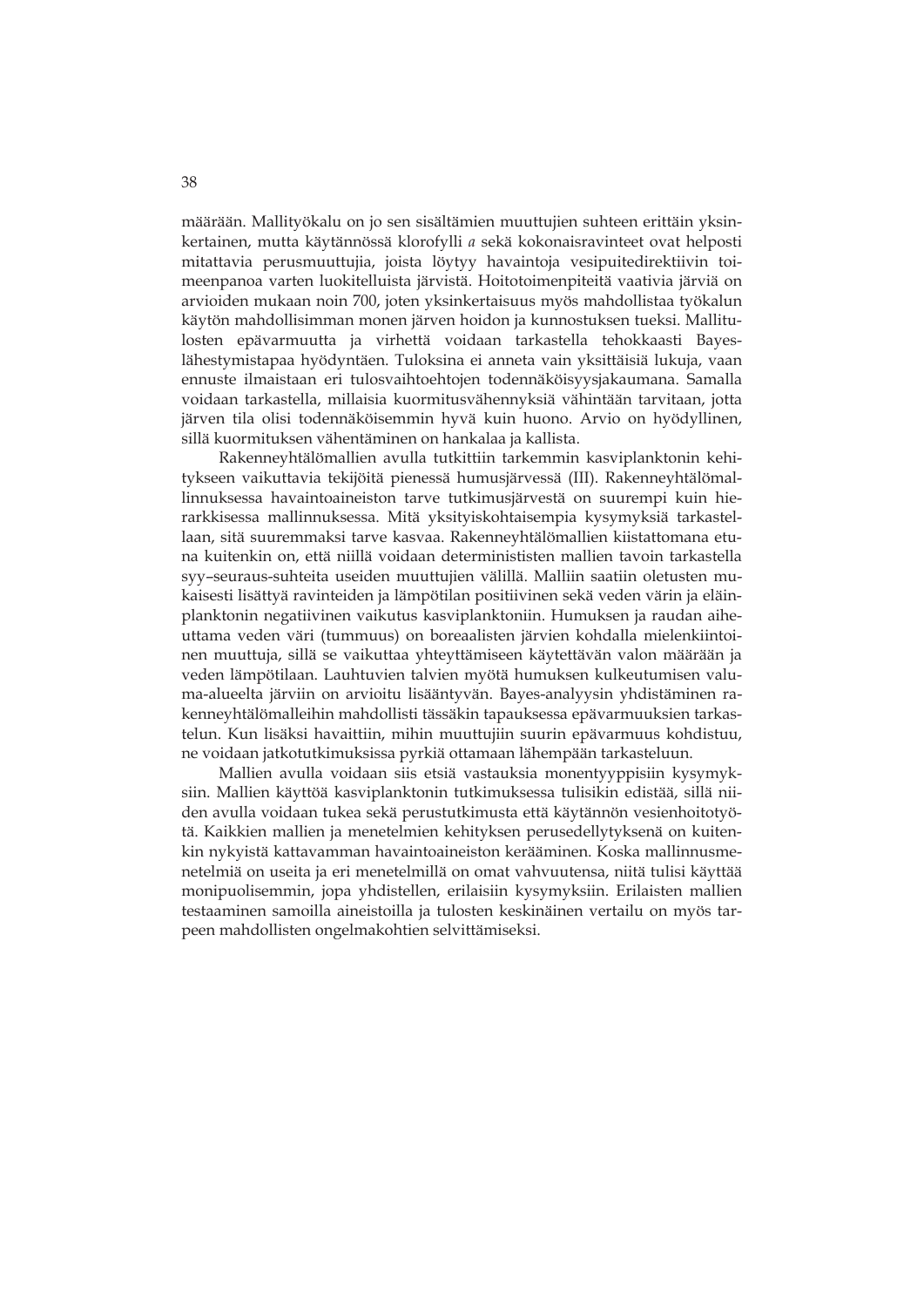#### **REFERENCES**

- Anderson T.R. 2005. Plankton functional type modelling: Running before we can walk? *J. Plankton Res*. 27: 1073–1081.
- Antikainen R., Haapanen R., Lemola R., Nousiainen J.I. & Rekolainen S. 2008. Nitrogen and phosphorus flows in the Finnish agricultural and Forest Sectors, 1910–2000. *Water Air Soil Poll*. 194: 163–177.
- Arhonditsis G.B. & Brett M.T. 2004. Evaluation of the current state of mechanistic aquatic biogeochemical modeling. *Mar. Ecol. Prog. Ser*. 271: 13–26.
- Arhonditsis G.B., Paerl H.W., Valdes-Weaver L.M., Stow C.A., Steinberg L.J. & Reckhow K.H. 2007a. Application of Bayesian structural equation modeling for examining phytoplankton dynamics in the Neuse River Estuary (North Carolina, USA). *Estuar. Coast Shelf S*. 72: 63–80.
- Arhonditsis G.B., Stow C.A., Paerl H.W., Valdes-Weaver L.M., Steinberg L.J. & Reckhow K.H. 2007b. Delineation of the role of nutrient dynamics and hydrologic forcing on phytoplankton patterns along a freshwater-marine continuum. *Ecol. Model.* 208: 230–246.
- Arhonditsis G.B., Stow C.A., Steinberg L.J., Kenney M.A., Lathrop R.C., McBride S.J. & Reckhow K.H. 2006. Exploring ecological patterns with structural equation modeling and Bayesian analysis. *Ecol. Model.* 192: 385– 409.
- Arvola L., Salonen K., Keskitalo J., Tulonen T., Järvinen M. & Huotari J. 2014. Plankton metabolism and sedimentation in a small boreal lake—a longterm perspective. *Boreal Env. Res*. 19: 83–96.
- Benincà E., Huisman J., Heerkloss R., Jöhnk K., Branco P., Van Nes E.H., Scheffer M. & Ellner S.P. 2008. Chaos in a long-term experiment with a plankton community. *Nature* 451: 822–825.
- Bolker B.M., Brooks M.E., Clark C.J., Geange S.W., Poulsen J.R., Stevens M.H.H. & White J.S.S. 2009. Generalized linear mixed models: a practical guide for ecology and evolution. *Trends Ecol. Evol*. 24: 127–135.
- Caminiti J.E. 2004. Catchment modelling—a resource manager's perspective. *Environ. Modell. Softw*. 19: 991–997.
- Carpenter S.R., Caraco N.F., Correll D.L., Howarth R.W., Sharpley A.N. & Smith V.H. 1998. Nonpoint pollution of surface waters with phosphorus and nitrogen. *Ecol. Appl.* 8: 559–568.
- Carvalho L., Miller (nee Ferguson) C.A., Scott E.M., Codd G.A. Davies P.S. & Tyler, A.N. 2011. Cyanobacterial blooms: statistical models describing risk factors for national-scale lake assessment and lake management. *Sci. Total Environ*. 409: 5353–5358.
- Chapra S. 1975. Comment on "An empirical method of estimating the retention of phosphorus in lakes" by W. B. Kirchner and P. J. Dillon. *Water Resour. Res*. 11: 1033–1034.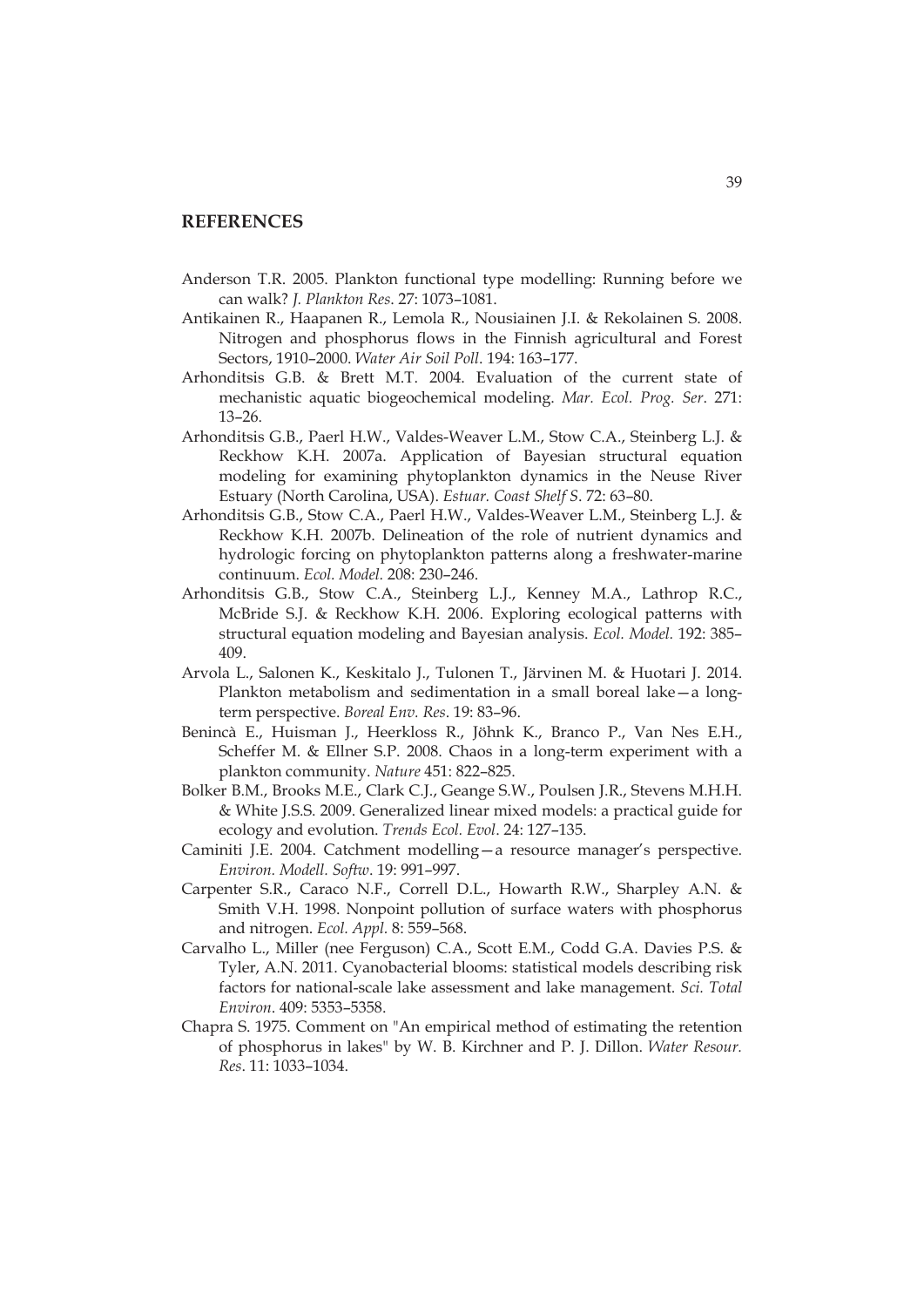- Chen Q. & Mynett A. 2006. Modelling algal blooms in the Dutch coastal waters by integrated numerical and fuzzy cellural automata approaches. *Ecol. Model.* 199: 73–81.
- Cheng V., Arhonditsis G.B. & Brett M.T. 2010. A revaluation of lake-phosphorus loading models using a Bayesian hierarchical framework. *Ecol. Res.* 25: 59– 76.
- Chou W.-R., Fang L.-S., Wang W.-H. & Tew K.S. 2012. Environmental influence on coastal phytoplankton and zooplankton diversity: a multivariate statistical model analysis. *Environ. Monit. Assess*. 184: 5679–5688.
- Clark J.S. 2005. Why environmental scientists are becoming Bayesians. *Ecology Letters.* 8: 2–14.
- Clark J.S., Carpenter S.R., Barber M., Collins S., Dobson A., Foley J.A., Lodge D.M., Pascual M., Pielke R. Jr., Pizer W., Pringle C., Reid W.V., Rose K.A., Sala O., Schlesinger W.H., Wall D.H. & Wear D. 2001. Ecological Forecasts: An Emerging Imperative. *Science* 293: 657–660.
- Codd G.A., Morrison L.F. & Metcalf J.S. 2005. Cyanobacterial toxins: risk management for health protection. *Toxicol. Appl. Pharmacol*. 203: 264–272.
- Doherty J. & Christensen S. 2011. Use of paired simple and complex models to reduce predictive bias and quantify uncertainty. *Water Resour. Res*. 47: W12534, doi:10.1029/2011WR010763.
- Ekholm P., Malve O. & Kirkkala T. 1997. Internal and external loading as regulators of nutrient concentrations in the agriculturally loaded Lake Pyhäjärvi (southwest Finland). *Hydrobiologia* 345: 3–14.
- Elliott J.A. 2012. Is the future blue-green? A review of the current model predictions of how climate change could affect pelagic freshwater cyanobacteria. *Water Res*. 46: 1364–1371.
- Elser J.J. & Urabe J. 1999. The stoichiometry of consumer-driven nutrient recycling: theory, observations, and consequences. *Ecology* 80: 735–751.
- European Parliament & Council 2000. Directive 2000/60/EC of the European Parliament and of the Council of 23 October 2000 establishing a framework for Community action in the field of water policy. *Official Journal of the European Communities* L 327: 1–73.
- Flynn K.J. 2003. Modelling multi-nutrient interactions in phytoplankton; balancing simplicity and realism. *Prog. Oceanog.* 56: 249–279.
- Gudimov A., O'Connor E., Dittrich M., Jarjanazi H., Palmer M.E., Stainsby E., Winter J.G., Young J.D. & Arhonditsis G.B. 2012. Continuous Bayesian Network for Studying the Causal Links between Phosphorus Loading and Plankton Patterns in Lake Simcoe, Ontario, Canada. *Environ. Sci. Technol*. 46: 7283–7292.
- Hershberger S.L., Marcoulides G.A. & Parramore M.M. 2003. Structural equation modeling: an introduction. In: Pugesek B.H., Tomer A. & von Eye A. (eds), *Structural Equation Modeling: Applications in Ecological and Evolutionary Biology*, Cambridge University Press, Cambridge, pp. 3–41.
- Holling C.S. (ed.) 1978. *Adaptive Environmental Assessment and Management*. Wiley, Chichester.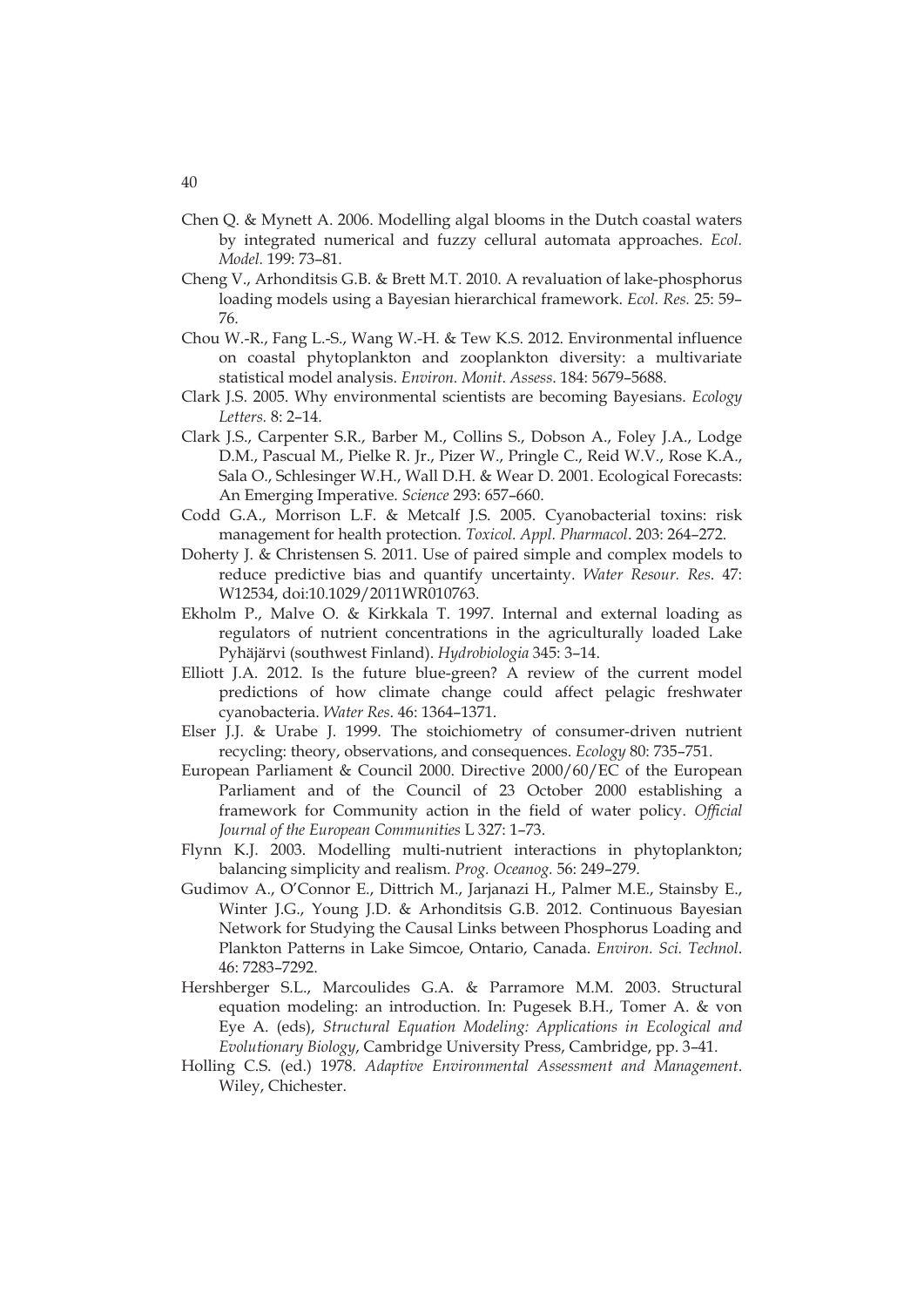- Holmes J. & Clark R. 2008. Enhancing the use of science in environmental policy-making and regulation. *Environ. Sci. Policy* 11: 702–711.
- IPCC 2007. *Synthesis report. Contribution of working groups I, II and III to the fourth assessment report of the intergovernmental panel on climate change*. IPCC, Geneva.
- Jackson L.J., Lauridsen T.L., Søndergaard M. & Jeppesen E. 2007. A comparison of shallow Danish and Canadian lakes and implications of climate change. *Freshwat. Biol*. 52: 1782–1792.
- Jakeman A.J., Letcher R.A. & Norton J.P. 2006 Ten iterative steps in development and evaluation of environmental models. *Environ. Modell. Softw*. 21: 602–614.
- Jöhnk K., Huisman J., Sharples J., Sommeijer B., Visser P.M. & Stroom J.M. 2008. Summer heatwaves promote blooms of harmful cyanobacteria. *Glob. Change Biol*. 14: 495–512.
- Johnson J.B. & Omland K.S. 2004. Model selection in ecology and evolution. *Trends Ecol. Evol*. 19: 101–108.
- Jones R.I., Grey J., Sleeo D. & Arvola L. 1999. Stable isotope analysis of zooplankton carbon nutrition in humic lakes. *Oikos* 86: 97–104.
- Jørgensen S.E. 2008. Overview of the model types available for development of ecological models. *Ecol. Model.* 215: 3–9.
- Jørgensen S.E. 2010. A review of recent developments in lake modelling. *Ecol. Model.* 221: 689–692.
- Keller W. 2007. Implications of climate warming for Boreal Shield lakes: a review and synthesis. *Environ. Rev.* 15: 99–112.
- Kettunen J., Leonov A.V. & Varis O. 1987. Examination of model adequacy and analysis of phosphorus dynamics in lake Kuortaneenjärvi—A case study with two lake models. *Publications of the Water and Environmental Research Institute* 3: 48–54.
- Kettunen J., Sirviö H. & Varis O. 1989. An analysis of a sampling design—A case study of lake eutrophication. *Comput. Statist. Data Anal.* 8: 81–91.
- Kiili M., Pulkkanen M. & Salonen K. 2009. Distribution and development of under-ice phytoplankton in 90-m deep water column of Lake Päijänne (Finland) during spring convection. *Aquat. Ecol*. 43: 693–705.
- Korhonen J.J., Wang J. & Soininen J. 2011. Productivitydiversity relationships in lake plankton communities. *PLoS ONE* 6: e22041, doi:10.1371/journal.pone.0022041.
- Kruk C. & Segura A.M. 2012. The habitat template of phytoplankton morphology-based functional groups. *Hydrobiologia* 698: 191–202.
- Lamon E.C. III & Qian S.S. 2008. Regional scale stressor-response models in aquatic ecosystems. *J. Am. Water Resour. As.* 44: 771–781.
- Landsberg J.H. 2010. The effects of Harmful Algal Blooms on Aquatic Organisms. *Rev. Fish. Sci*. 10: 113–390.
- Lawson L.M., Hofmann E.E. & Spitz Y.H. 1995. Time series sampling and data assimilation in a simple marine ecosystem model. *Deep-Sea Research II* 43: 625–651.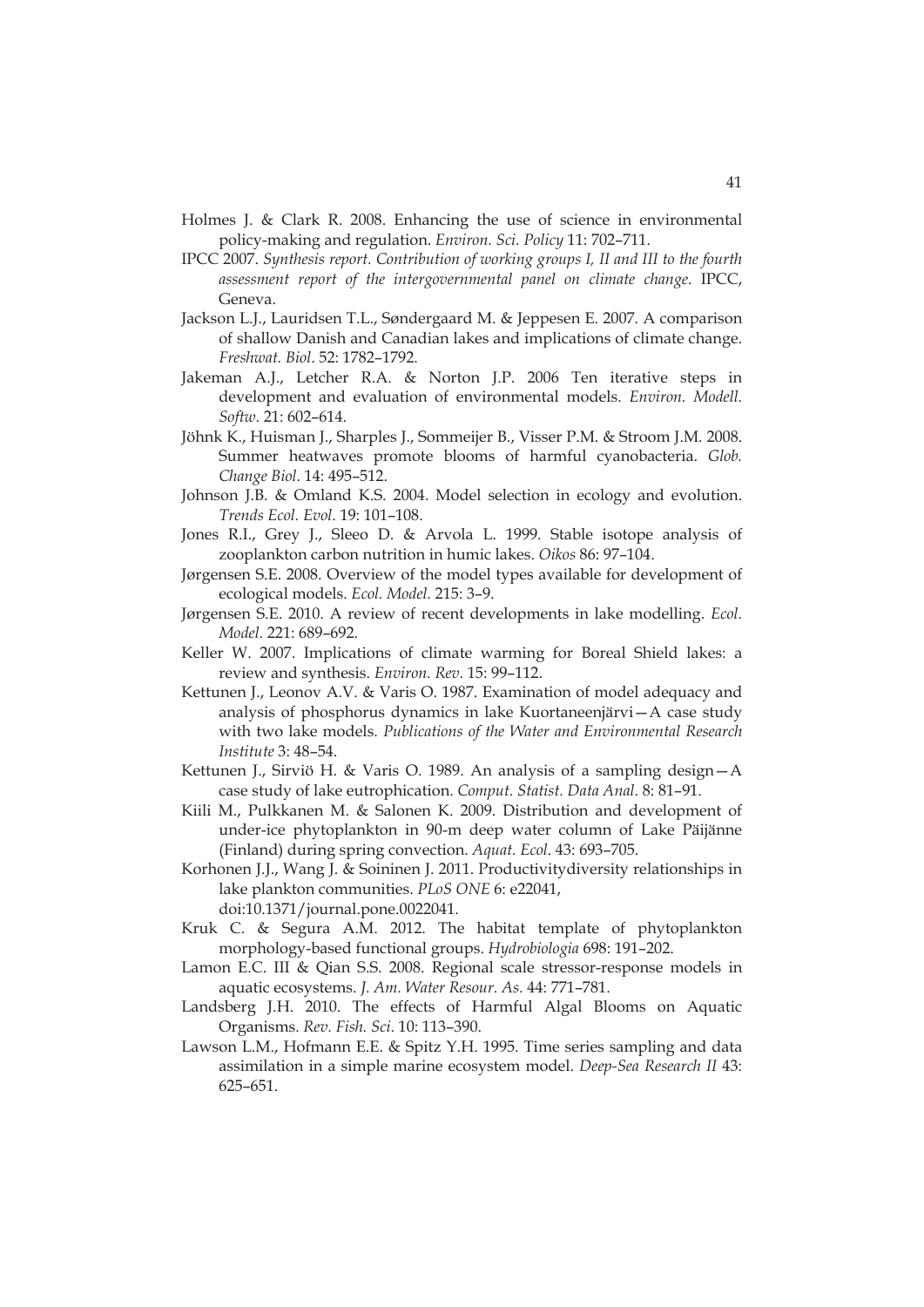- Lebret K., Fernandez M.F., Hagman C.H.C., Rengefors K. & Hansson L.A. 2012. Grazing resistance allows bloom formation and may explain invasion success of Gonyostomum semen. *Limnol. Oceanogr*. 57: 727–734.
- Lehtoranta J. & Gran V. 2002*.* Sedimentistä veteen vapautuvat ravinteet Säkylän Pyhäjärvellä [Nutrient flux from sediment into water in Lake Säkylän Pyhäjärvi]. *Finnish Environment Institute Mimeographs* 247: 1–31. [In Finnish with English summary]
- Lehtovaara A., Arvola L., Keskitalo J., Olin M., Rask M., Salonen K., Sarvala J., Tulonen T. & Vuorenmaa J. 2014. Responses of zooplankton to long-term environmental changes in a small boreal lake. *Boreal Env. Res*. 19: 97–111.
- Lepistö L., Antikainen S. & Kivinen J. 1994. The occurrence of *Gonyostomum semen* (Her.) Diesing in Finnish lakes. *Hydrobiologia* 273: 1–8.
- Liu Y., Guo H. & Yang P. 2010. Exploring the influence of lake water chemistry on chlorophyll *a*: a multivariate statistical model analysis. *Ecol. Model.* 221: 681–688.
- Magnuson J.J., Robertson D.M., Benson B.J., Wynne R.H., Livingstone D.M., Arai T., Assel R.A., Barry R.G., Card V., Kuusisto E., Granin N.G., Prowse T.D., Stewart K.M. & Vuglinski V.S. 2000. Historical trends in lake and river ice cover in the Northern Hemisphere. *Science* 289: 1743–1746.
- Malve O. 2007. *Water quality predictions for river basin management*. Doctoral Dissertation. Helsinki University of Technology, Helsinki.
- Malve O. & Qian S.S. 2006. Estimating nutrients and chlorophyll *a* relationships in Finnish lakes. *Environ. Sci. Technol.* 40: 7848–7853.
- Malve O., Laine M., Haario H., Kirkkala T. & Sarvala J. 2007. Bayesian modelling of algal mass occurrences—using adaptive MCMC methods with a lake water quality model. *Environ. Modell. Softw*. 22: 966–977.
- Markensten H. & Pierson D.C. 2007. Weather driven influences on phytoplankton succession in a shallow lake during contrasting years: Application of PROTBAS. *Ecol. Model*. 207: 128–136.
- Mason C. 2002. *Biology of freshwater pollution*. Pearson Education Limited, Essex.
- Matthews B. & Pomati F. 2012. Reversal in the relationship between species richness and turnover in a phytoplankton community. *Ecology* 93: 2435– 2447.
- Mooij W.M., Trolle D., Jeppesen E., Arhonditsis G., Belolipetsky P.V., Chitamwebwa D.B.R., Degermendzhy A.G., DeAngelis D.L., De Senerpont Domis L.N., Downing A.S., Elliott J.A., Fragoso C.R. Jr., Gaedke U., Genova S.N., Gulati R.D., Håkanson L., Hamilton D.P., Hipsey M.R., Hoen J., Hülsmann S., Los F.H., Makler-Pick V., Petzoldt T., Prokopkin I.G., Rinke K., Schep S.A., Tominaga K., Van Dam A.A., Van Nes E.H., Wells S.A. & Janse J.H. 2010. Challenges and opportunities for integrating lake ecosystem modelling approaches. *Aquat. Ecol.* 44: 633–667.
- Mowrer H.T. 2000. Uncertainty in natural resources decision support systems: sources, interpretation, and importance. *Comput. Electron. Agr.* 27: 139–154.
- Naden P.S., Allott N., Arvola L., Järvinen M., Jennings E., Moore K., Nic Aonghusa C., Pierson D. & Schneiderman E. 2010. Modelling the impacts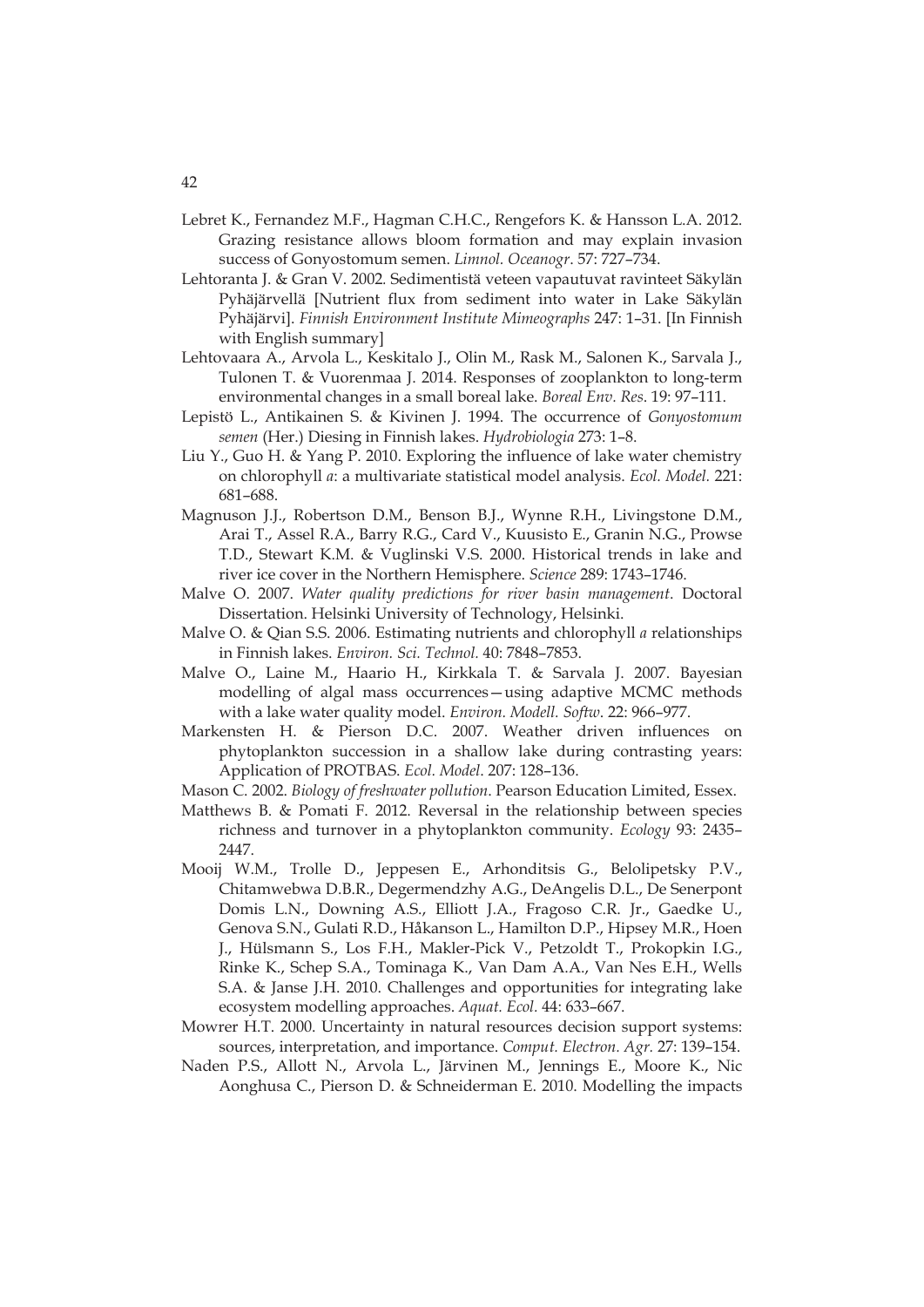of climate change on dissolved organic carbon. In: George D.G. (ed.), *The Impact of Climate Change on European Lakes*, Springer, pp. 221–252.

- Niemi J. 1979. Application of an ecological simulation model to Lake Päijänne. *Publications of the water research institute* 28: 1-39.
- Nõges T. 2009. Relationships between morphometry, geographic location and water quality parameters of European lakes. *Hydrobiologia* 633: 33–43.
- Nürnberg G.K., Tarvainen M., Ventelä A.-M. & Sarvala J. 2012. Internal phosphorus load estimation during biomanipulation in a large polymictic and mesotrophic lake. *Inland Waters* 2: 147–162.
- Oreskes N., Shrader-Frechette K. & Belitz K. 1994. Verification, validation and confirmation of numerical models in the earth sciences. *Science*. 263: 641– 646.
- Otto S.P. & Day T. 2007. *A Biologist's Guide to Mathematical Modeling in Ecology and Evolution*. Princeton University Press, New Jersey.
- Paerl H.W. & Huisman J. 2008. Blooms like it hot. *Science* 320: 57–58.
- Paterson A.M., Cumming B.F., Smol J.P. & Hall R.I. 2004. Marked recent increases of colonial scaled chrysophytes in boreal lakes: implications for the management of taste and odour events. *Freshwat. Biol*. 49: 199–207.
- Pearl J. 1995. Causal diagrams for empirical research. *Biometrika* 82: 669–688.
- Peck S.L. 2004. Simulation as experiment: a philosophical reassessment for biological modeling. *Trends Ecol. Evol*. 19: 530-534.
- Peltomaa E. & Ojala A. 2010. Size-related photosynthesis of algae in a strongly stratified humic lake. *J. Plankton Res*. 32: 341–355.
- Peltomaa E., Ojala A., Holopainen A.-L. & Salonen K. 2013. Changes in phytoplankton in a boreal lake during a 14-year period. *Boreal Env. Res*. 18: 387–400.
- Ptacnic R., Lepisto L., Willen E., Brettum P., Andersen T., Rekolainen S., Solheim A.L. & Carvalho L. 2008. Quantitative responses of lake phytoplankton to eutrophication in Northern Europe. *Aquat. Ecol.* 42: 227– 236.
- Ramin M., Labencki T., Boyd D., Trolle D. & Arhonditsis G.B. 2012. A Bayesian synthesis of predictions from different models for setting water quality criteria. *Ecol. Model*. 242: 127–145.
- Rautio L.M. & Aaltonen E.-K. 2006. *Kuortaneenjärvi Lapuanjoen helmi*. Länsi-Suomen ympäristökeskus, Vaasa.
- Refsgaard J.C., van der Sluijs J.P., Højberg A.L. & Vanrolleghem P.A. 2007. Uncertainty in the environmental modelling process—A framework and guidance. *Environ. Modell. Softw*. 22: 1543–1556.
- Reynolds C.S. 2006. *Ecology of Phytoplankton*. Cambridge University Press, Cambridge.
- Reynolds C.S., Irish A.E. & Elliott J.A. 2001. The ecological basis for simulating phytoplankton responses to environmental change (PROTECH). *Ecol. Model*. 140: 271–291.
- Robson B.J. 2014. State of the art in modelling of phosphorus in aquatic systems: Review, criticisms and commentary. *Environ. Modell. Softw*. http://dx.doi.org/10.1016/j.envsoft.2014.01.012.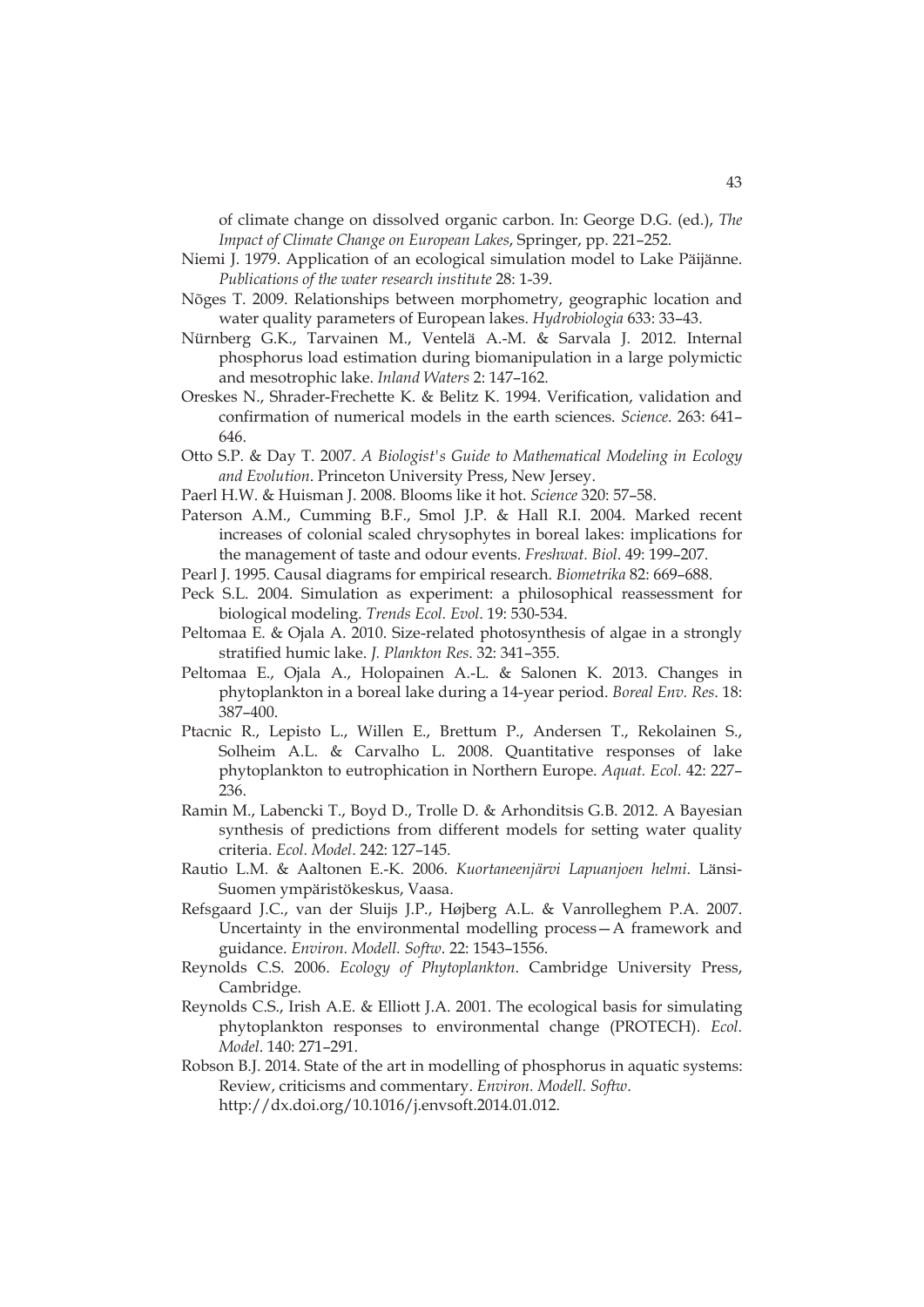- Robson B.J., Hamilton D.P., Webster I.T. & Chan T. 2008. Ten steps applied to development and evaluation of process-based biogeochemical models of estuaries. *Environ. Modell. Softw*. 23: 369–384.
- Rode M., Arhonditsis G., Balin D., Kebede T., Krysanova V., van Griensven A. & van der Zee S.E.A.T.M. 2010. New challenges in integrated water quality modelling. *Hydrol. Process*. 24: 3447–3461.
- Romero J.R., Antenucci J.P. & Imberger J. 2004.One- and three-dimensional biogeochemical simulations of two different reservoirs. *Ecol. Model*. 174: 143–160.
- Rykiel E.J. Jr. 1996. Testing ecological models: the meaning of validation. *Ecol. Model*. 90: 229–244.
- Salmaso N. 2011. Interactions between nutrient availability and climatic fluctuations as determinants of the long-term phytoplankton community changes in Lake Garda, Northern Italy. *Hydrobiologia* : 660: 59–68.
- Salmaso N., Buzzi F., Garibaldi L., Morabito G. & Simona M. 2012. Effects of nutrient availability and temperature on phytoplankton development: a case study from large lakes south of the Alps. *Aquat. Sci.* 74: 555–570.
- Salonen K. & Rosenberg M. 2000. Advantages from diel vertical migration can explain the dominance of Gonyostomum semen (Raphidophyceae) in a small, steeply-stratified humic lake. *J. Plankton Res*. 22: 1841–1853.
- Saloranta T.M., & Andersen T. 2007. MyLake—A multi-year lake simulation model code suitable for uncertainty and sensitivity analysis simulations. *Ecol. Model*. 207: 45–60.
- Scheffer M. & Beets J. 1994. Ecological models and the pitfalls of causality. *Hydrobiologia*. 275/276: 115–124.
- Scheffer M. & Carpenter S.R. 2003. Catastrophic regime shifts in ecosystems: linking theory to observation. *Trends Ecol. Evol*. 18: 648–656.
- Shatwell T., Köhler J. & Nicklisch A. 2008 Warming promotes cold-adapted phytoplankton in temperate lakes and opens a loophole for Oscillatoriales in spring. *Glob. Change Biol*. 14: 2194–2200.
- Shipley B. 2002. *Cause and correlation in biology: A user's guide to path analysis, structural equations and causal inference*. Cambridge University Press, Cambridge.
- Soininen J., Tallberg P. & Horppila J. 2005. Phytoplankton community assembly in a large boreal lake—deterministic pathways or chaotic fluctuations? *Freshwat. Biol.* 50: 2076–2086.
- Stomp M., Huisman J., Mittelbach G.G., Litchman E. & Klausmeier C.A. 2011. Large-scale biodiversity patterns in freshwater phytoplankton. *Ecology* 92: 2096–2107.
- Sutherland W.J. 2006. Predicting the ecological consequences of environmental change: a review of the methods. *J. Appl. Ecol*. 43: 599–616.
- Trigal C., Hallstan S., Johansson K.S.L. & Johnson R.K. 2013. Factors affecting occurrence and bloom formation of the nuisance flagellate Gonyostomum semen in boreal lakes. *Harmful Algae* 27: 60–67.
- Trolle D., Hamilton D.P., Hipsey M.R., Bolding K., Bruggeman J., Mooij W.M., Janse J.H., Nielsen A., Jeppesen E., Elliott J.A., Makler-Pick V., Petzoldt T.,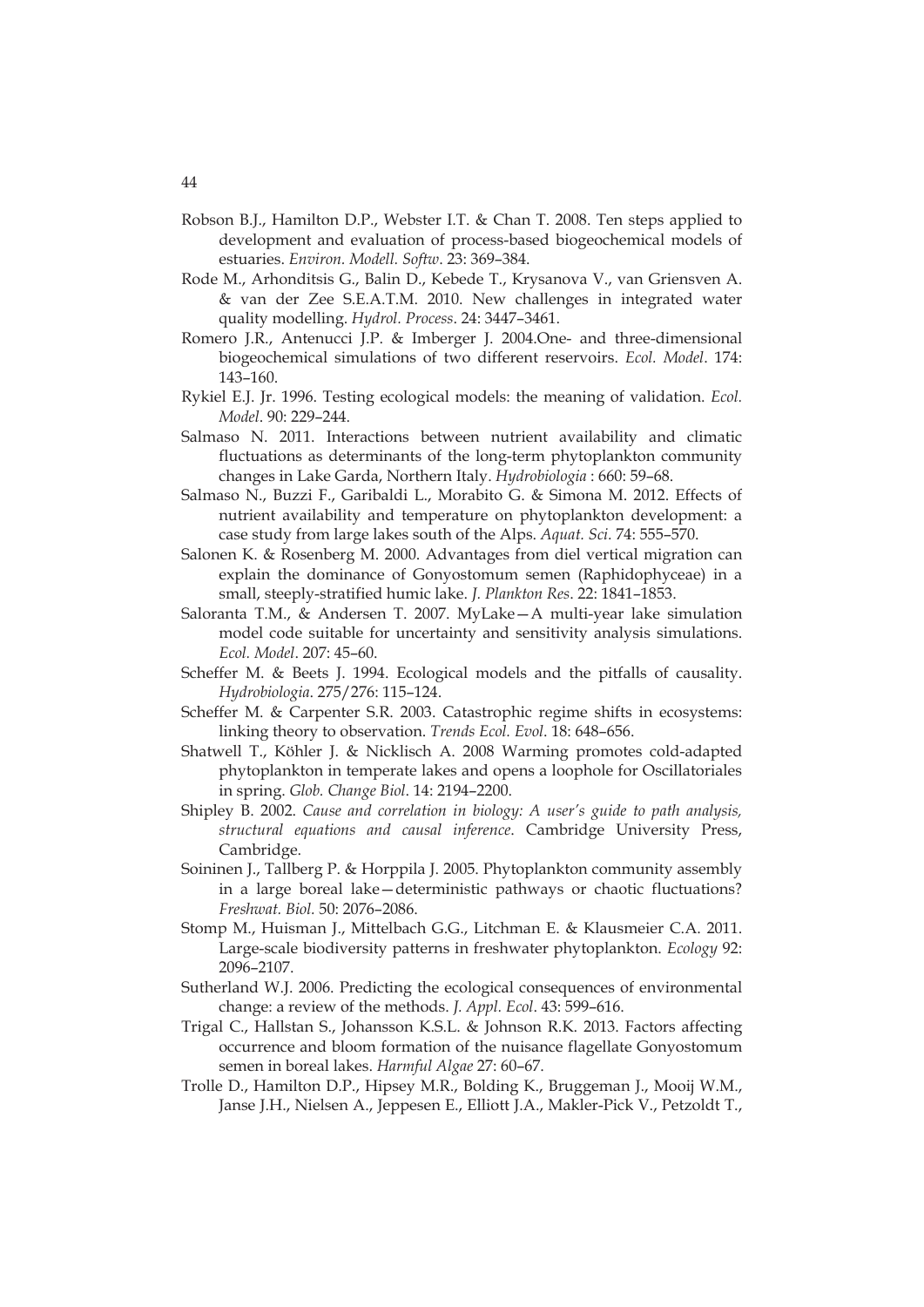Rinke K., Flindt M.R., Arhonditsis G.B., Gal G., Bjerring R., Tominaga K., Hoen J., Downing A.S., Marques D.M., Fragoso C.R. Jr., Søndergaard M. & Hanson P.C. 2012. A community-based framework for aquatic ecosystem models. *Hydrobiologia* 683: 25–34.

- Väisänen S. (ed.) 2013. Mallit avuksi vesienhoidonsuunnitteluun GisBloomhankkeen pilottialueilla [Models in support of river basin management planning in GisBloom pilot areas, Guidance document of applying the demonstrated methods in river basin management planning]. *Reports of the Finnish Environment Institute* 29 :1-188. [In Finnish with English abstract].
- Vehmaa A. & Salonen K. 2009 Development of phytoplankton in Lake Paajarvi (Finland) during under-ice convective mixing period. *Aquat. Ecol*. 43: 707– 713.
- Ventelä A.-M., Tarvainen M., Helminen H. & Sarvala J. 2007. Long-term management of Pyhäjärvi (southwest Finland): eutrophication, restoration—recovery? *Lake Reservoir Manage.* 23: 428–438.
- Ventelä A.-M., Kirkkala T., Lendasse A., Tarvainen M., Helminen H. & Sarvala J. 2011. Climate-related challenges in long term management of Säkylän Pyhäjärvi (SW Finland). *Hydrobiologia* 660: 49–58.
- Virtanen M. 2009. *Mathematical modelling of flow and transport as link to impacts in multidiscipline environments*. Doctoral dissertation, University of Oulu, Oulu.
- Vollenweider R.A. 1968. *The scientific basis of lake and stream eutrophication, with particular reference to phosphorus and nitrogen as eutrophication factors*. Paris: Organization for Economic Co-operation and Development. Technical report: DAS/CSI/68.27.
- Vuorenmaa J., Arvola L. & Rask M. (eds.) 2011. Hämeen ympäristö muutoksessa, Kaksikymmentä vuotta ympäristön huippututkimusta Valkea-Kotisen alueella [Long-term environmental change in Häme, Twenty years of environmental research and monitoring at Valkea-Kotinen supersite]. *The Finnish Environment* 34: 1-104. [In Finnish with English abstract]
- Vuorio K., Järvinen M., Moilanen S. & Bilaletdin Ä. 2013. Piilevien aiheuttamat kalanpyydysten likaantumisongelmat—Pyhäjärven eteläosa, Kulovesi ja Roine [Diatom induced fouling of fishing nets—Lakes Pyhäjärvi, Kulovesi and Roine]. *Reports of the Finnish Environment Institute* 22: 1-37. [In Finnish with English abstract]
- Wagner C. & Adrian R. 2009. Cyanobacteria dominance: Quantifying the effects of climate change. *Limnol. Oceanog*. 54: 2460–2468.
- Wagner T., Soranno P.A., Webster K.E. & Spence Cheruvelil K. 2011. Landscape drivers of regional variation in the relationship between total phosphorus and chlorophyll in lakes. *Freshwat.Biol*. 56: 1811–1824.
- White S.H., Duivenvoorden L.J. & Fabbro L.D. 2005. Impacts of a toxic Microcystis bloom on the macroinvertebrate fauna in Lake Elphinstone, Central Queensland, Australia. *Hydrobiologia* 548: 117–126.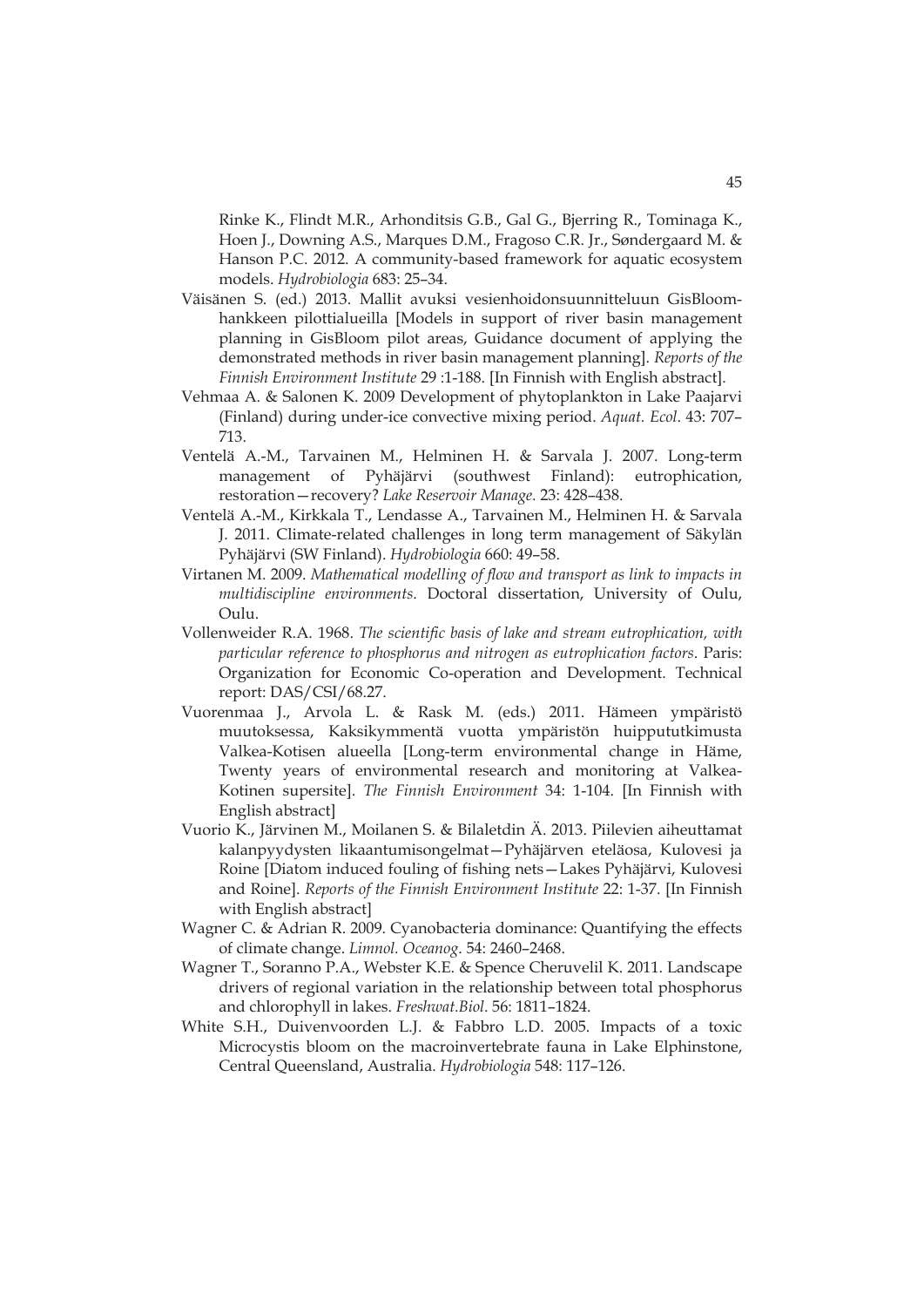- Whittingham M.J., Stephens P.A., Bradbury R.B. & Freckleton R.P. 2006. Why do we still use stepwise modelling in ecology and behaviour? *J. Anim. Ecol*. 75: 1182–1189.
- Zuur A.F., Ieno E.N. & Elphick C.S. 2010. A Protocol for data exploration to avoid common statistical problems. *Methods in Ecology and Evolution*. 1: 3– 14.
- Zuur A.F., Ieno E.N., Walker N.J., Saveliev A.A. & Smith G. 2009. *Mixed Effects Models and Extensions in Ecology with R*. Springer, New York.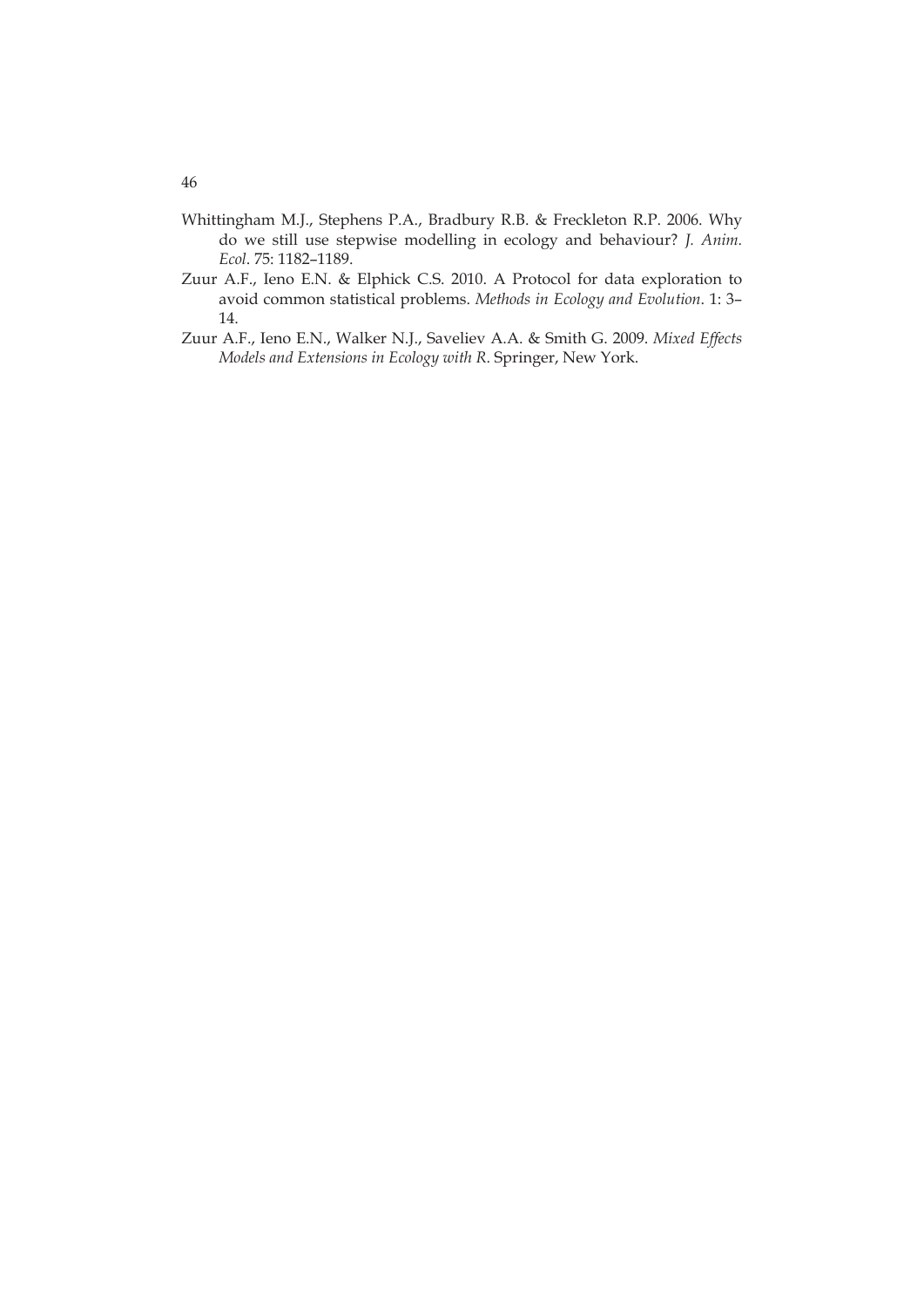# **ORIGINAL PAPERS**

**I** 

## **MODELLING THE IMPACT OF HIGHER TEMPERATURE ON THE PHYTOPLANKTON OF A BOREAL LAKE**

by

Anita Pätynen, J. Alex Elliott, Petri Kiuru, Jouko Sarvala, Anne-Mari Ventelä & Roger I. Jones 2014

Boreal Environment Research 19: 66–78.

Reprinted with kind permission of Boreal Environment Research Publishing Board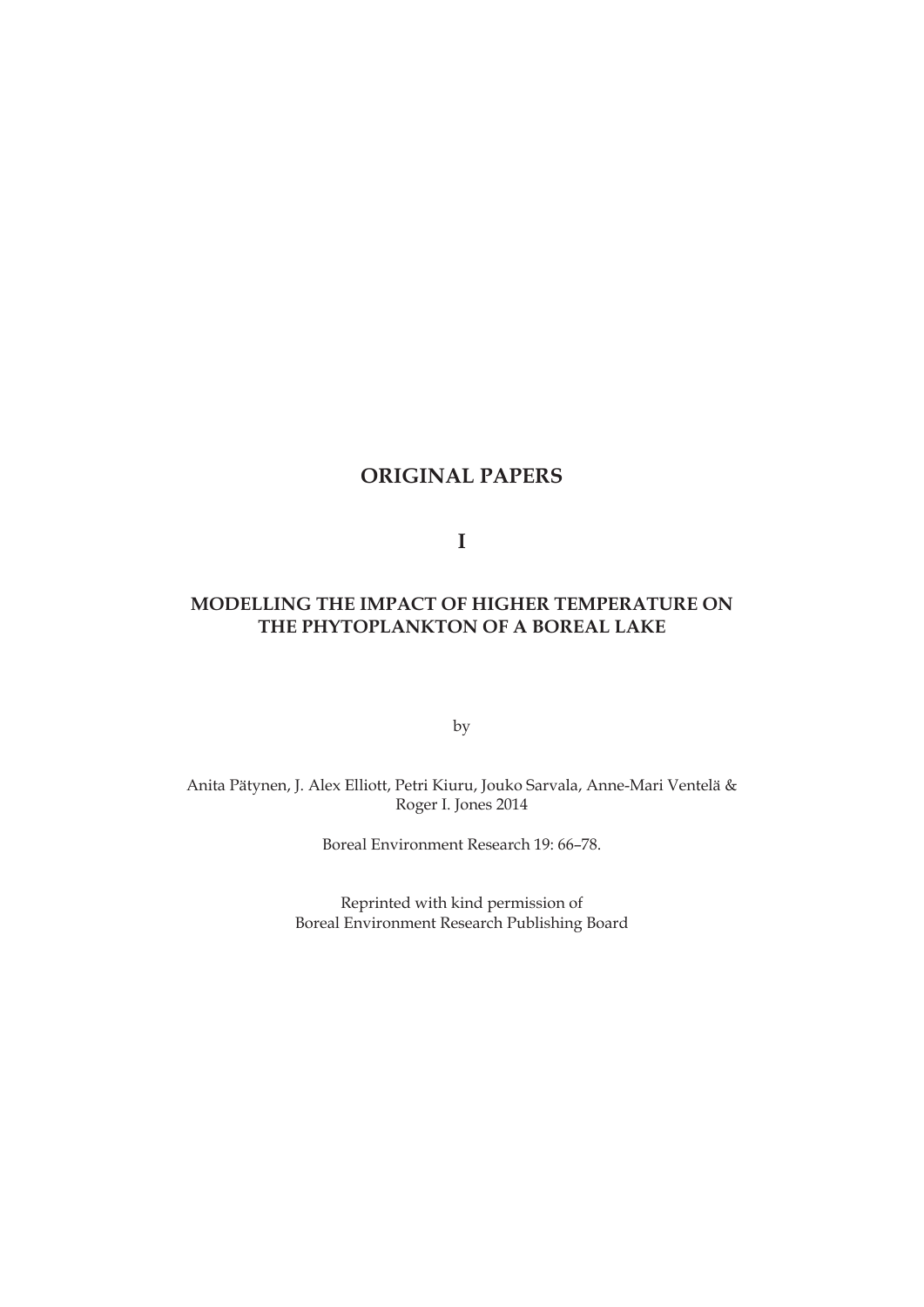**II** 

# **ALTERNATIVE APPROACHES TO MODELLING LAKE ECOSYSTEMS**

by

Anita Pätynen, Niina Kotamäki & Olli Malve 2013

Freshwater Reviews 6: 63-74.

Reprinted with kind permission of The Freshwater Biological Association Original article available online at: https://www.fba.org.uk/journals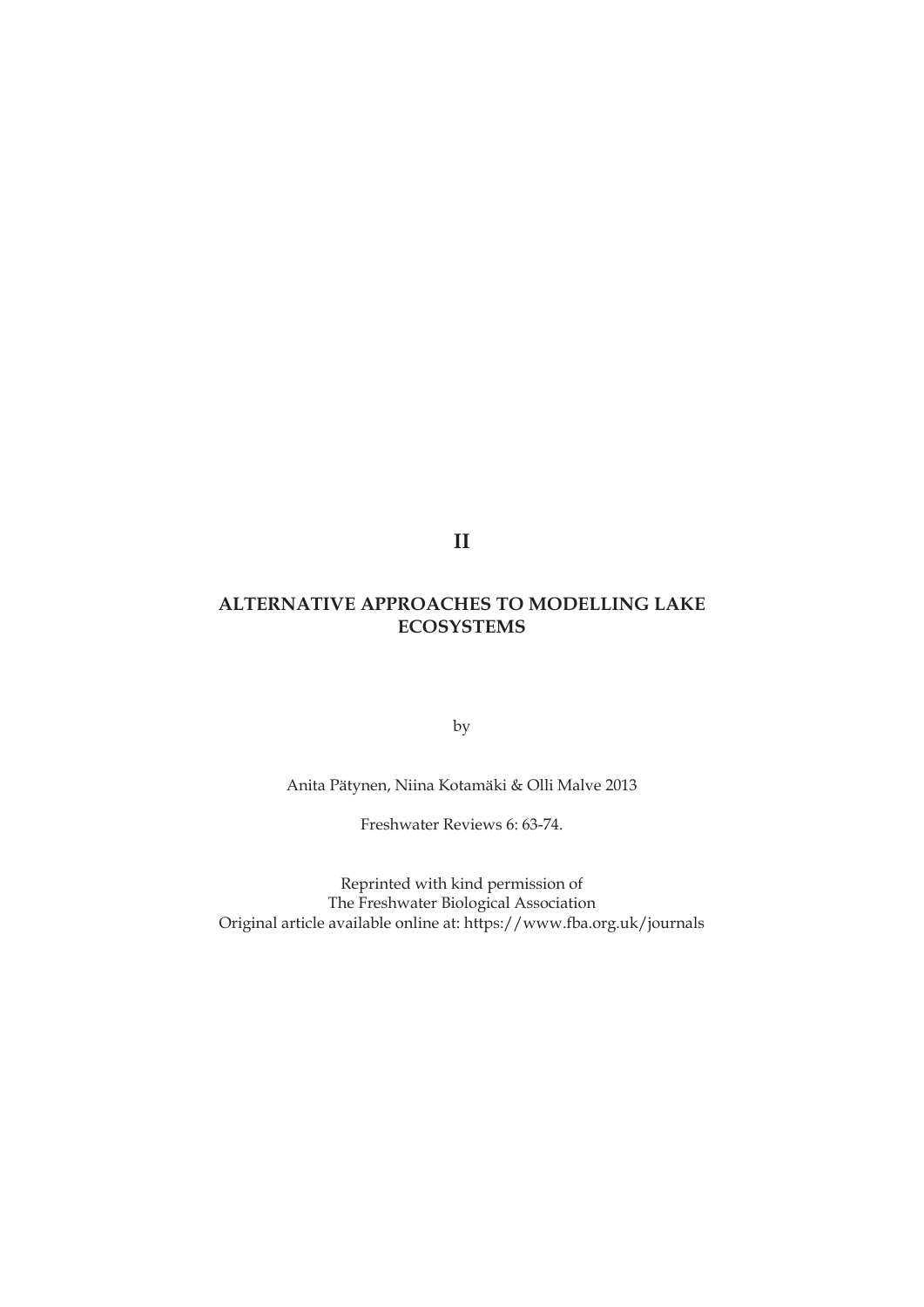**III** 

# **CAUSAL ANALYSIS OF PHYTOPLANKTON DEVELOPMENT IN A SMALL HUMIC LAKE USING STRUCTURAL EQUATION MODELLING**

by

Anita Pätynen, Niina Kotamäki, Lauri Arvola, Tiina Tulonen & Olli Malve 2014

Submitted manuscript